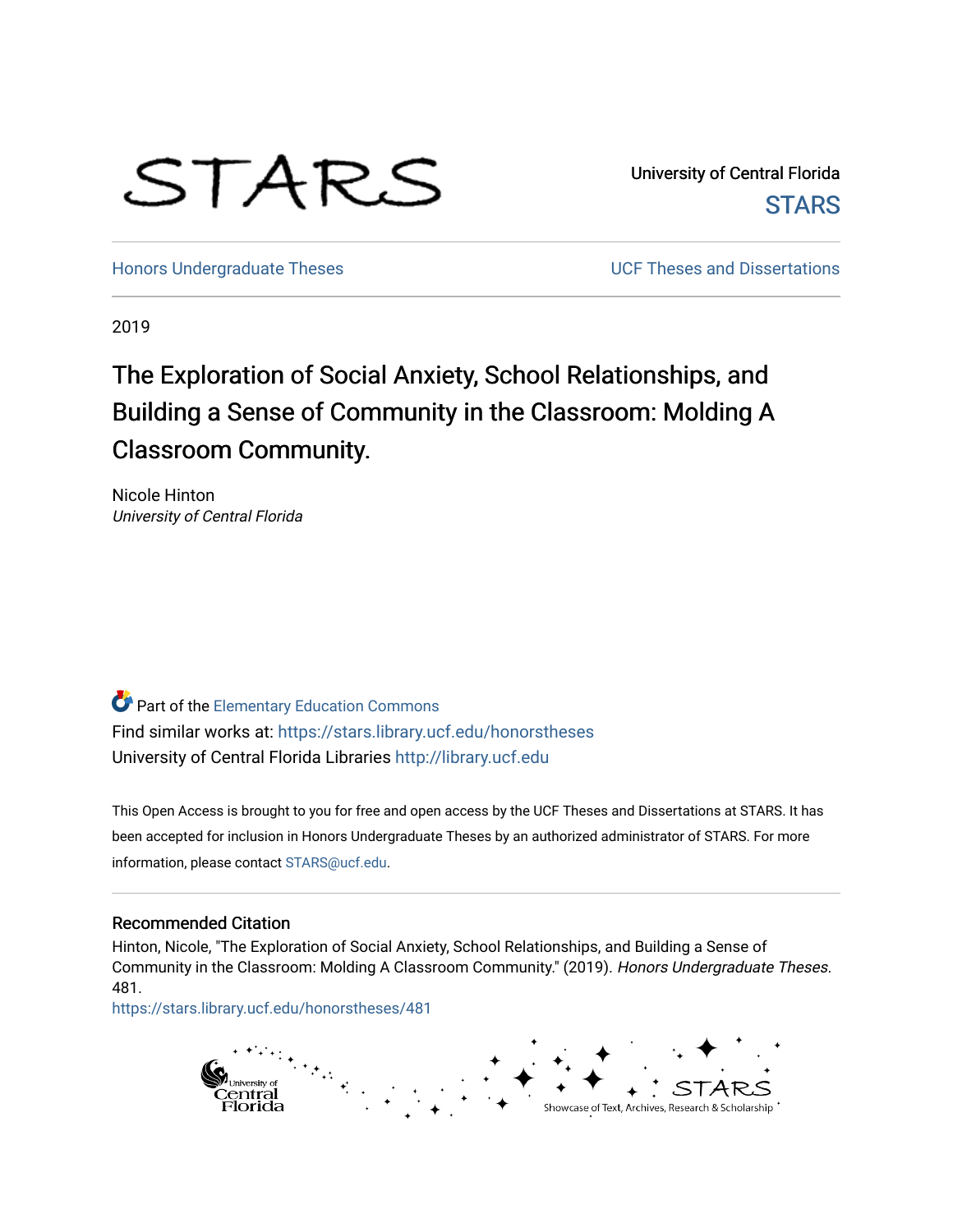#### THE EXPLORATION OF SOCIAL ANXIETY, SCHOOL RELATIONSHIPS, AND BUILDING A SENSE OF

#### COMMUNITY IN THE CLASSROOM: MOLDING A CLASSROOM COMMUNITY.

by

#### NICOLE HINTON

A thesis submitted in partial fulfillment of the requirements for the Honors in the Major Program in Elementary Education in the College of Community Innovation and Education and in the Burnett Honors College at the University of Central Florida Orlando, Florida

Spring Term, 2019

Thesis Chair: Dr. Shane Trenta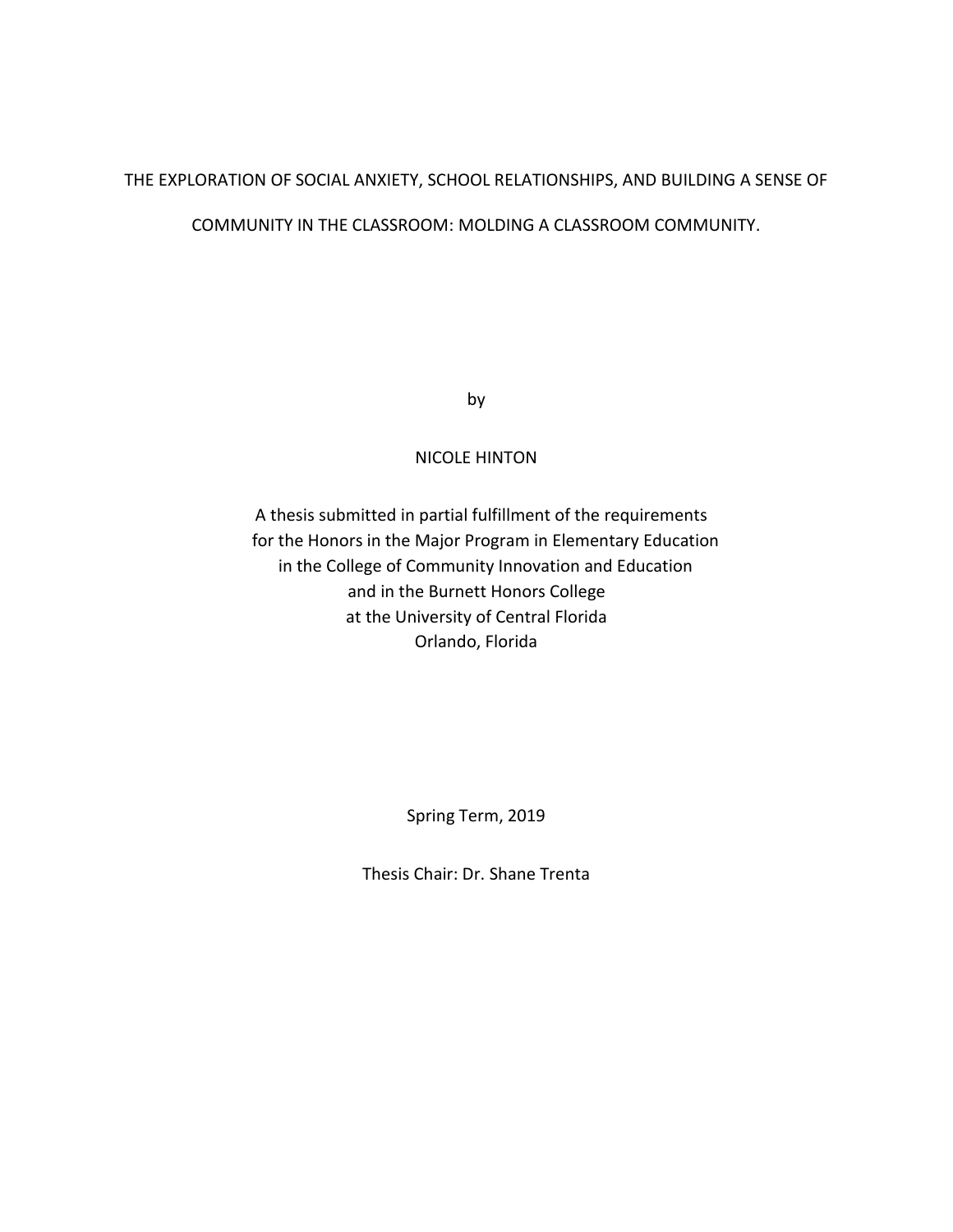©2019 Nicole Hinton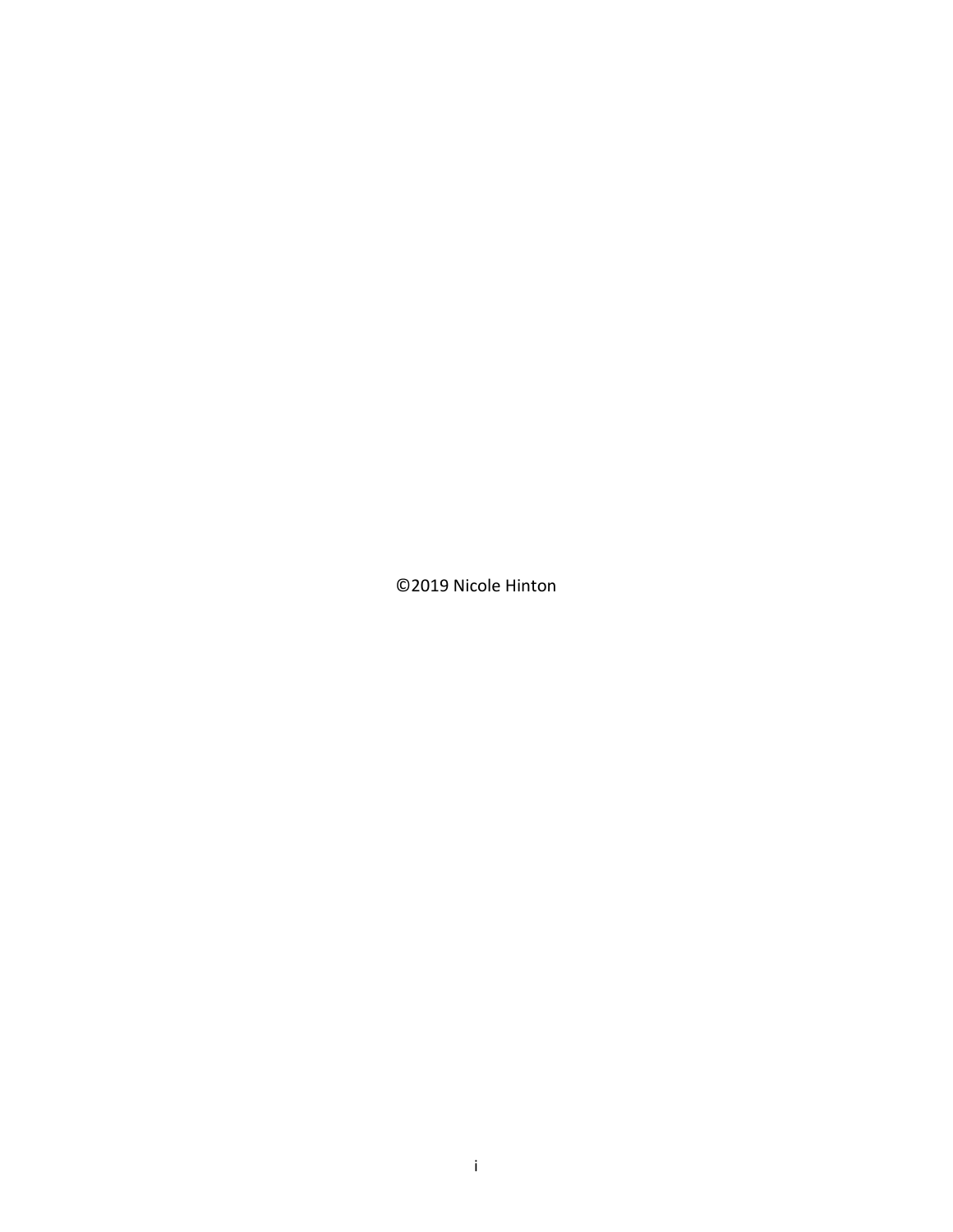#### ABSTRACT

<span id="page-3-0"></span>The purpose of this thesis is to add a sense of community to a primary level classroom and allow students an opportunity to share their progress with peers. Having a sense of community in the classroom will help the teacher and the students build relationships and reduce the amount of stress and anxiety that students feel, which could impact student learning. This thesis explores programs that have been created to help students build social and life skills that contribute in a community. This thesis also focuses on how the students can make thesis changes within themselves rather than as a community. This thesis will teach students how to analyze themselves and then utilize that information to be a part of a community and build relationships with others. To complete this thesis, various programs and books have been reviewed and evaluated. Since there is a lack of focus on building a sense of community in the research, five sessions have been created to focus on building positive relationships and building a sense of community within a school setting.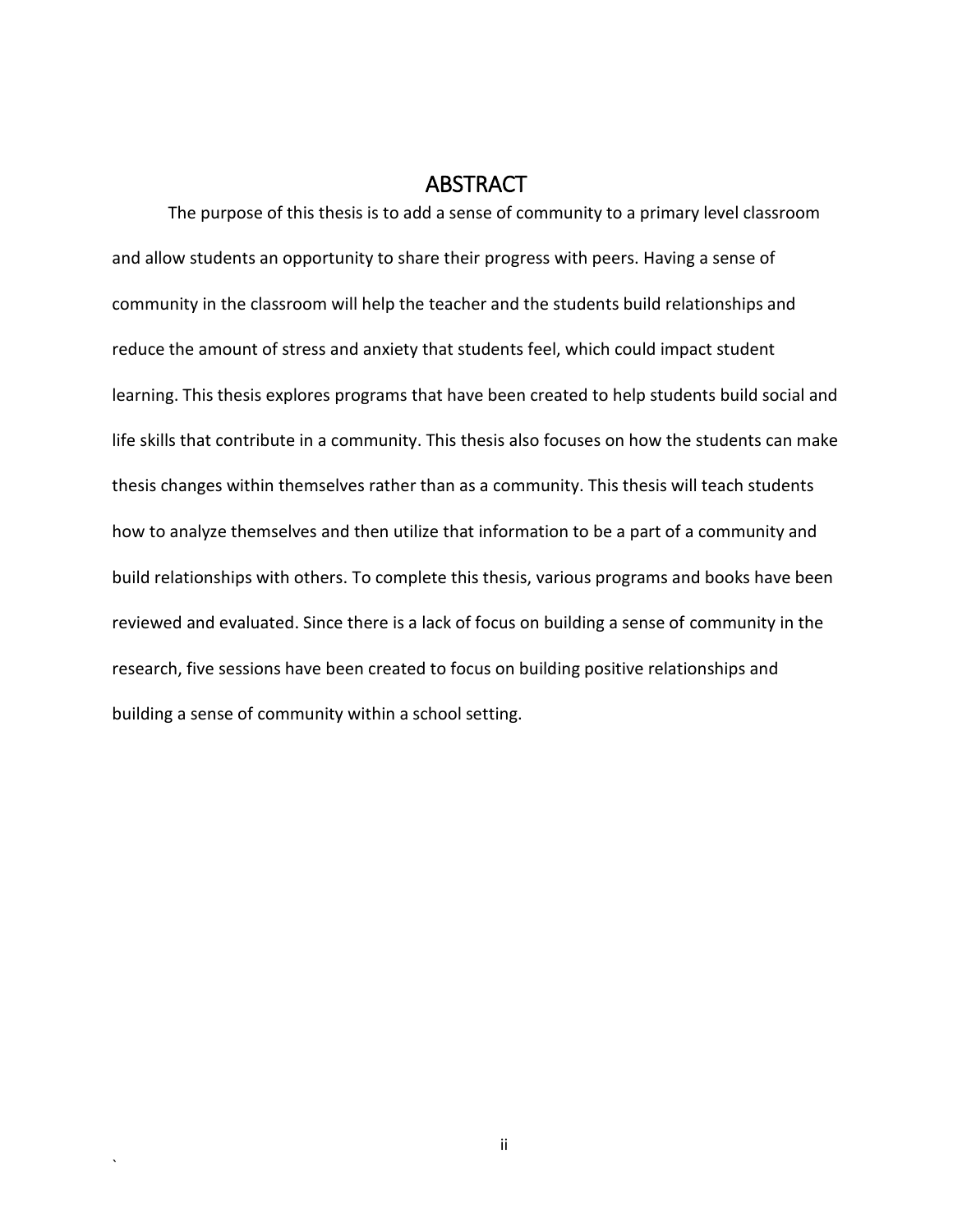## DEDICATION

<span id="page-4-0"></span>I am dedicating this thesis to my husband, family, and professors. My husband encouraged me through the process of this thesis and has always pushed me to do my best. He believes in me and wants me to succeed in everything that I do. My family has also been very supportive and encouraging. They talked to me about my interest and support my decisions in my career. Lastly, my professors have given me insight and advice that made this thesis successful. I am grateful to everyone for helping me through this process.

 $\overline{\phantom{a}}$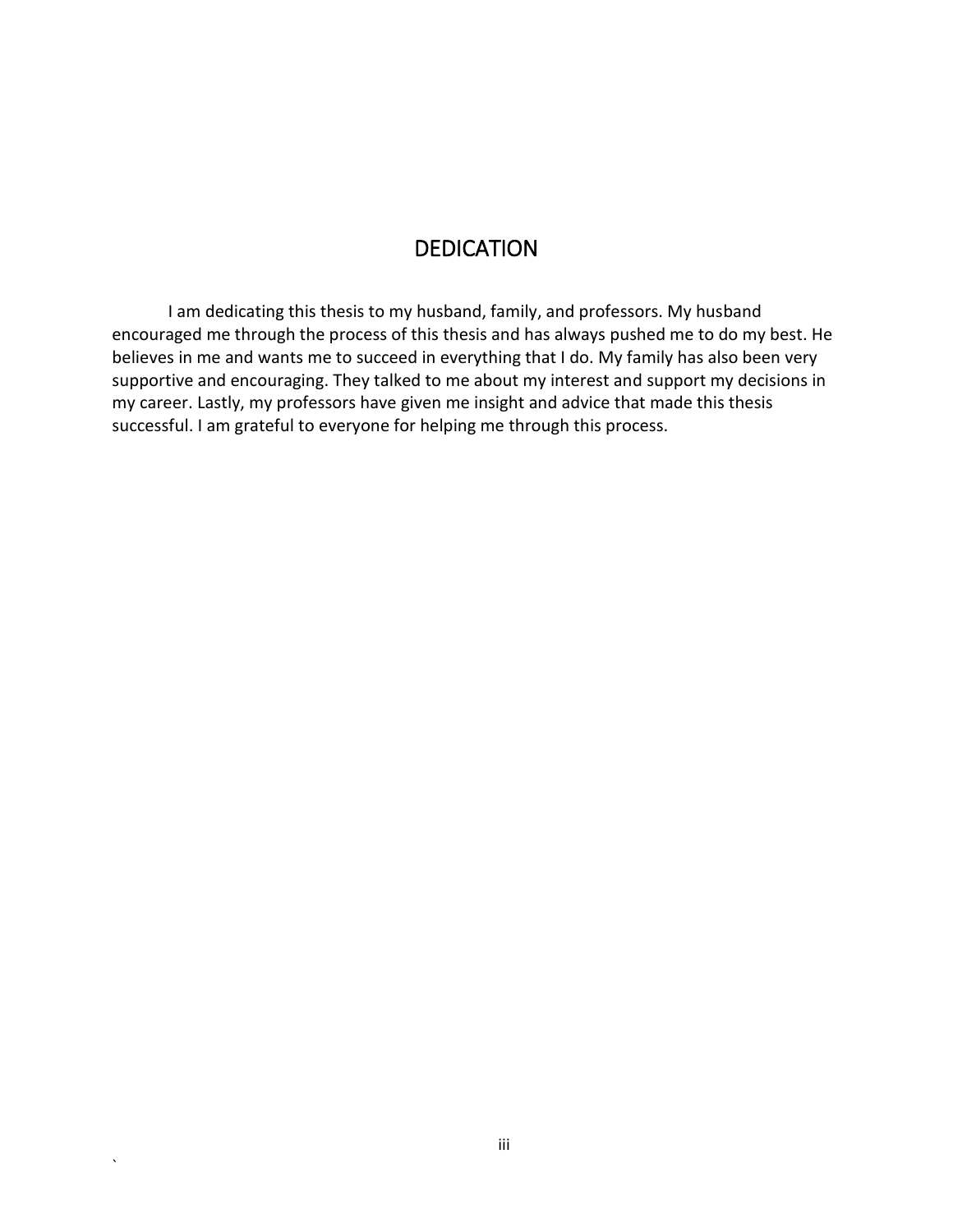## ACKNOWLEDGEMENTS

<span id="page-5-0"></span>I want to thank my professors that are on my thesis committee; Dr. Sherron Roberts, Dr. Norine Blanch, and Dr. Shane Trenta. Their professional insight and suggestions have helped me create my thesis to the best it can be.

Dr. Roberts is very dedicated to the Honors in the Major program and has given me a lot of great advice for my thesis. I greatly appreciate your dedication and insight that has been shown throughout this process. My thesis has grown tremendously because of you and I thank you.

I also want to thank Dr. Norine Blanch. I feel that you are just as dedicated to building relationships as I am and that you have taken an interest in my thesis topic, which allowed you to give me sound advice on how to enhance my thesis. I am grateful to have had your opinion and suggestions throughout this process.

Lastly, I want to thank my thesis chair, Dr. Shane Trenta. This thesis would not be what it is today if I had not had your fantastic insight. You answered my questions day and night and made time to talk to me weekly. You guided through each step and provided suggestions that allowed me to grow on my ideas and make something more than I expected. I have sincerely enjoyed working with you and completing this difficult process with you. My thesis would not be what it is now if I didn't have you to help me. I am forever grateful.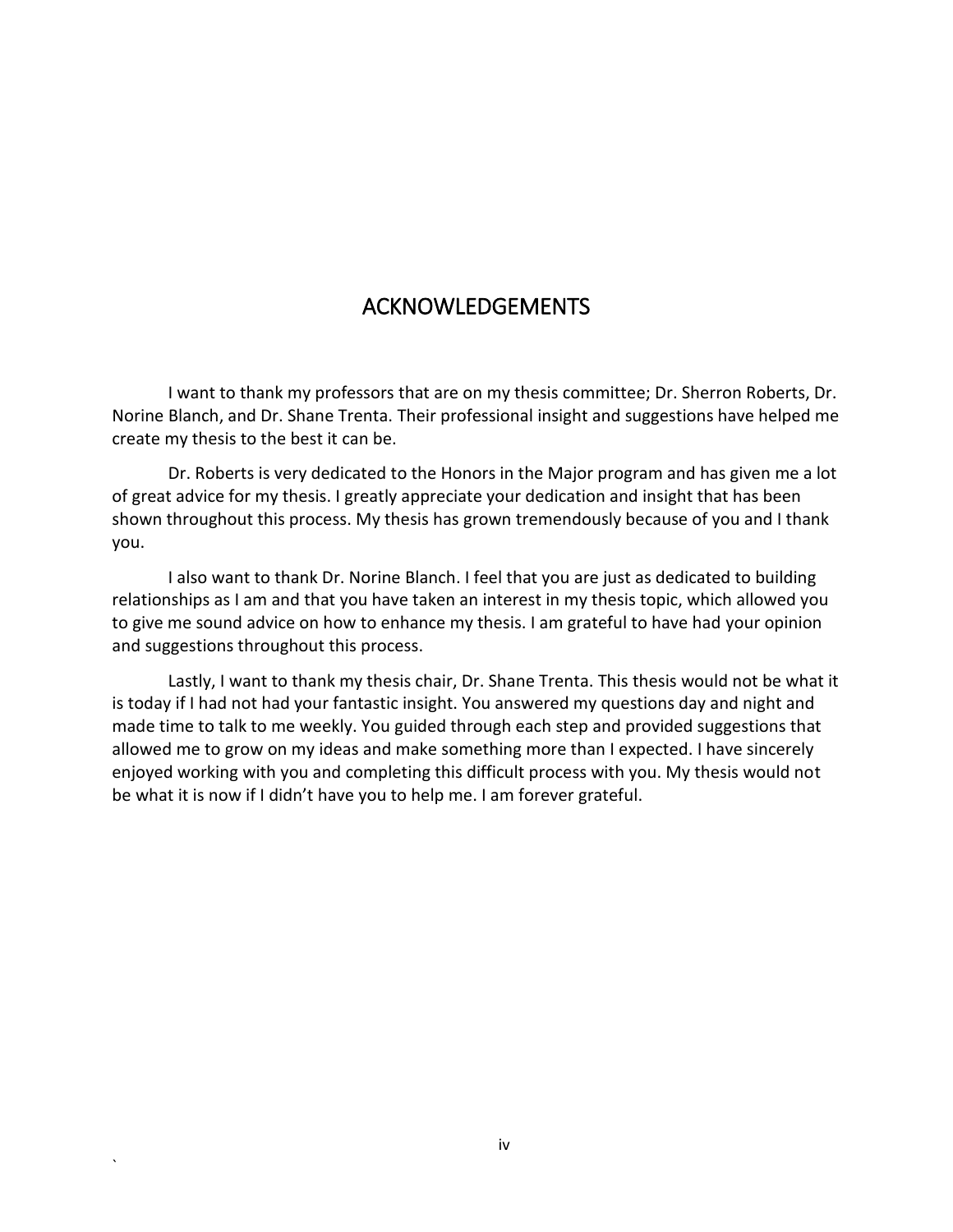## **Table of Contents**

 $\hat{\mathbf{v}}$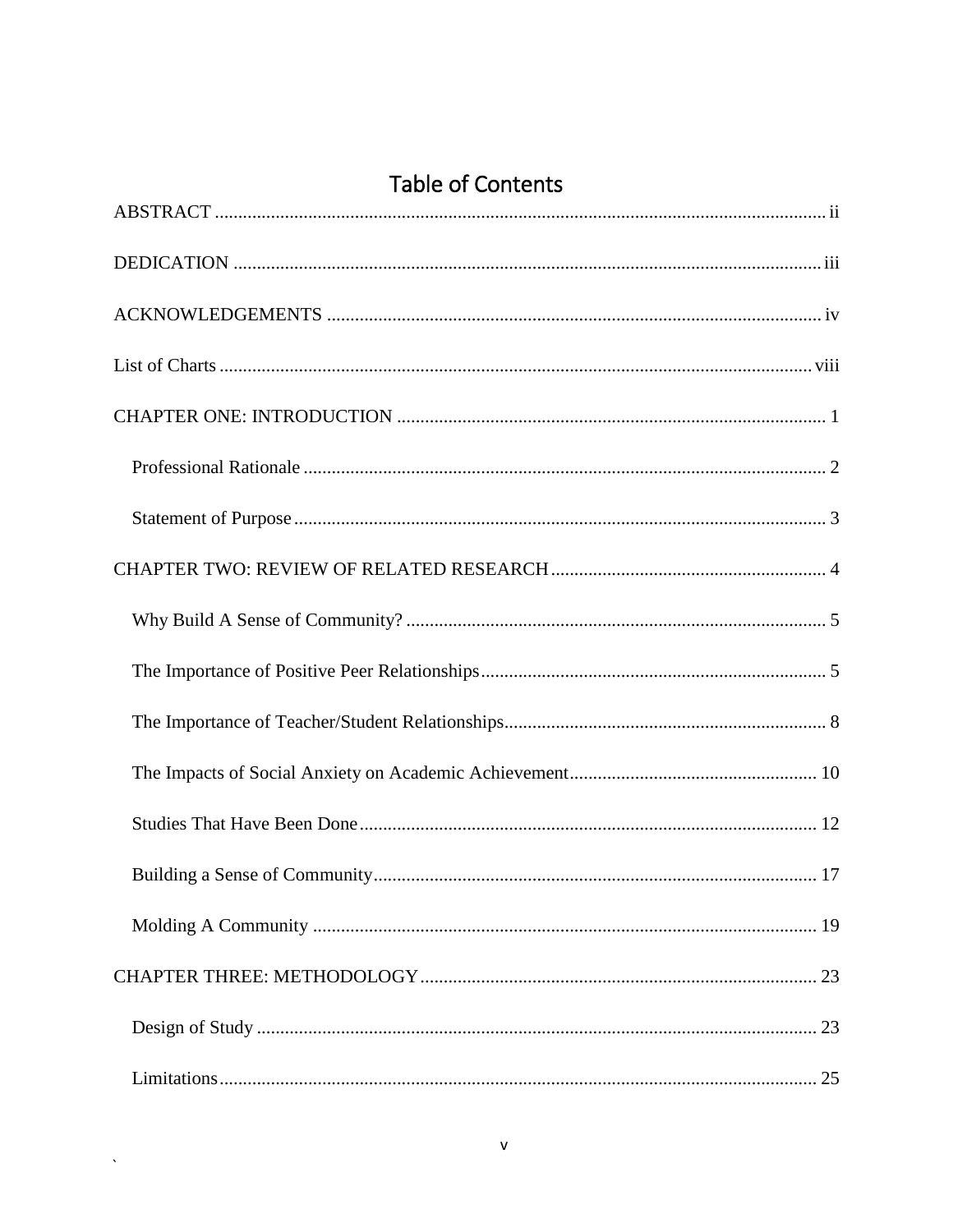$\sim 10^{-10}$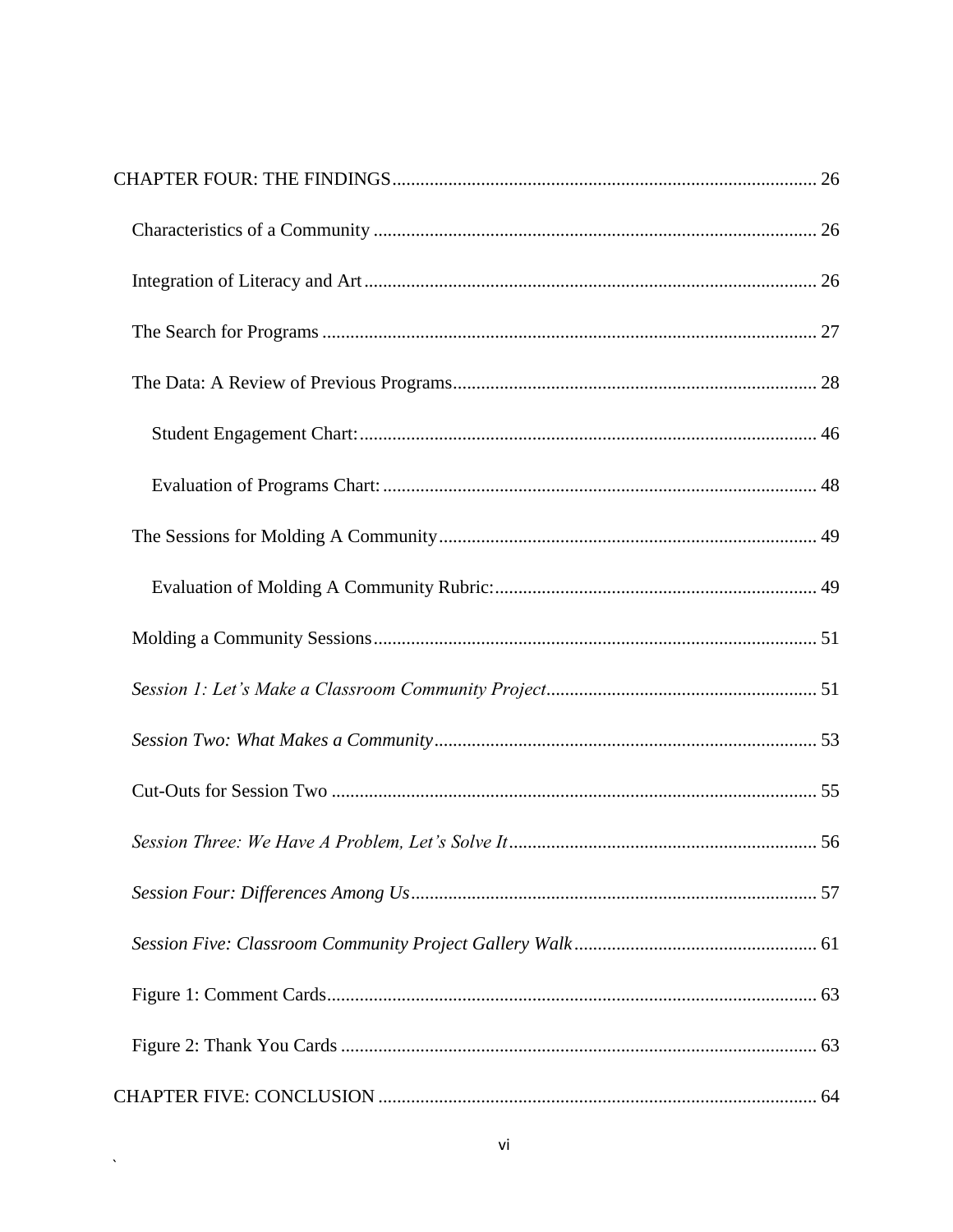$\langle \mathbf{v} \rangle$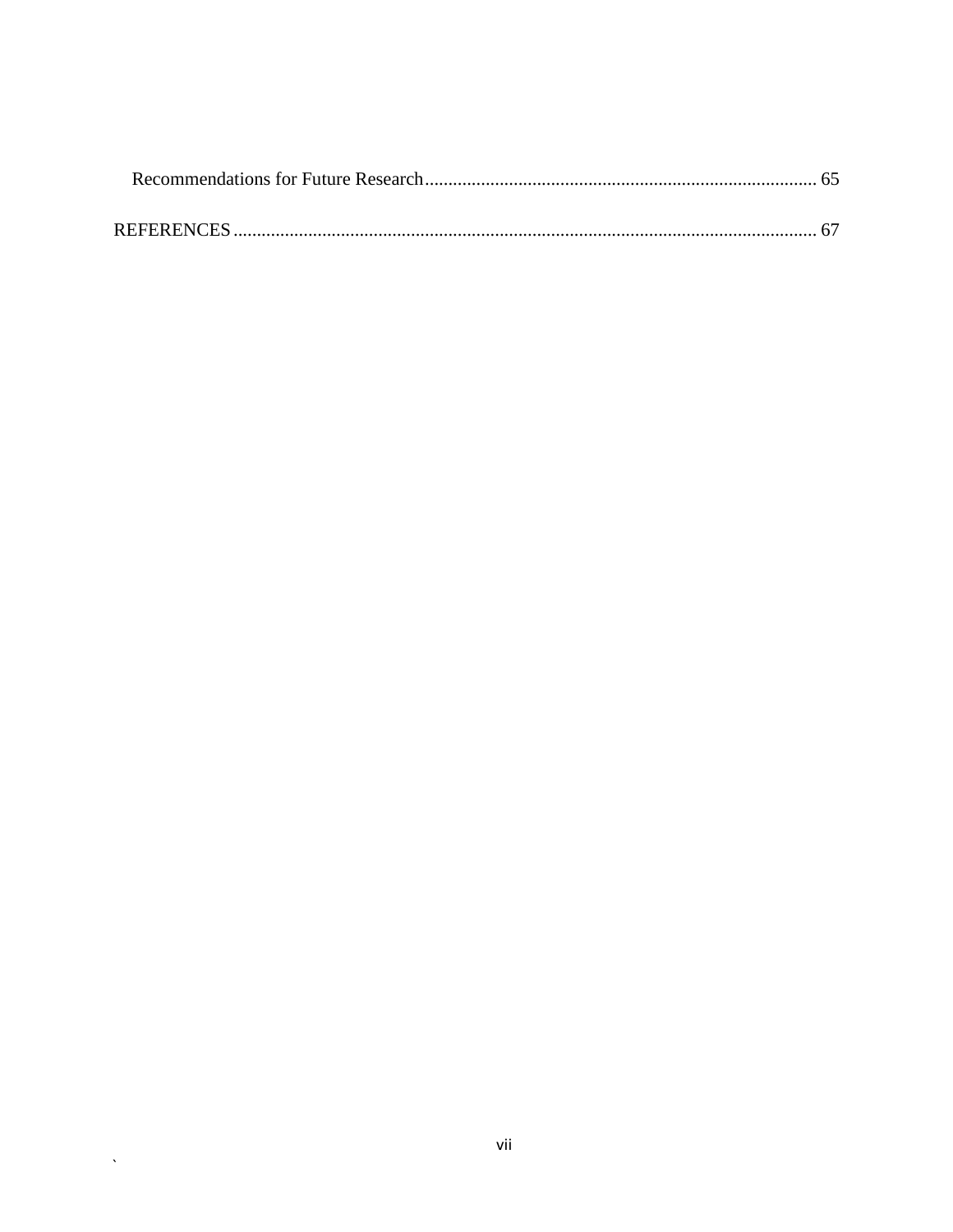<span id="page-9-0"></span>

| <b>List of Charts</b> |  |
|-----------------------|--|
|                       |  |
|                       |  |
|                       |  |
|                       |  |
|                       |  |
|                       |  |
|                       |  |
|                       |  |

 $\hat{\mathbf{v}}$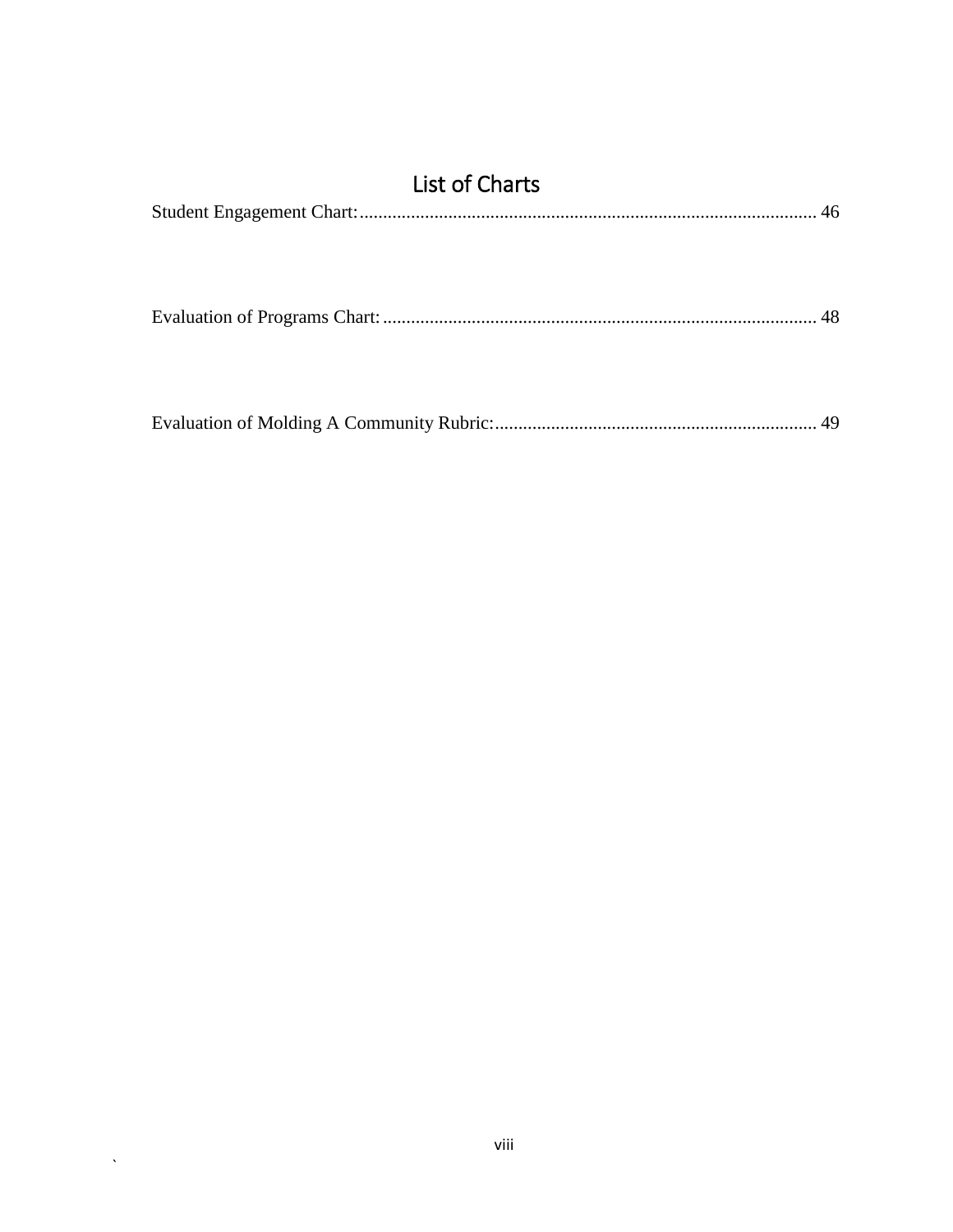## CHAPTER ONE: INTRODUCTION

<span id="page-10-0"></span>We all have different experiences with having relationships with people and creating a social life. For some, meeting new people and making connections with them is something that comes easy. For others, this can be very difficult and even a little scary. I have always been a shy and introvert person. I enjoy the company of people and want to have relationships, but I am always a little guarded to let people know a lot about me. For me, building relationships is something that takes work.

I can remember being in elementary school and having people think I was a little strange. People didn't necessarily not like me, but they had a hard time getting close to me. I realize now that I am older that this was because I made it difficult for people to feel like they could make a connection with me. After a while of trying to figure out why I could not become close with my peers, I began to feel self-conscious and disconnected from others and my academics. I am someone who enjoys learning and made decent grades, but I began to believe that I learned slower than my peers and was afraid to speak out in class or in a social setting. This feeling continued throughout my early college days and I even dropped out at one point. I later decided to go back to college to become an elementary school teacher. During this time, I met a lot of wonderful people who I build solid relationships with and helped me build my confidence back up. These experiences have inspired me to write this thesis and focus on the importance of building relationships and a sense of community in the classroom.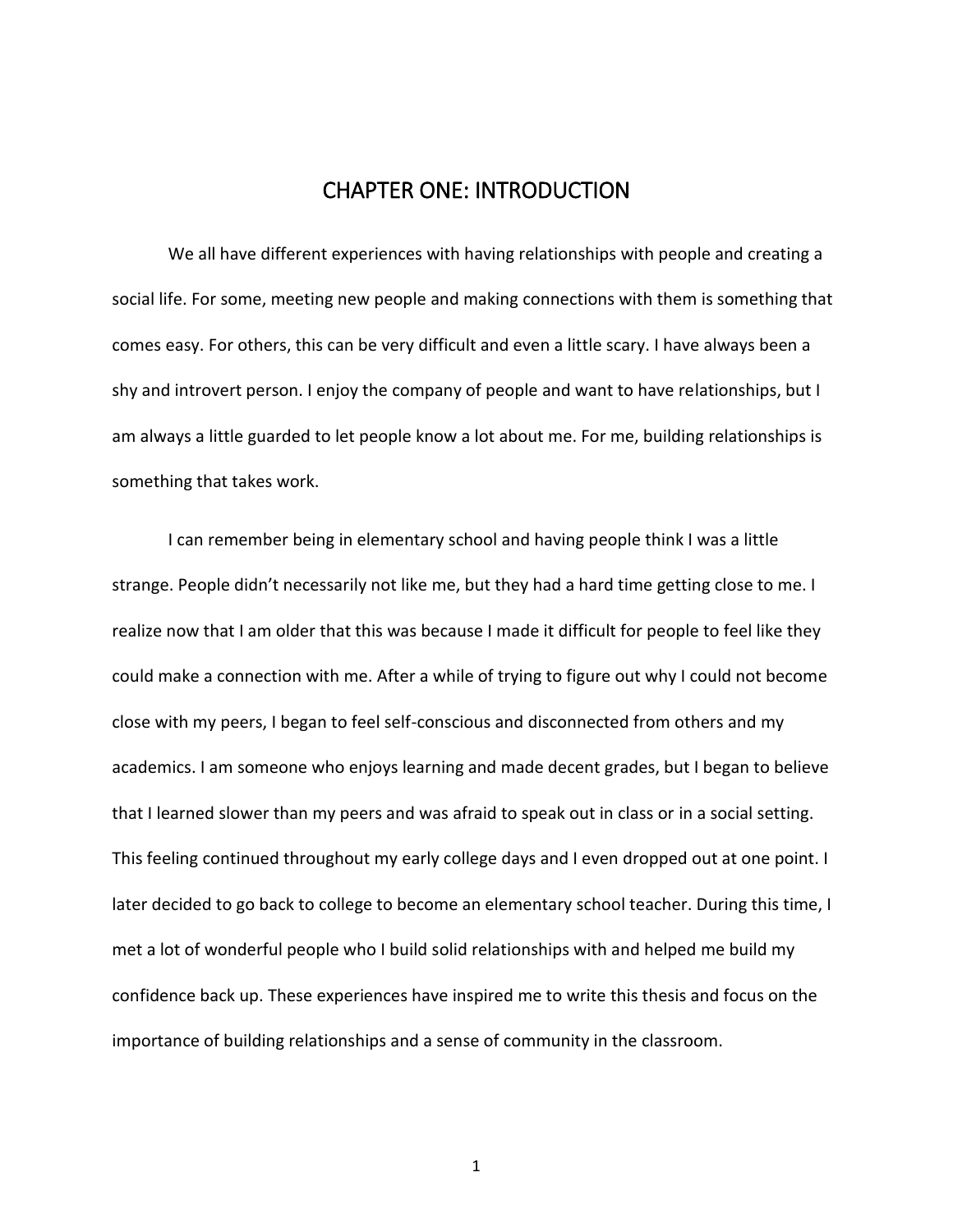#### Professional Rationale

<span id="page-11-0"></span>I have learned over the years that people are all different and it is okay to be different. I have also learned that, as an educator, I can make a large impact on helping students overcome social fears that may affect their academics. Being a teacher is much more than teaching students about math, science, reading, and social studies. Students spend much of their time in the classroom and the teacher can act as a role model and help students learn about life skills that will be with them even after they leave your class.

I had a teacher when I was in third grade who made a large impact on my life. She went out of her way to make relationships with her students and I can remember feeling like she genuinely cared about me and my success. I truly cannot remember any of my other elementary school teachers or any activities that I did in their classes. I can, however, remember my third-grade teacher, Mrs. Hart, and the activities that we did in her class. Mrs. Hart made lesson plans that were engaging and allowed the students to work together. Doing these activities made an impact on my learning that I can still remember today.

One of the most important things a teacher can do is build relationships with their students and help their students to build relationships with their peers. This thesis discusses why these relationships are important and how to achieve building them. This thesis also discusses the negative consequences that could occur if the relationships are not built. Lastly, this thesis discusses a program called *Molding A Community* that was created to act as a

2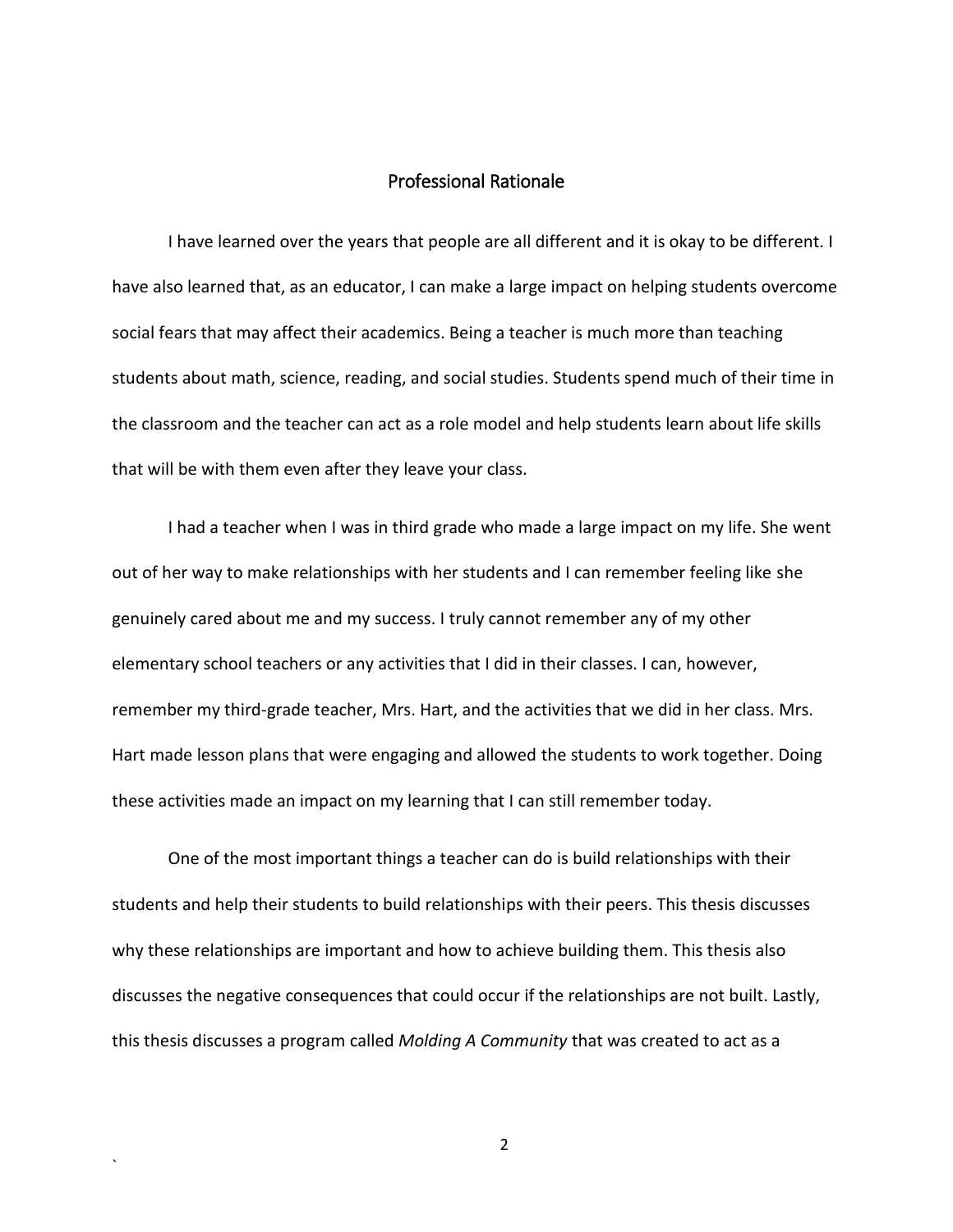guideline and programs that teachers could use to achieve building a sense of community in the classroom.

#### Statement of Purpose

<span id="page-12-0"></span>The purpose of this thesis is to add a sense of community to a primary level classroom and allow students an opportunity to share their progress with peers. Having a sense of community in the classroom will help the teacher and the students build relationships and reduce the amount of stress and anxiety that students feel, which could impact student learning. This thesis explores programs that have been created to help students build social and life skills that contribute in a community. This thesis also focuses on how the students can make theses changes within themselves rather than as a community. This thesis will teach students how to analyze themselves and then utilize that information to be a part of a community and build relationships with others. *Chapter three* provides insight on how this thesis was created. *Chapter four* discusses data that was found to complete this thesis*. Chapter five* discusses various takeaways from this thesis and provides recommendations on how it could be better for future research.

3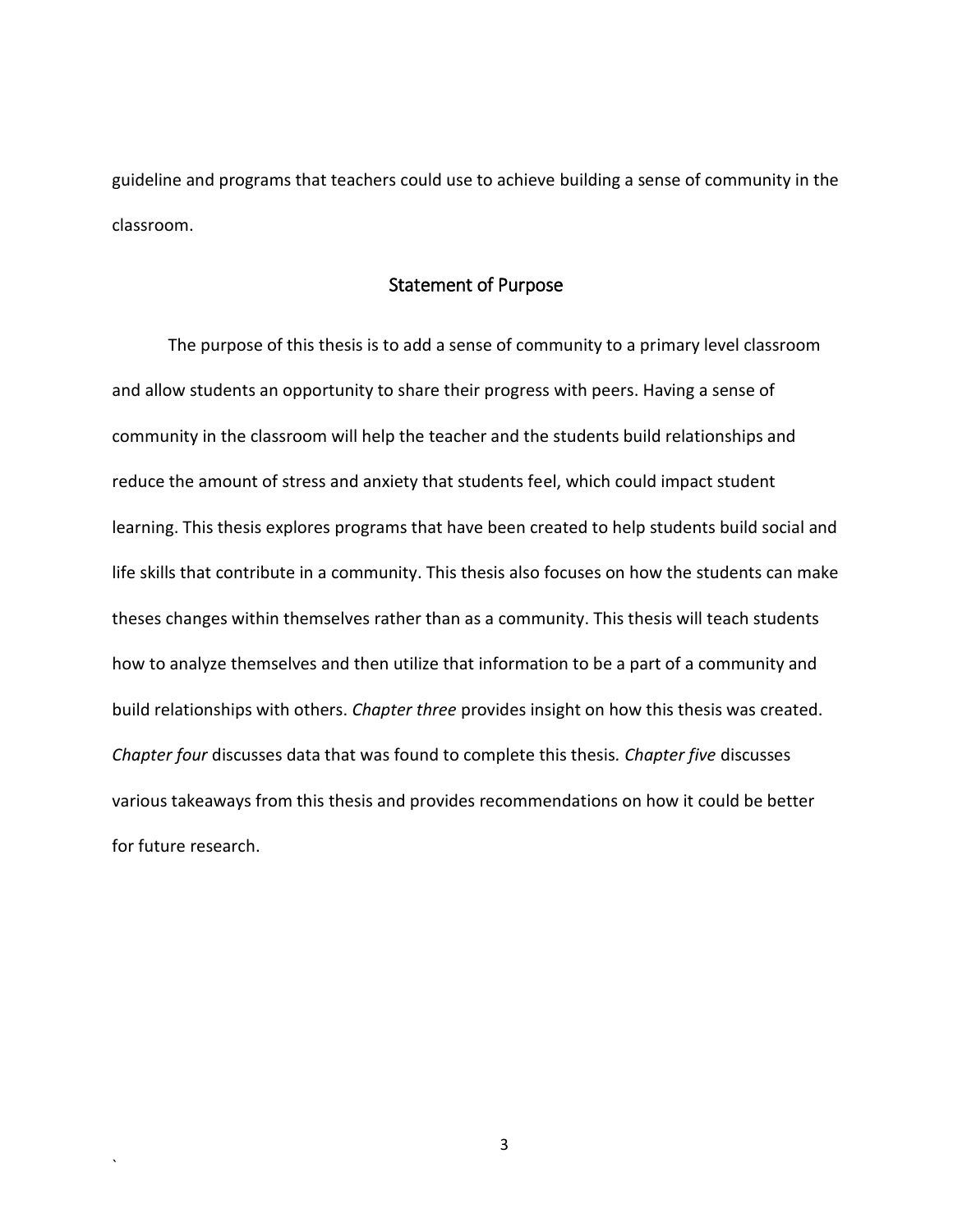### CHAPTER TWO: REVIEW OF RELATED RESEARCH

<span id="page-13-0"></span>This thesis discusses the importance of building relationships and a sense of community. There are many benefits for the teacher and students when there is a sense of community in the classroom. By creating positive peer relationships, students can feel more connected to school and are more academically motivated. Students will be more engaged in learning, especially when they can have peer collaboration. When students feel that their peers are emotionally supportive, they have a positive identification with school and are more academically engaged (Miller, 2017). The topics discussed in this thesis are all relevant to the impacts of social anxiety and building a sense of community and academic achievement. More and more, students are suffering from social anxiety each year which puts their education at risk. The purpose of this thesis is to help students learn the importance of relationships and how relationships help our well-being not only in academic success but with our current and future mental state and success. By building sense of community in the classroom and teaching our students to have a positive perspective on themselves and others, we can change the level of their academic success and future educational and emotional choices. The following subtitles are factors that explain the importance of building relationships and how student achievement can be negatively impacted if students do not feel like they are a part of a community at school.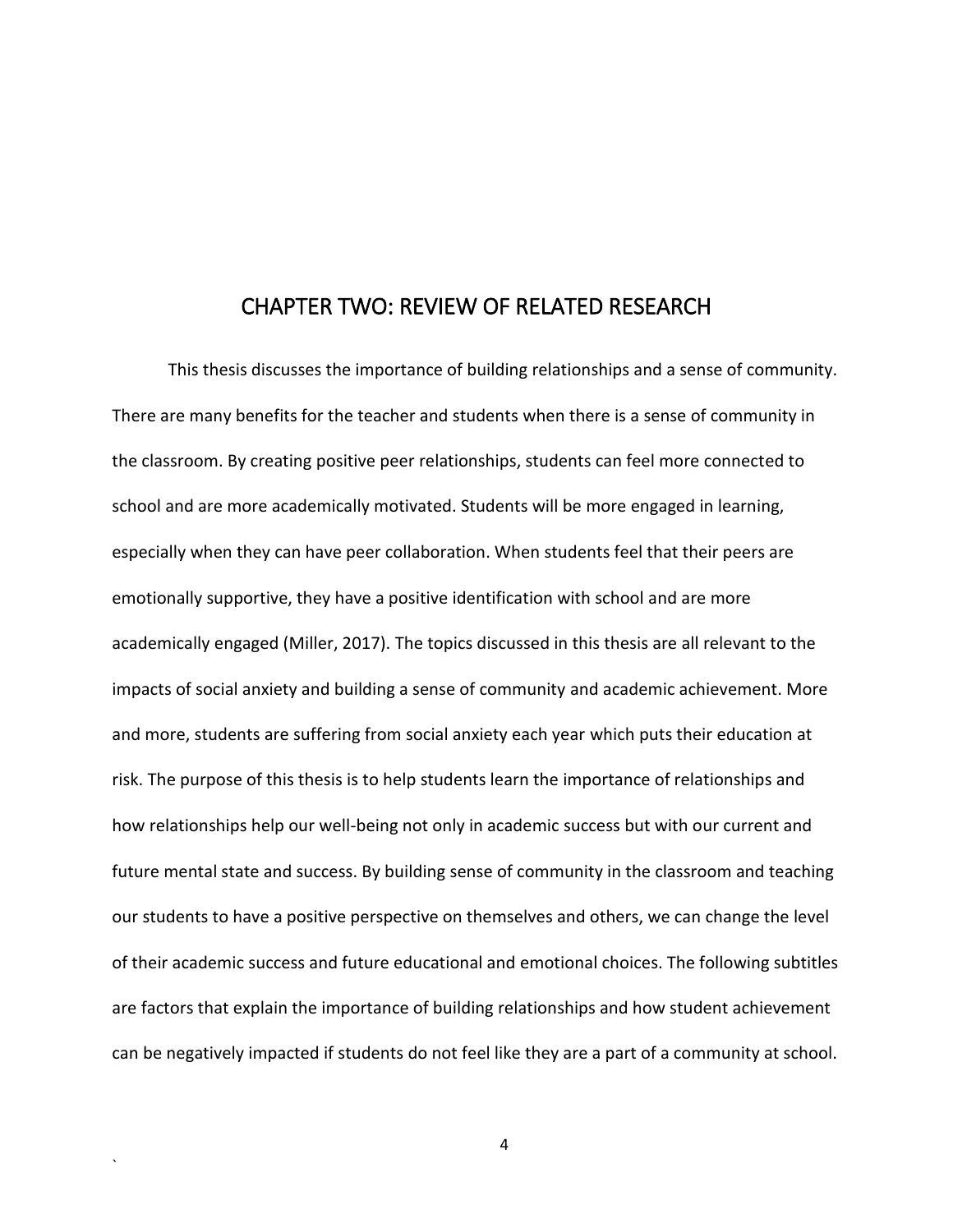#### Why Build A Sense of Community?

<span id="page-14-0"></span>Social anxiety is a common problem for people of all ages. The effects of social anxiety have a strong impact on various factors such as mental health and academic achievement. Torres-Harding (2016) states that having the ability to communicate is a skill that is crucial for academic success as well as occupational success. When communication is absent, we are unable to receive benefits from the world around us and excel in social settings, such as the classroom. Since communication is a key factor for social anxiety and academic success, students and teachers need to build a sense of community to decrease social anxiety and increase academic success. This thesis explores social anxiety, school relationships, and building a sense of community in the classroom and school environment by implementing an intervention that classroom teachers can use.

#### The Importance of Positive Peer Relationships

<span id="page-14-1"></span>The impact of positive peer relationships on academic achievement is underestimated. It is easy to forget about the amount of stress students face inside and outside of school daily. More and more students are being bullied and awareness of this problem continues to increase. There are many factors to consider when thinking about bullying and what that word truly means. Mundy (2017) states that up to 1 in 3 students worldwide experience regular victimization. "Bullying is defined as repeated negative actions toward another child intended to cause harm; there is typically an imbalance of power between the victim and the bully" (Mundy, 2017, p. 830). Bullying is not just physical actions such as hitting or kicking, it also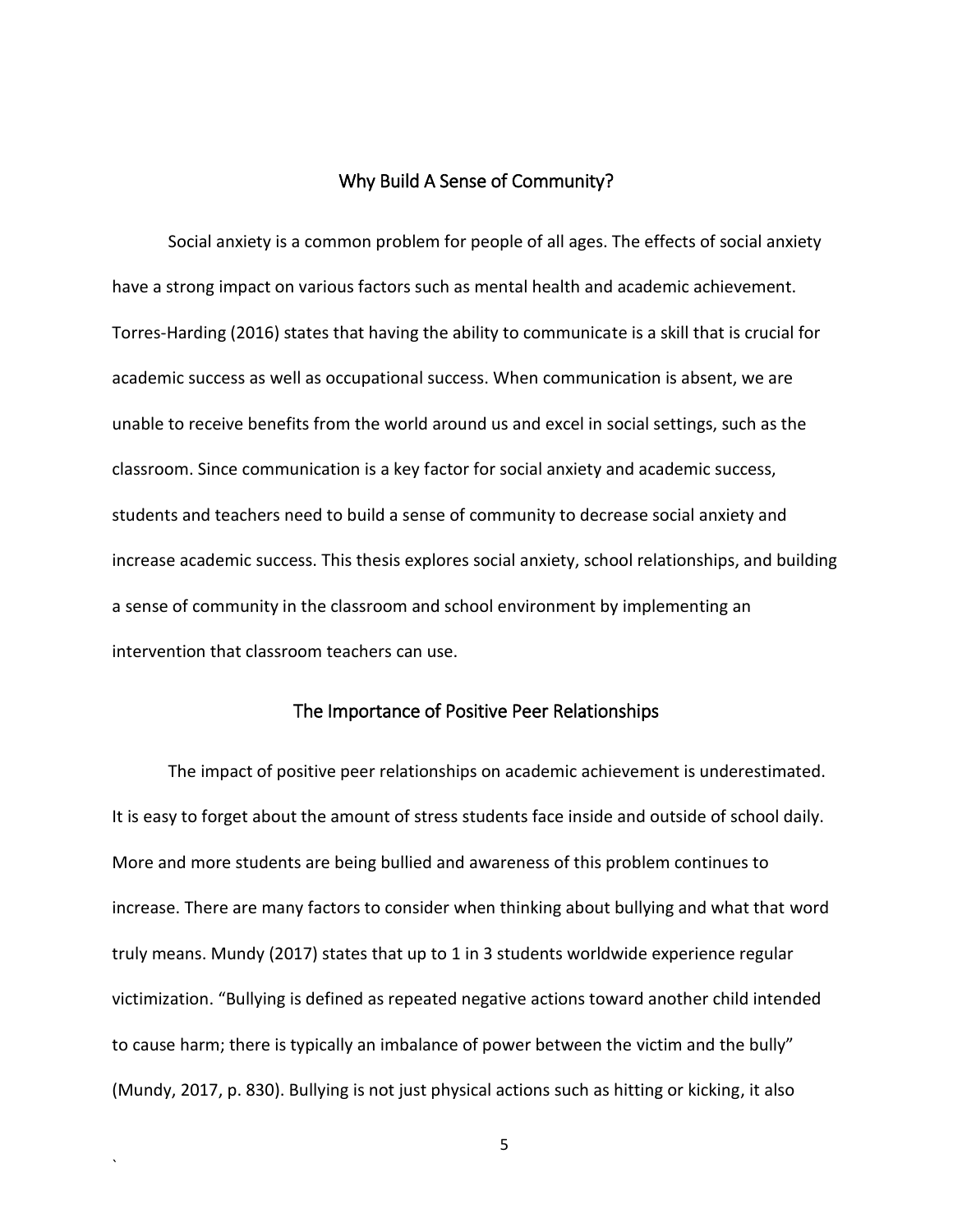comes in the form of social and verbal abuse. Name calling, teasing, and starting rumors is an example of students using their words to harm another student. According to Mundy (2017), social abuse is when a student becomes labeled with an undesired image or being socially excluded by peers. Mundy (2017) found that bullying has serious negative consequences on victims such as increased mental health problems which could lead to self-harm and suicide. Bullying does not only affect mental health, but also determines a student's success in secondary school and career paths. Students who are bullied are often less engaged in school academics and have a higher rate of being absent. Students deserve to feel safe and accepted when they come to school. Intervening with bullying can positively impact a student for the rest of their life. Students will struggle to achieve academic achievement if they feel that their mistakes and differences are being judged by their peers. As a result, students might respond to bullying by not applying themselves in academics or not showing up to school at all. This needs to be addressed in elementary school to avoid these issues carrying on through high school.

Students will enjoy coming to school and applying themselves academically if they feel that the school has a positive vibe. If the school has a negative environment, students are less likely to succeed academically. Lynch (2013) states that a negative perception of school climate, defined as perceptions of unfairness, hostility, and victimization, has low academic engagement by students and showed lower reading scores. If students have a positive perception of their school environment, the result is that they have higher academic engagement in school academics and reading scores. Putting a stop to a negative school culture before it has a chance to begin is important for achieving a positive sense of school community. If there is a positive

6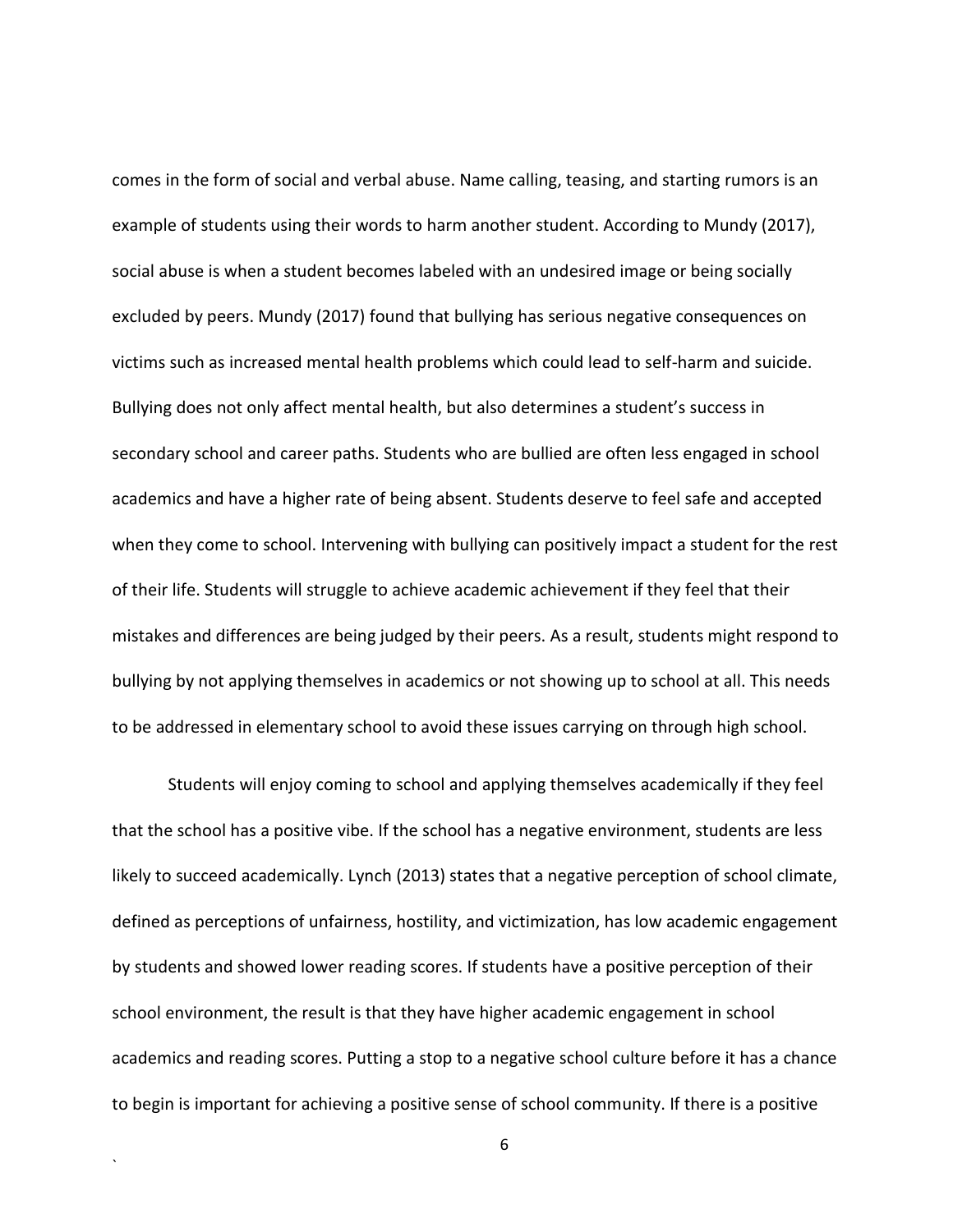sense of school community, students are more likely to have academic achievement (Lynch, 2013).

To help create a positive sense of school community, students need to learn how to work together instead of how to work against each other. Cooc and Kim (2017) found that grouping students based on their academic achievement is beneficial. If done correctly, grouping a student who has high achievement with a student who has low achievement can be beneficial for both students. Research by Christakis and Fowler (2011) shows that academic outcomes are affected by peers influence in an "epidemic" or "contagion" theory. The theory states that students emulate their peers. Harris (2010) extended on this theory by stating that if high academic achievers are grouped with low academic achiever, the low achiever will adopt the habits of the high achievers that they are paired with. The behaviors that tend to be acquired are desired behaviors such as studying and completing their homework. Based on the epidemic or contagion theory, peers model expertise behaviors as well as learning skills that positively impact academic achievement (Cooc and Kim, 2017). Higher achieving students can model how to have high academic achievement for lower achieving students. This will raise the self-efficacy in both high and low achieving students and help bring students together to create a sense of community, rather than a sense of disconnect. As it is now, students tend to spend time with students who are on their same academic level and share common interest. If teachers can bring students together in the classroom, students will be able to see that they have things in common with people that they would not normally expect to. Students will not feel the need to divide into groups based on their differences.

7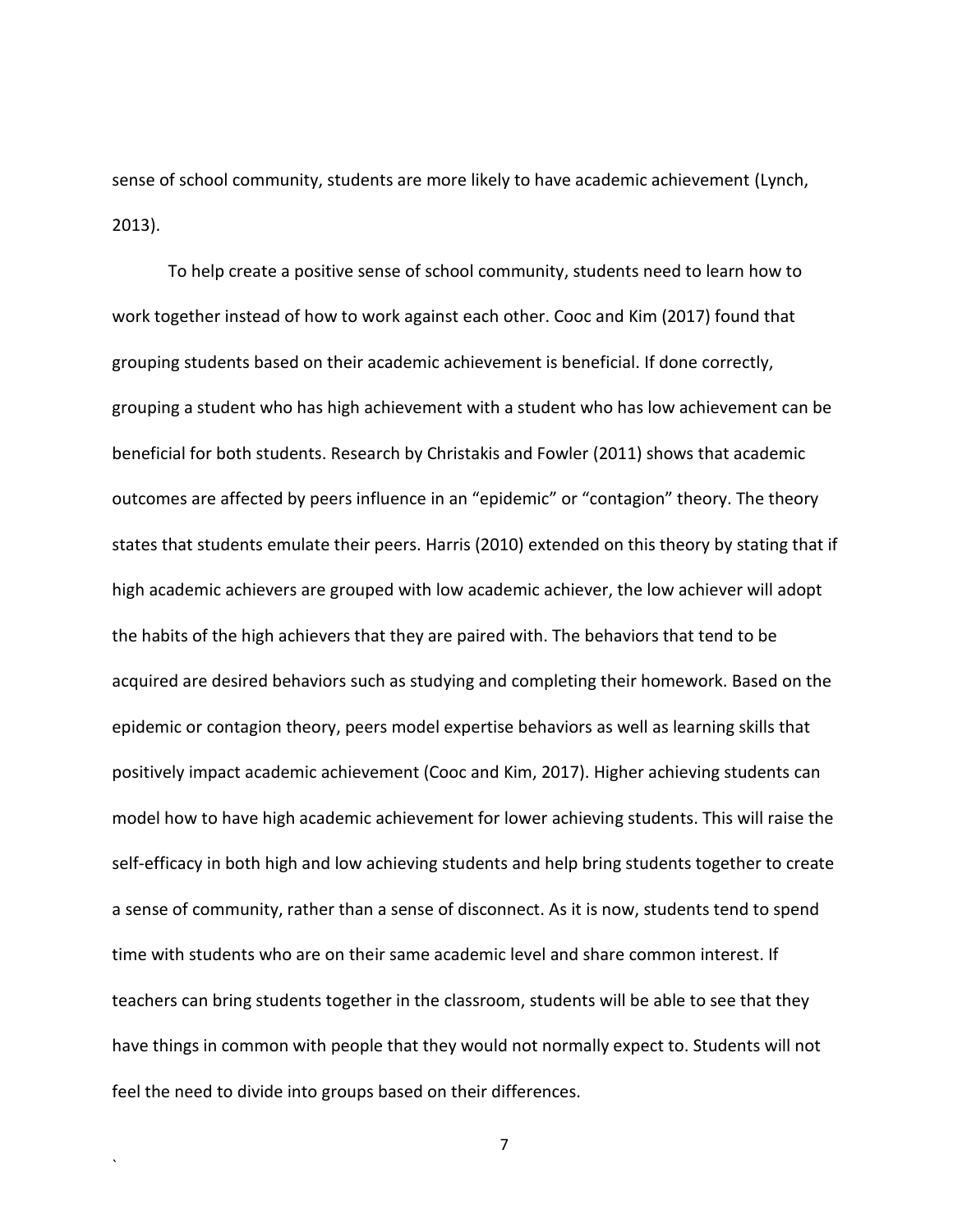Peer relationships have an enormous impact on academic achievement. Knifsend (2018) states that if students have negative feelings towards school starting in elementary school, they will struggle to overcome these negative feelings as they progress through grades. Students that have negative feelings towards school and the people that they encounter at school will continue to have low academic achievement, this could lead to dropping out and not going to college. Building a sense of community in the elementary school can help prevent these issues. Having positive peer relationships will raise student's self-efficacy and increase academic achievement. Knifsend (2018) states that students can have academic achievement on their own, but they are more likely to succeed and be engaged if they can share academic experiences with peers. Students will learn how to work together and accept everyone for what they are. School should not be a place where students feel trapped. Coming to school can feel like a chore if there is not a positive sense of community. Students are expected to deal with bad peer relationships while learning how to read, write, do mathematic equations, and pass tests. If there is a sense of community and positive peer relationships, students can look forward to learning alongside their peers and discuss their learning. It is hard to help students understand at a young age that they will need to have good people skills to succeed in life. Teaching students how to work as a team and look towards people with a positive perspective is a lifelong tool that they will need.

#### <span id="page-17-0"></span>The Importance of Teacher/Student Relationships

`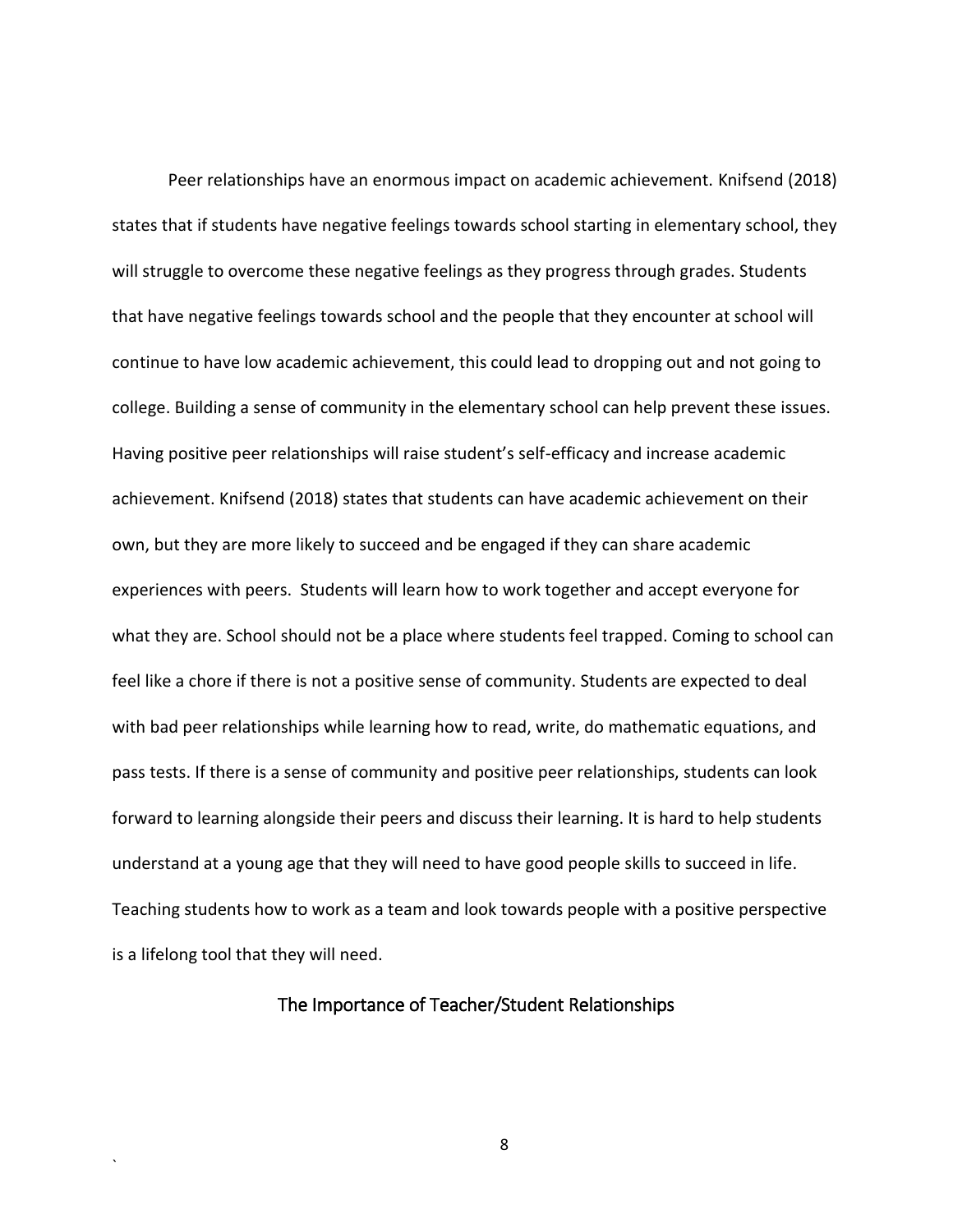The relationship between a teacher and a student has a large impact on the academic achievement of students. Immediately building this relationship at the beginning of a new year can change the dynamics of the entire year Lucian (2017). Having students greet the teacher before entering the classroom gets them engaged before they even step foot in the classroom. It also notifies the student that you are interested in building a relationship with them and care about their wellbeing and academic success. According to Lucian (2017), research shows that students improve academically and socially from having a positive teacher to student relationship. If a teacher provides a supportive, warm, and close environment for the students, they will have higher academic achievement. It is difficult for students to learn from a teacher if they believe that the teacher does not like them or believe in them. There might be a lot of people that doubt a student's capability to succeed. Teachers need to make sure that their students know that they believe in them. Setting high expectations and guiding them to meet those high expectations informs the student that the teacher knows that they can learn the material and will help them succeed. Lucian (2017) states that having high expectations improve a student's confidence in themselves and will encourage the students to fully engage in academics.

How a teacher views a student often determines how a student views themselves. The self-determination theory states that people have three psychological needs: competence, autonomy, and relatedness Kurdi (2017). Kurdi (2017) found that teachers can fulfill these needs with their structure, autonomy support, and involvement. Teaching strategies, classroom management, and comprehension monitoring fulfill these needs. Creating structure involves

`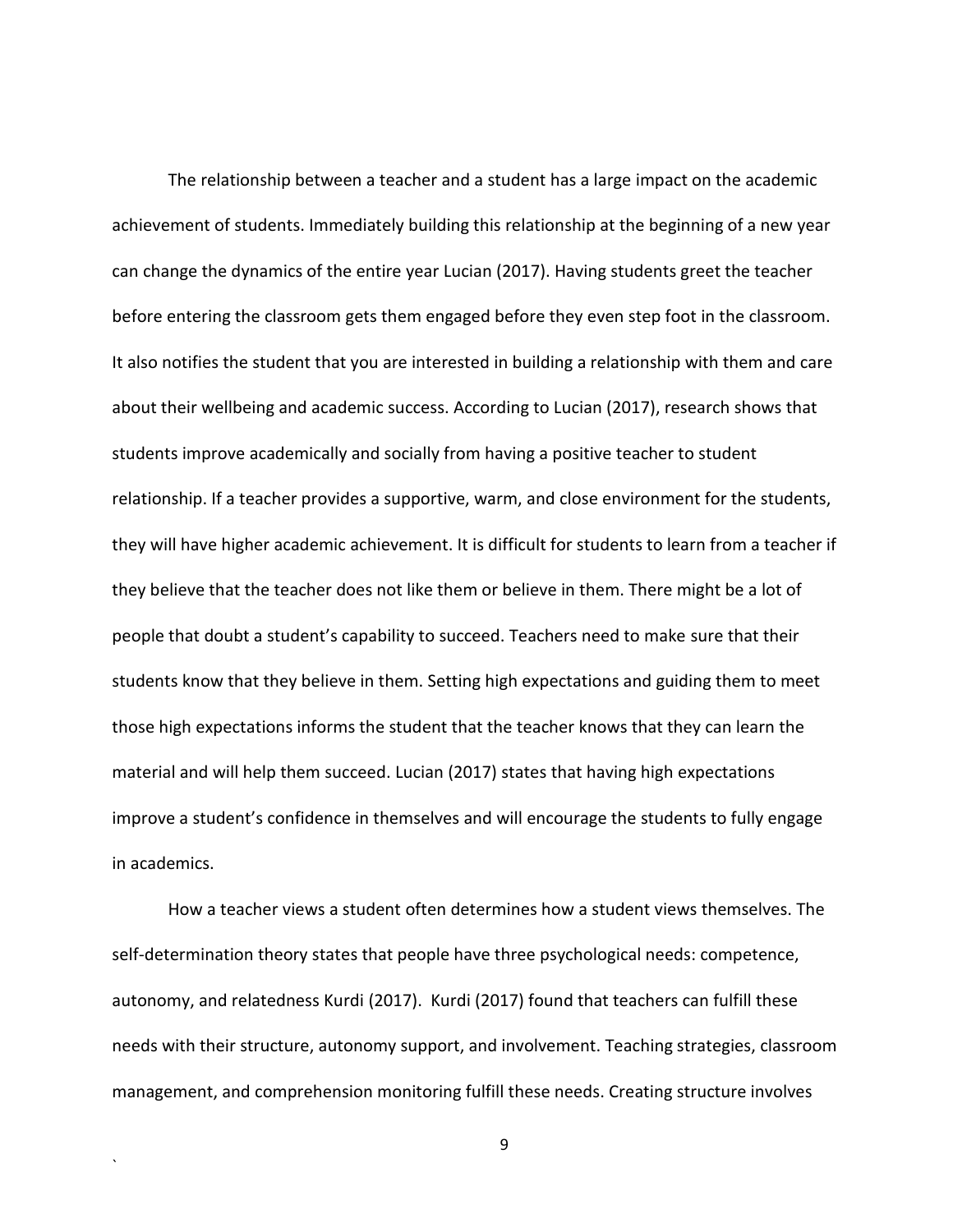supervising activities, providing feedback, and setting clear expectations. Teachers can show autonomy support by encouraging students' feelings, thoughts, and actions in the classroom. Teachers take the time to inform students about why the rules are important and allow students to give feedback. Students have autonomy support when they feel that their opinions and feelings are valued by the teacher. Finally, teachers are involved by valuing their relationships with their students and putting effort into creating that relationship Kurdi (2017). When students feel that their teacher genuinely cares about their wellbeing and education, they are much more likely to engage in school academics and have success Kurdi (2017). Following teaching strategies is a natural way of building a positive teacher and student relationship. Teachers who supervise activities ensure that the students are understanding the content. If the students are not understanding the content, the teacher knows that they should intervene and help the students. Giving the students feedback lets them know that you are paying attention and will continue to guide them to success. Holding students accountable to rules and expectations shows them that you know that they can accomplish the expectations and that you will not let them fail. If teachers do their job well and with passion, they will meet the needs of their students and easily build strong relationships with them. By following research-based teaching strategies in their instruction and classroom management, teachers will build positive relationships with their students without struggle.

#### <span id="page-19-0"></span>The Impacts of Social Anxiety on Academic Achievement

`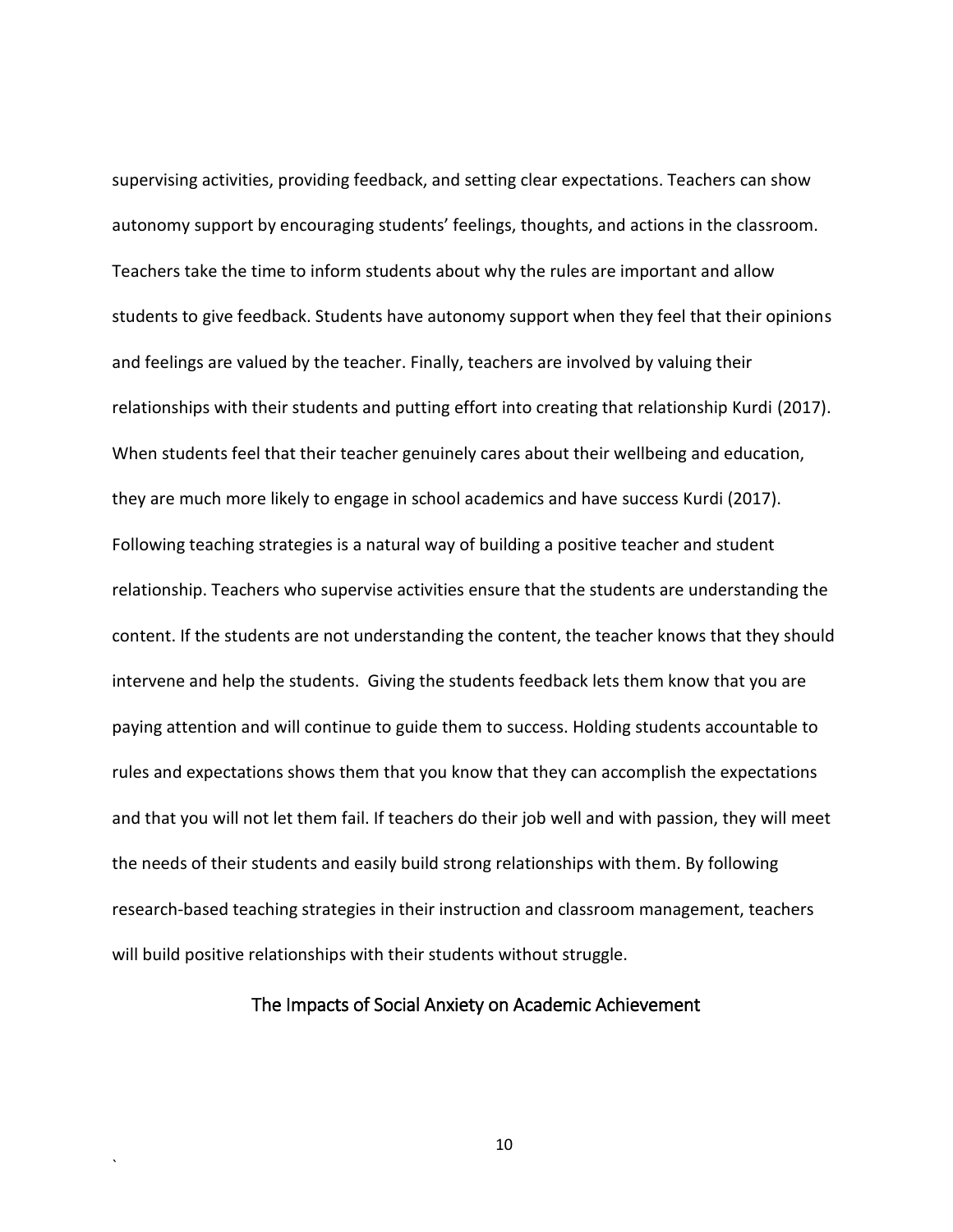According to Allen (2018), social anxiety affects a lot of students, this anxiety greatly impacts their academic achievement. It is hard to concentrate on schoolwork when a student is focused on the cause of their anxiety. Anxiety comes in many forms and has many causes. Teachers need to stop and think about the stress factors in students' lives and how the stress causes anxiety in students. Anxiety can start at a very young age and if not handled immediately and correctly, can stay with a student throughout their life. Anxiety is very common in children and often goes unnoticed. Allen (2018) states that anxiety starts at a very young age and if left unattended to, will progress and lead to mental health problems such as depression. It also leads to low academic achievement, difficulty making friends, bullying, and a fear of public speaking (Allen, 2018). Teachers should intervene with their student's anxiety, if possible, before it becomes a problem. Teachers should have a plan of action on how to decrease student anxiety and create a sense of community in the classroom and at school. Students are more likely to have academic achievement if they feel safe and welcomed in their school environment.

Intervening with student anxiety can be a difficult task. If not done correctly, intervention can make social anxiety worse. Allen (2018) found that overprotective behaviors reinforce anxiety. When adults take over for a child, they are eliminating the opportunity for the child to develop coping, social, and academic skills and the child internalizes the problem. The same information is true in teacher-student relationships. Allen (2018) states that allowing students to avoid fearful situations reinforces the anxiety by confirming that the situation is unsafe. Teachers also reinforce anxiety for students with criticism, rejection, and discipline by

11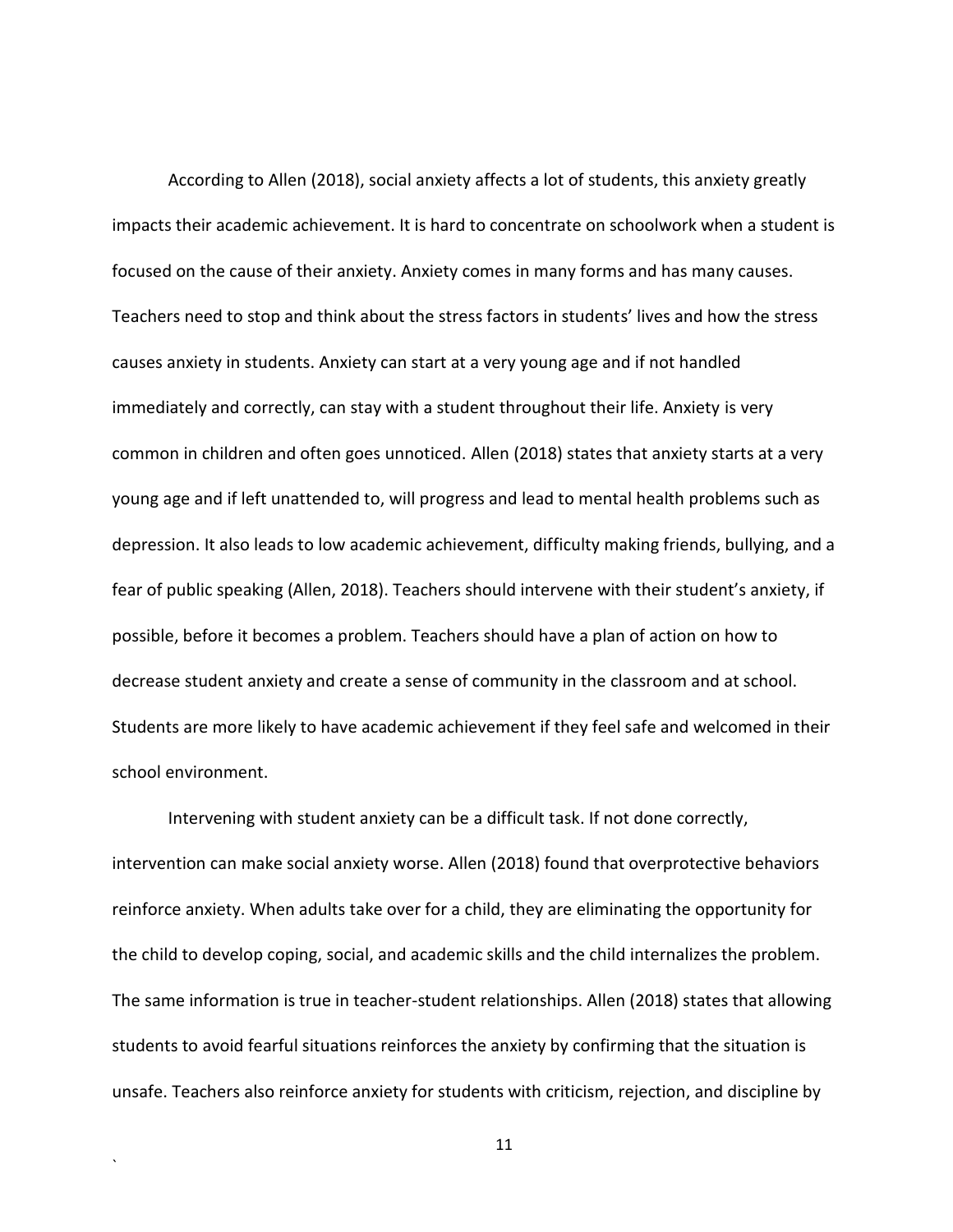creating a hostile environment. This will cause the student to have low self-worth and confidence. Teachers need to be aware of how their actions affect a student and their social anxiety. By yelling at students and embarrassing them in the class, the teacher is reinforcing the idea that school is not a good place and the student will continue to disengage. It can be hard as a teacher to intentionally put students in a position that will make them uncomfortable, but it is important to remember that the teacher is improving the student's ability to overcome their fears and make accomplishments. By giving students plenty of exposure to situations that they are uncomfortable with, the student eventually no longer fears the thing that scares them. For example, public speaking is scary for many people. By having students work together and become comfortable, it is easier for the student to speak in front of the class. Having as much practice as possible with speaking in front of the class, the student becomes less afraid to do so.

#### Studies That Have Been Done

<span id="page-21-0"></span>There have been many studies about social anxiety and how it affects academic achievement. There have also been many studies that have created interventions to reduce social anxiety. Interventions have been created for both teachers and students and are usually in the form of a questionnaire. However, some studies have created intervention programs that help both teachers and students to reduce social anxiety.

A study conducted by Vassilopoulos (2013) found that social anxiety starts as early as age nine to ten. They attempted to start an intervention at the pre or early adolescent stages to stop the social anxiety from progressing and staying with the students. The study was designed

`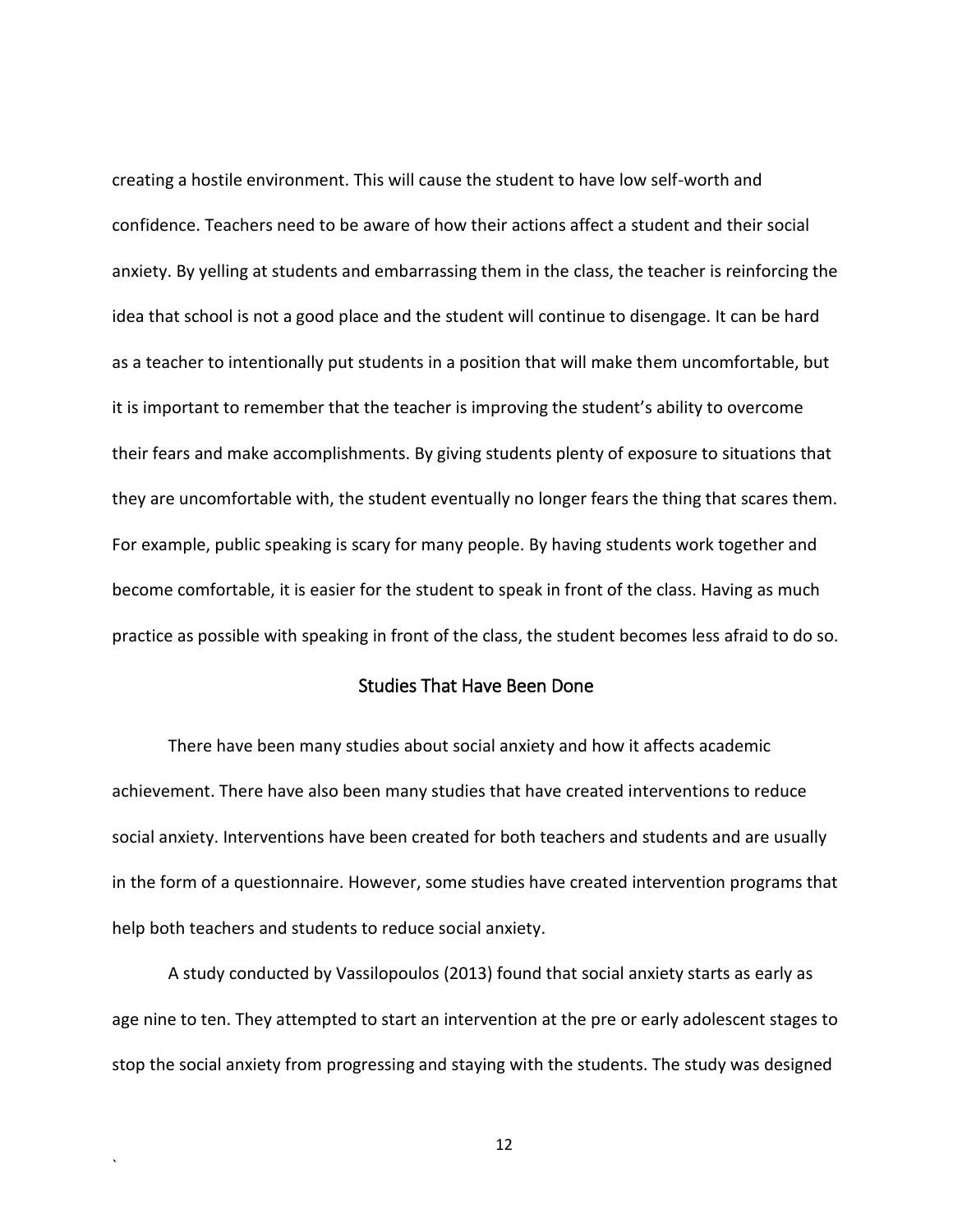to be comprehensive and delivered in eight short sessions. The program focused on social anxiety, depression, and social skills in students with the hopes of teaching students how to recognize their anxiety and how to deal with it. The study wanted to teach students skills that would help them overcome their anxiety and gain social skills. There were forty students in the study, all in fourth, fifth, or sixth grade. The study started with a pre-test. It asked students questions on various topics within the focus of the study; social anxiety, depression, and social skills. After completing the test, the students could ask questions for clarification and to expand on their ideas. Two weeks after taking the pre-test, the sessions began. The first session was an icebreaker. The students shared information about themselves to the group. After sharing information about themselves, the students worked in small groups to create rules that would be used throughout the sessions. The students worked together to create rules that would be in place for the sessions. Session two was called *A Cube Full of Feelings*. The students rolled a cube and it landed on a feeling. The student shared a story about a time when they felt that feeling either on their own or with someone else involved. The goal was to get students to understand how their actions affect how they make others feel. The next session was called *Making and Keeping Friends*. The students were asked to work together to create a list about how to make friends and keep them and then to use this list in their everyday lives. The students needed to identify and apply skills that help them make and keep friends. Session four was called *The "Mystery" of My Stress*. The students were given a stress survey. After they finished the survey, the leaders of the study would read the questions out loud and the students would walk to stand next to a sign that read "agree" or "disagree." The students were

13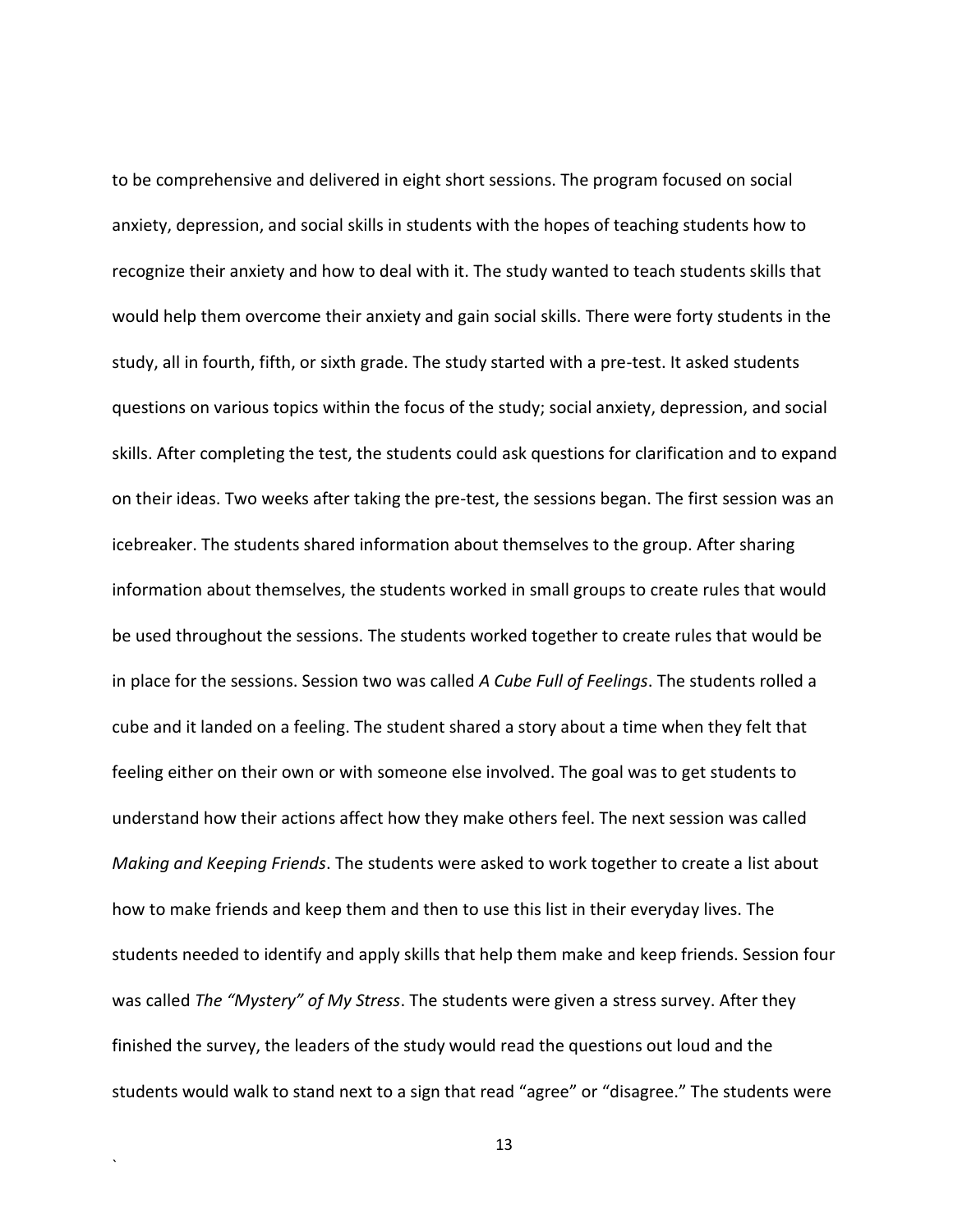then asked to explain why they chose the sign that they did. The goal was to get students to understand where their stress came from and then talk about how to cope with it as a team. The fifth session was called *The Stress Shield*. This session was taught in three steps; the act step, breath step, and the get out of the anxiety trap step. In the act step, the students learned about activities that they can do to relieve stress, such as call a friend or watch television. In the breath step, students were taught how to control their breathing and thoughts to help them calm down in a stressful situation. Lastly, in the get out of the anxiety strap step, students were taught to recognize their anxiety and what triggers it. Then, they could avoid situations that give them anxiety. The sixth and seventh sessions were called *Looking at the Bright Side*. The students were given scenario cards and were asked to interpret their feelings about the scenario and write them down. Students with social anxiety tend to have a negative interpretation of scenarios (Vassilopoulos, 2013). The students were then asked to work in groups to come up with different interpretations that were positive and rationalize why the positive interpretations made sense. The goal of these sessions was to help students have a positive interpretation in scenarios that they will encounter throughout life. Session eight was called *Saying Goodbye*. The students were asked to draw a picture of the path of their future and then share it with the class. The goal of this lesson was to help students realize that they can still be friends and support each other even though the sessions are over. They can draw paths that intercept and continue to engage. After the sessions were over, the students took a post-assessment to see the results. The results showed that the students benefited from this study and showed a decrease in social anxiety. Vassilopoulos (2013) states that younger

14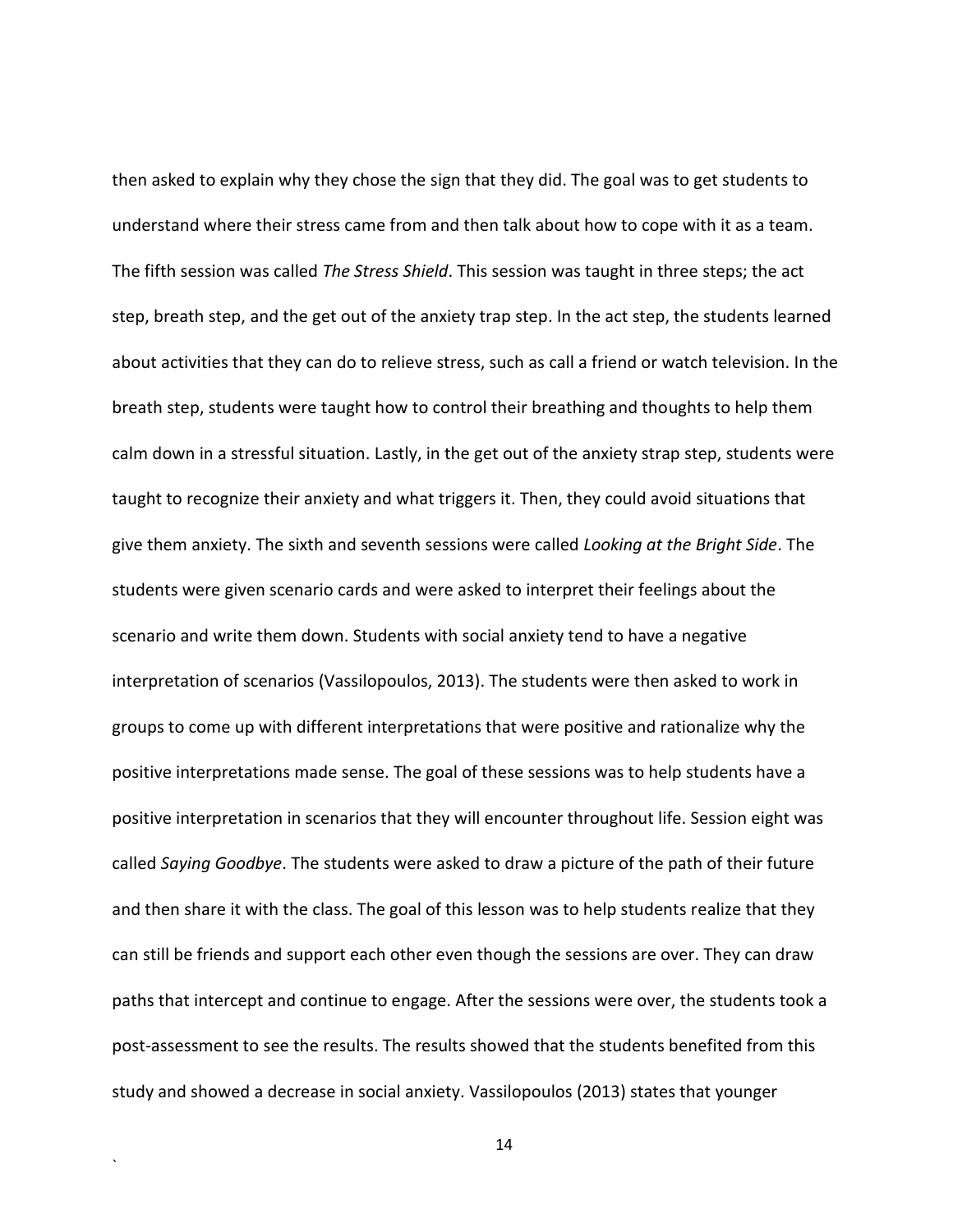children, around nine or ten years old, have an easier time overcoming social anxiety than people who are older. It is more difficult for students in secondary grades to reduce social anxiety, therefore it is imperative that social anxiety is addressed early.

Fisher (2004) conducted a study called *Skills for Academic and Social Success (SASS)*. The intervention was made up of twelve, forty-minute sessions that helped students, parents, and teachers learn how to deal with social anxiety. The students received two sessions with Fisher (2004) and his team of leaders, which taught them different techniques of coping with social anxiety. Then, the students, Fisher (2004), and his team of leaders would meet in a social setting and exercise real life practices of social anxiety. The parents and teachers attended two, thirty-minute psychoeducational meetings to learn how to help the students cope with their social anxiety. Fisher (2004) set the focus of the twelve sessions to teach students and parents about five components; psychoeducation, realistic thinking, social skills training, exposure, and relapse prevention. During the psychoeducation sessions, the students would learn about what caused their social anxiety and what the body and mind experience when they have social anxiety. Realistic thinking session taught students that the negative thoughts that come with social anxiety are often exaggerated. For example, a student might have social anxiety when giving a presentation for the class because they are afraid that they will make a mistake and look stupid. Fisher (2004) and the group leaders taught the students that these thoughts are exaggerated and to instead, ask themselves questions that make the situation more realistic. Some of these questions are, "how many times has this happened before?" Or, "how do I feel when I watch others in similar situations?" During the social skills training, students learned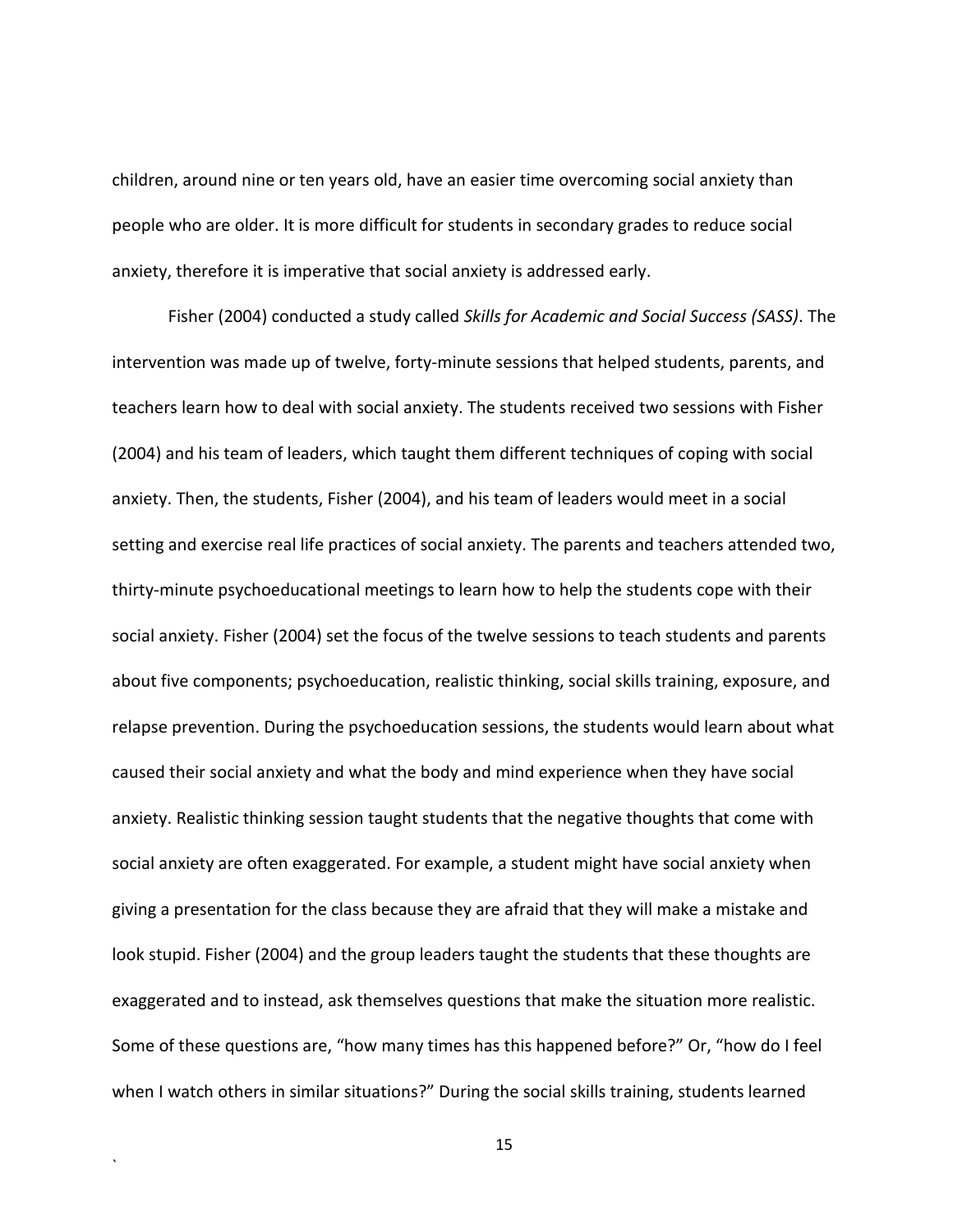about four skills to help them in a social setting where they might have anxiety. The skills taught are initiating a conversation, maintaining conversations and establishing a friendship, listening and remembering, and assertiveness. These four social skills are taught to lower the student's social anxiety. In the exposure sessions, Fisher (2004) would ask the students to face their fears. The group leaders of the sessions would put the students in a situation that will cause them anxiety and the students are expected to use their training and face their fears. The idea is that the anxiety of a situation will decrease as the student has more exposure and practice to face the anxiety directly. Avoiding a situation that will trigger anxiety reinforces the anxiety while facing the situation will decrease the anxiety (Fisher, 2004). In the last session, relapse prevention, the students, parents, and teachers are taught about warning signs of a relapse. The students are also trained on how to the relapse and regain control of the anxiety. Fisher (2004) set up fifteen-minute one-on-one checkup meetings with the participants to see how their progress was going. Fisher (2004) found that the results proved that the sessions were effective, however, there were difficulties inserting the intervention in schools for various reasons such as concerns from school personnel and parents, who were hesitant to let their students be in an experiment.

Developing social skills is a key component in helping students achieve academic success, but helping students build a sense of community is another key component for having academic success for students. Miller (2017) conducted an intervention, called *Relationship Building Intervention (RBI)*, that focused on building a sense of community for all fifth graders in an elementary school. The intervention taught the students social and emotional skills, self-

`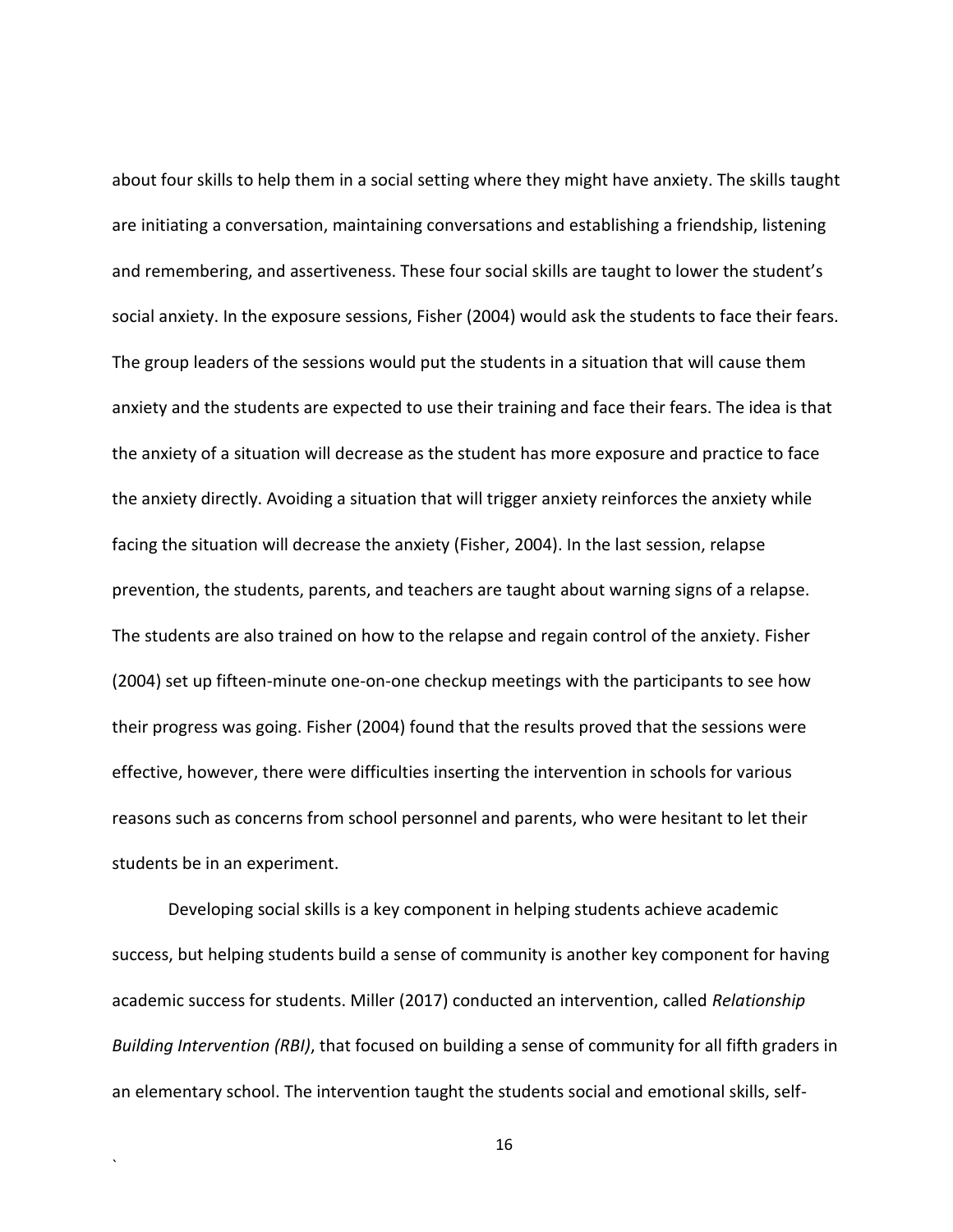awareness, self-management, social awareness, relationship skills, and responsible decisionmaking by creating a supportive learning environment. The study was conducted over five units and contained a total of twelve activities. At the end of the study, the results proved that students had higher academic success after completing the RBI and felt more connected to their school, peers, and school engagement.

Another study was completed by Wong (2015) that focused on building students peer relationships in elementary school students. The students attended sixteen, one-hour sessions that taught them social skills and behavior management. At the end of the study, Wong (2015) found that the sessions improved students' behavior and relationships in the class. In this study, the students met for 10 to 12 sessions that were 35 to 50 minutes long. During these sessions, the students learned how to understand the six universal emotions (happy, sad, angry, afraid, surprised, and disgusted), how to manage their anxiety, use basic thinking skills, conflict resolution, and stress reduction techniques. When the study was complete, the students showed higher social skills and a decrease in behavior problems.

#### Building a Sense of Community

<span id="page-26-0"></span>Building a sense of community in the classroom and across the school is a crucial component of academic success. Students will not learn to their highest capability if they do not feel confident or comfortable in the school setting. Torres-Harding (2016) found that the two highest reasons that students do not enjoy school is that they have problems speaking in front of the class and that they feel too nervous in class and in the school. Building a sense of

17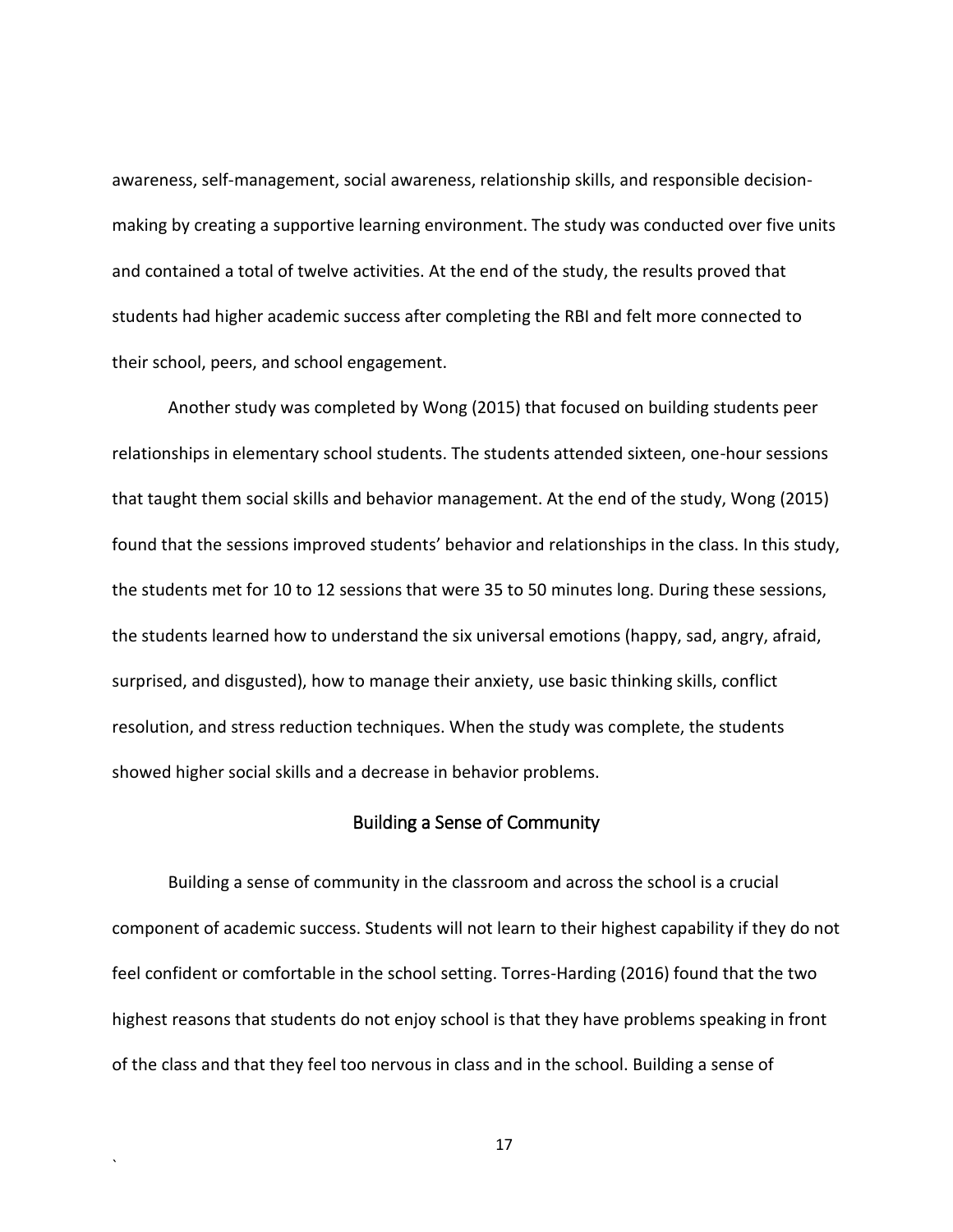community within the classroom and the school will build a foundation of trust between students and their teachers. Students will feel more comfortable communicating with their peers and with their teachers.

Miller (2017) found that students who participated in the RBI felt a greater sense of classroom identifications and inclusion which helped them be less aggressive and perform better academically. By creating positive peer relationships, students can feel more connected to school and are more academically motivated. Students will be more engaged in learning, especially when they can have peer collaboration. When students feel that their peers are emotionally supportive, they have a positive identification with school and are more academically engaged (Miller, 2017).

Wong (2015) states that students who have high social emotional development have longer attention spans, better memory, and self-regulation skills, which are all crucial components of academic success. School is not just about learning academic skills to have academic achievement. It is important for teachers to realize that students are more likely to learn academics when they have social skills to build positive peer relationships and feel connected to people at school to feel connected to the curriculum.

Students spend most of their time in the classroom with peers and the teacher. The experiences that they have in the school setting greatly impact their emotional and academic success. Rucinski (2017) states that student experiences in the classroom are just as important as the quality of teacher instruction and curriculum. A good experience at school where students feel safe and have positive relationships will allow the student to obtain the

`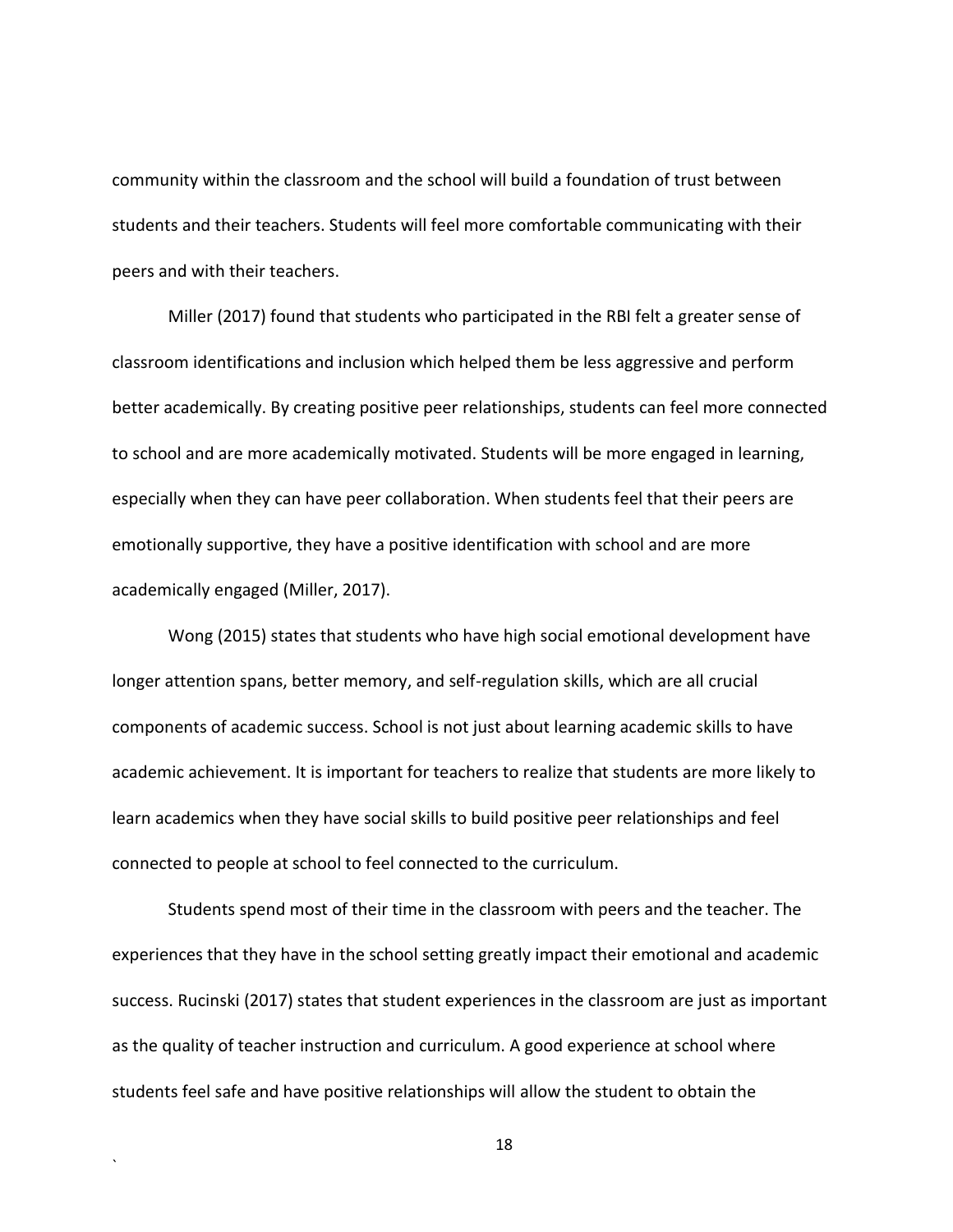information from the curriculum and the teacher. Rucinski (2017) found that when students are stressed, they spend much of their cognitive function focusing on the stress rather than learning. Building a positive sense of self and community in the classroom will decrease the amount of cognitive function that the student is dedicating to stress and redirect their cognitive function to the content that is being taught in the classroom. According to Rucinski (2017), a positive classroom community is made up of high emotional support, warmth, respect, sensitivity and responsiveness, and a child-centered focus. The classroom should have low levels of anger, sarcasm, and irritability from both the teacher and students.

Building a sense of community in the classroom can be an intimidating process. Students are asked to open up and share their vulnerabilities. Students can learn that they are not alone in their fears and anxiety. They become closer and more connected to each other by sharing their vulnerabilities. Fletcher (2014) states that a teacher can create a positive sense of community with structure, routines, and social patterns that require students to be responsible for their learning, take risks, seek help from others, and show concern for their peers. Fletcher (2014) found that it is better for the well-being of the students and the teacher by creating a sense of community. Students are more willing to share ideas and ask difficult questions that might have given them anxiety before.

#### Molding A Community

<span id="page-28-0"></span>There are several interventions that have been created to help students with social anxiety and creating a sense of community in the classroom. The studies that were mentioned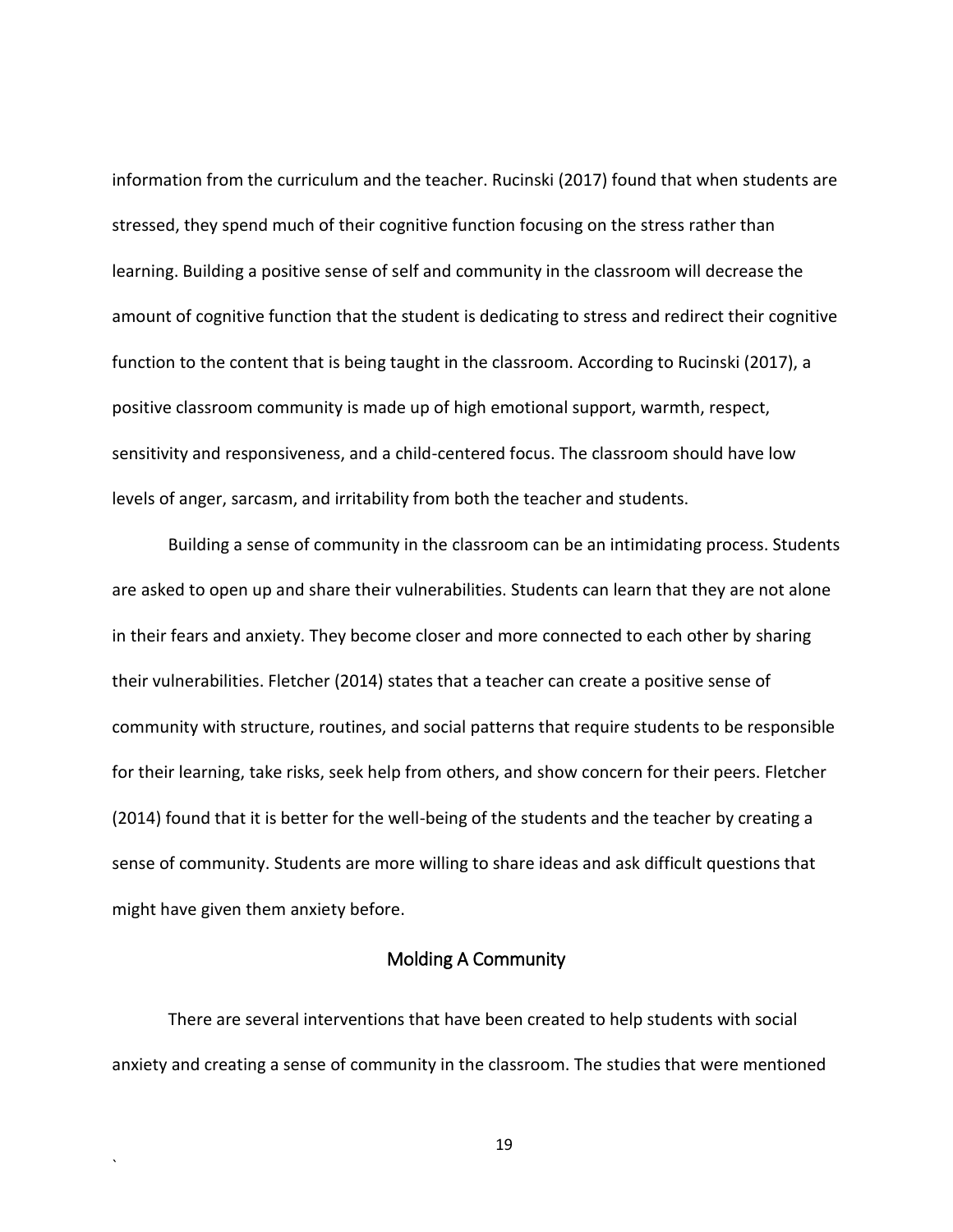previously are focused on intervening with social anxiety and how to build a sense of community based on solving their social anxiety. These studies were meaningful but had a few limitations. The schools struggled to find time during the school day to implement the interventions and the parents were concerned about their children being in an experiment. Also, they would only get partial results on some of the interventions. For example, the study that Wong (2015) conducted was based on only the parent's responses. The results would have been more beneficial with student and teacher responses as well as parent responses. In this study, results will be based on teacher, student, and parent responses for the most accurate results possible. In this study, sessions were created to build a sense of community across an elementary school involving each grade level. The sessions use an integration of the theories of Jean Piaget's stages of development and Lev Vygotsky's theory of zone of proximal development. These theories are used as rationale and support for why the sessions in the thesis are effective in building a sense of community. It is important to understand what students are cognitively capable of and what their thinking ability is at their stage of development to create effective instruction.

Eni (2017) states that most elementary school students are at the concrete operational stages of Piaget's stages of development, which means that the students are capable of thinking logically but are still limited on their understanding of concrete things. This means that students struggle to solve problems that they directly face. Eni (2017) found that teachers can create instruction at this level by developing student's motivation to learn and increasing their learning quality. Teachers should use a constructivist approach when creating lessons to obtain

20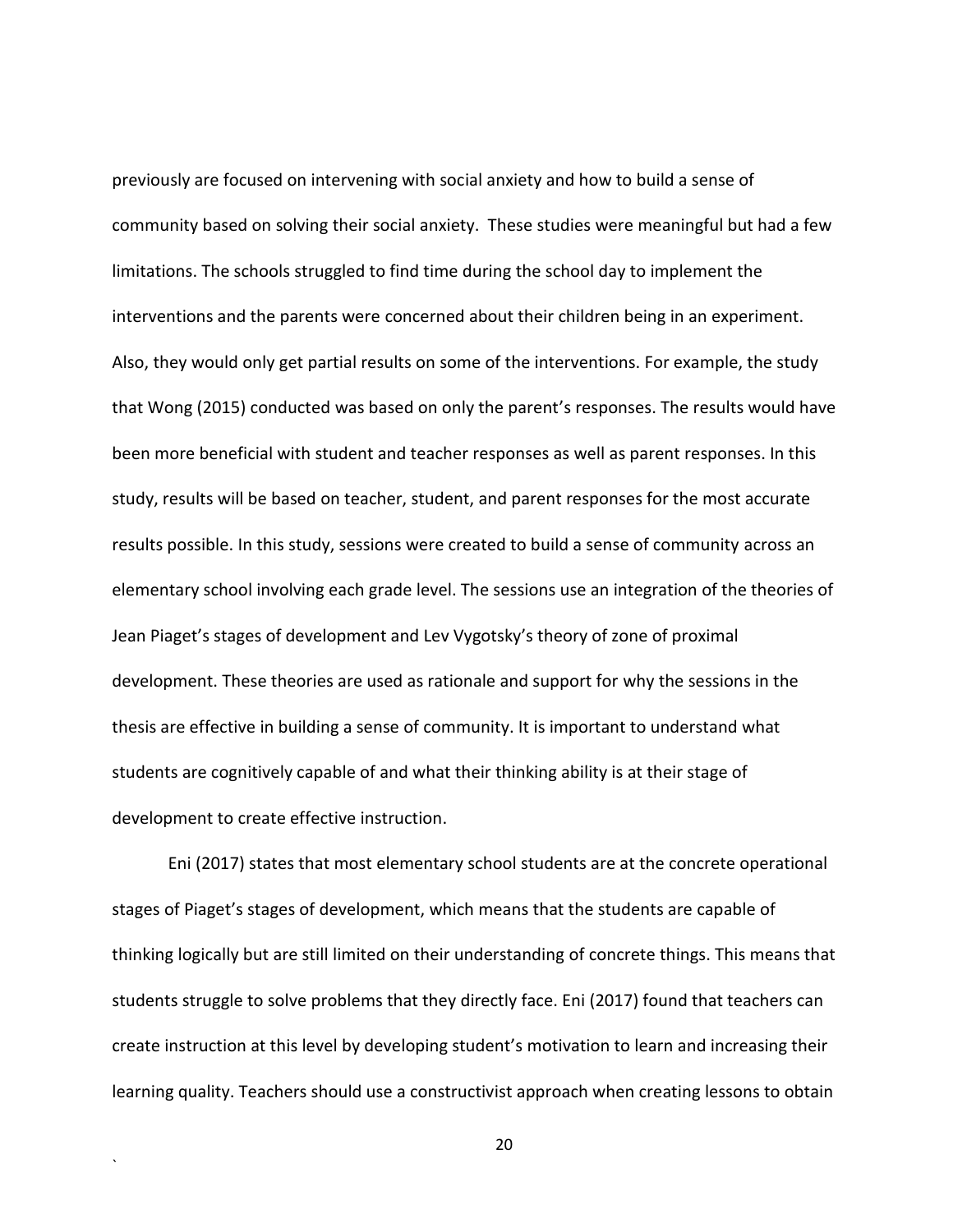this goal. Students at this stage will learn the material through hands on activities, cooperative learning, and utilizing visualizations. Instruction time should be brief and put into words that the students can comprehend.

Lev Vygotsky (1896) created a theory called the zone of proximal development (ZPD). The zone of proximal development is defined as the distance between the actual developmental level determined by individual problem solving and the level of development as determined through problem solving under guidance or in collaboration with more capable peers (Guseva, 2017). This means that students are capable of learning information given that they have the guidance of the teacher. Teachers need to create lessons that stimulate students learning and development based on their zone of proximal development. Students are capable of learning information on their own, but they can learn more information with the guidance of a teacher.

Using information from these theories, the sessions were created to meet the needs and capabilities of the students and teach them how to be a part of a community and increase their academic achievement. The sessions are meant to inform the students of their social anxieties in a way that they can comprehend and to use that information to create a positive sense of community with their teachers and with their peers. The sessions take into consideration what level of cognitive ability the students should have at their age and create activities that will obtain the goal of the sessions.

During the sessions, the students learn skills that will help them in social settings. They learn how to communicate with their peers, teachers, and people outside of the school setting.

`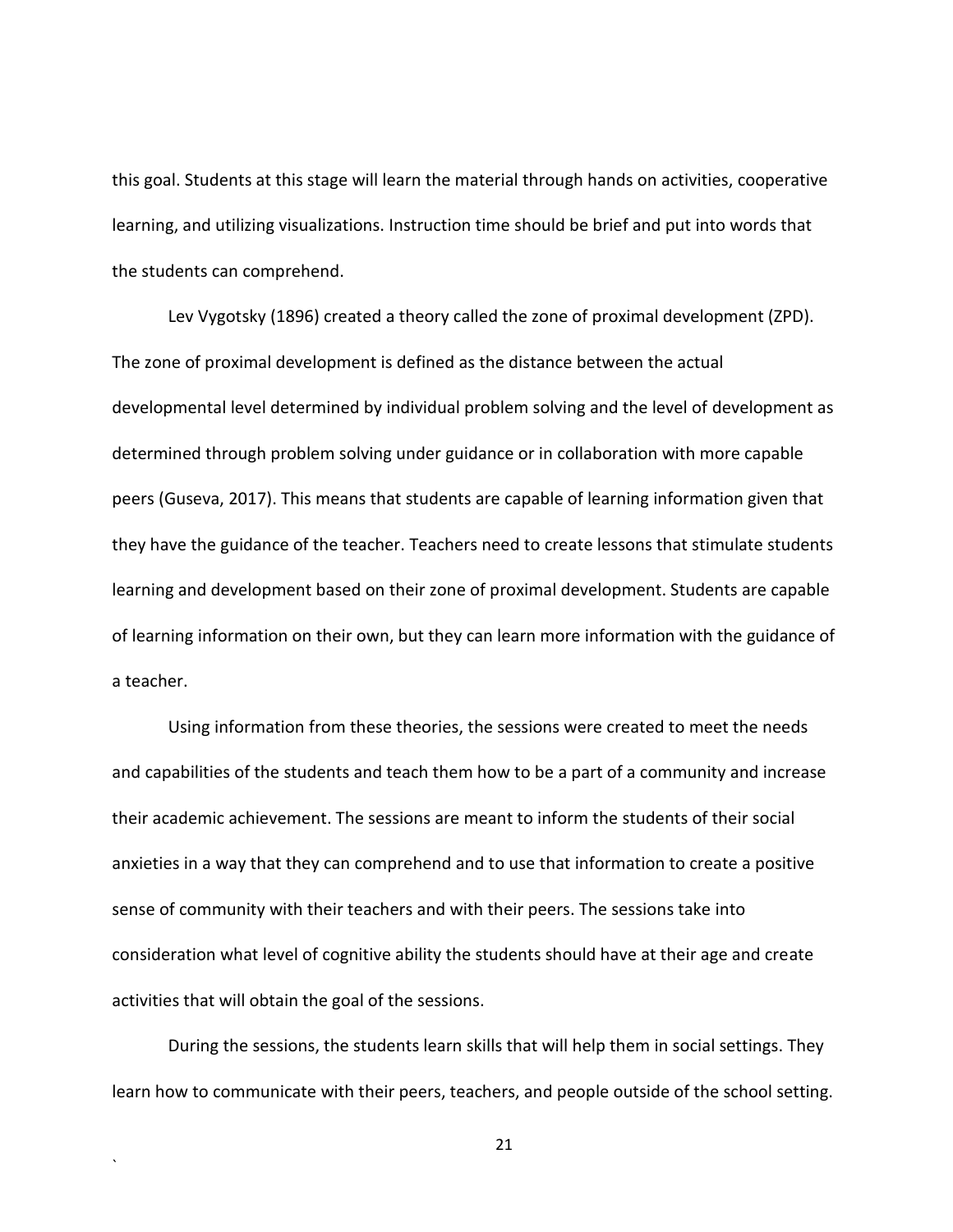They learn how to have a positive perspective on themselves and on the people that are around them. The students will work individually and collaboratively to accomplish these goals.

The next chapter will describe how research was found and evaluated to the benefit of this thesis. It will also discuss the limitations for this research. Then, the following chapter will discuss the program that was created to accomplish the goal of this thesis.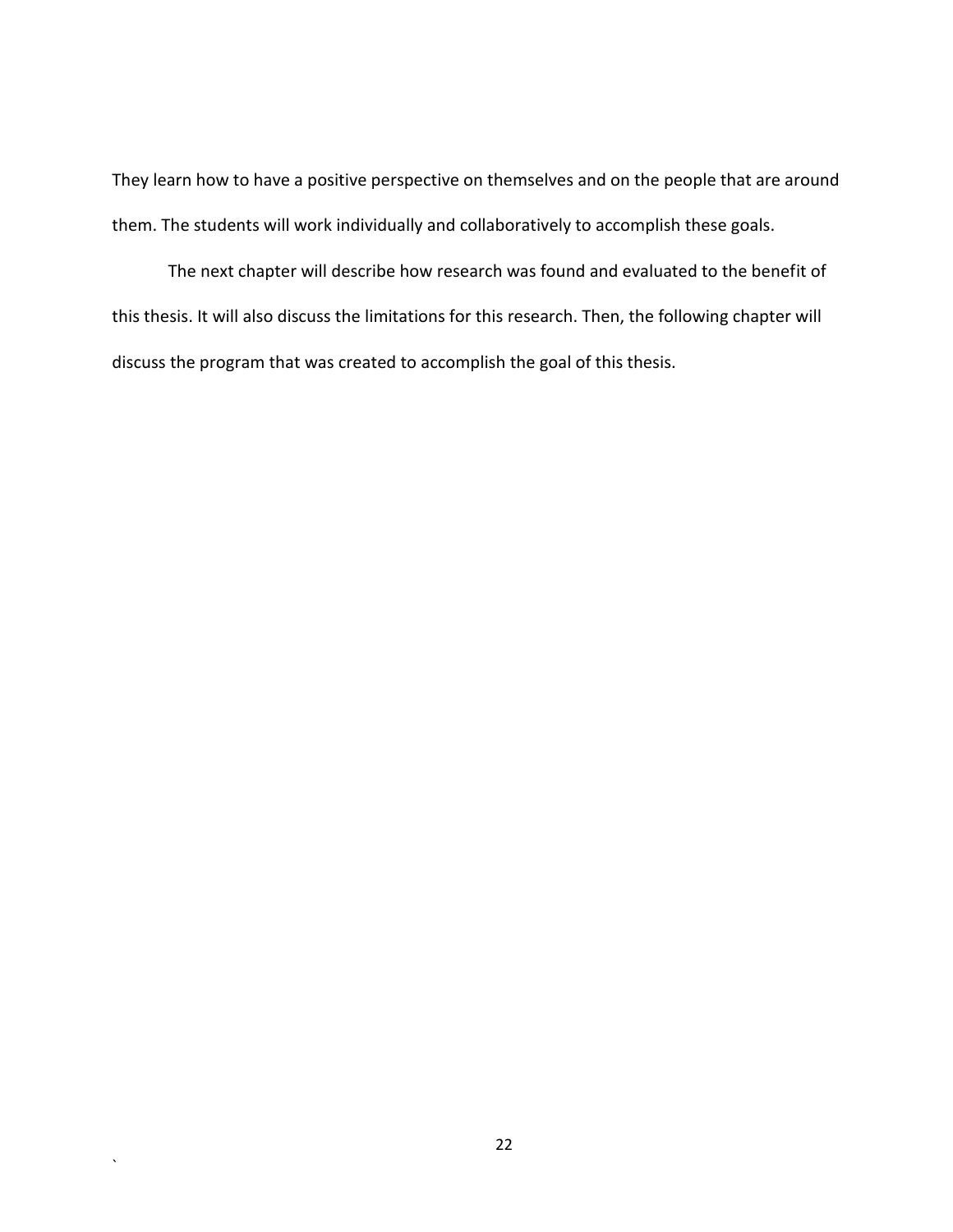## CHAPTER THREE: METHODOLOGY

<span id="page-32-0"></span>This thesis explores the importance of building a sense of community in a classroom and how to implement a program into the classroom to achieve a sense of community. I have researched programs on the internet that have been created in the past that teach students about life skills and the importance of relationships. I have also read text books that aim to teach children the same skills. While each program discussed important characteristics that children should have, they lacked an element of engagement for students. The programs did not include various hands on activities for students to take part in or a way for students to make a connection to a real-life situation. I used my research to enhance the learning for the sessions in Molding A Community.

#### Design of Study

<span id="page-32-1"></span>The purpose of this thesis is to create a series of sessions that teachers can use to create a sense of community in the classroom. To help guide how to create the sessions, I researched the internet to find programs that have been previously created to accomplish a similar goal. I have also read text books that were used in classrooms that I received from a teacher who used to teach life skills. I evaluated the programs that I was able to find by focusing on student engagement. While reading through the different programs, I broke the idea of student engagement into three characteristics: collaboration, hands-on learning, and relatability. I also created a rubric that evaluated the effectiveness of each program.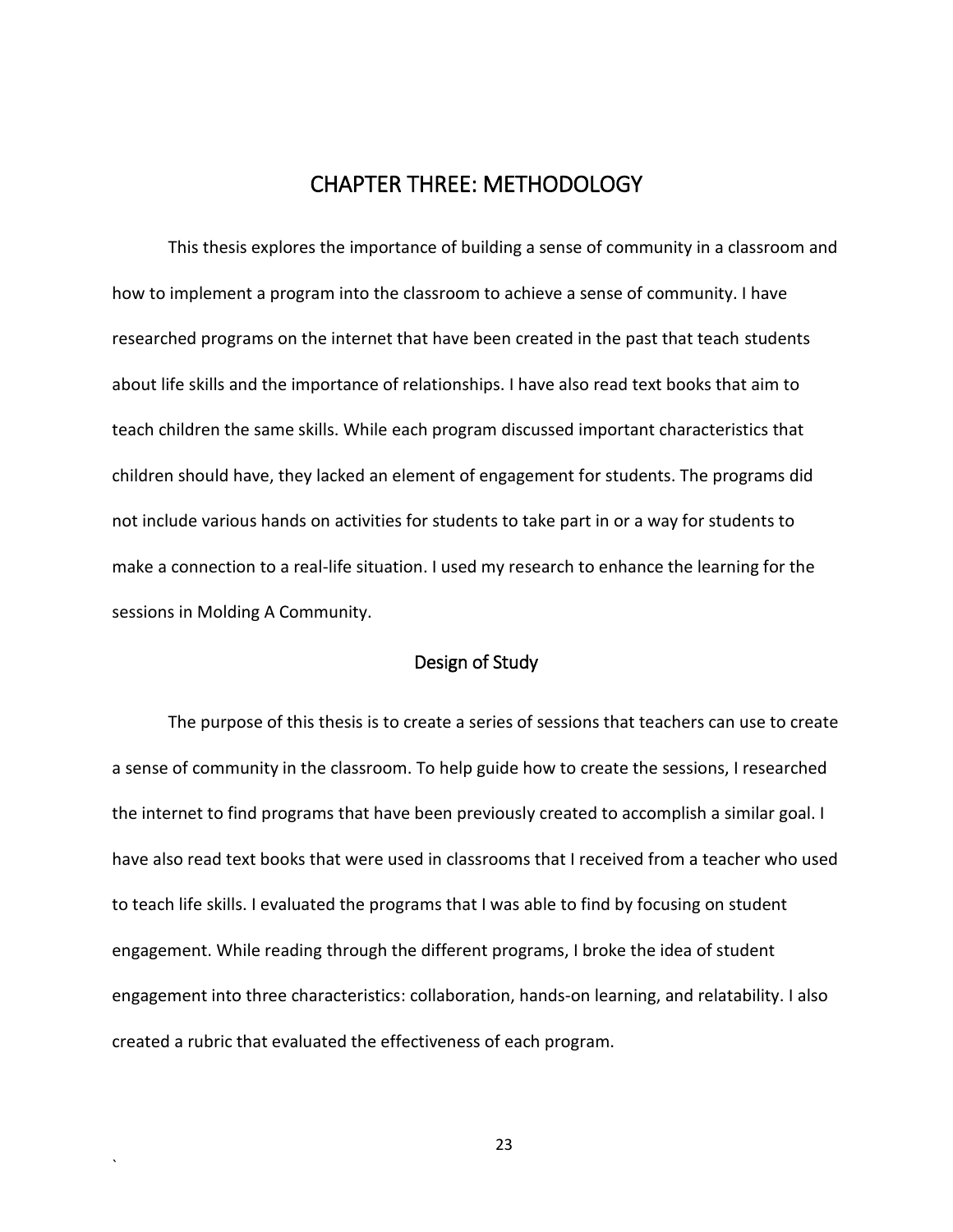I obtained the text books from my supervising teacher during my internship. My supervising teacher taught life skills for seven years and had various resources to read through. I also researched programs on the internet by using Google. I would search the phrases, "elementary bullying interventions" and "elementary classroom community interventions." I selected programs that shared ideas that are related to building relationships and a sense of community in the classroom. I found many programs but chose to use the programs for this thesis if they met certain criteria. The criteria are found in the rubric in chapter four; collaboration, hands-on learning, depth of knowledge questions, age appropriate, relatability.

A rubric was created to evaluate the effectiveness of each program that was researched for this thesis. I chose to evaluate each program based on characteristics that I believe are necessary for learning to take place. Rombot (2018), states that collaboration in the classroom and using a Jigsaw strategy helps students build confidence and take responsibility for their learning. These are key goals that students should learn to become a valued member of a community. Hands-on learning helps students learn by doing and follows a discovery learning strategy. Asking depth of knowledge questions will help teachers know that they are teaching to mastery. Blooms Taxonomy (1956) is a guideline to ensure that the questions are being formed appropriately. Following the theories of moral development by Lev Vygotsky and Jean Pieget will help ensure that the sessions are age appropriate for students. Lastly, students should be able to relate and make connections to the sessions to enhance their learning and help them understand the importance of building relationships and being a part of a

24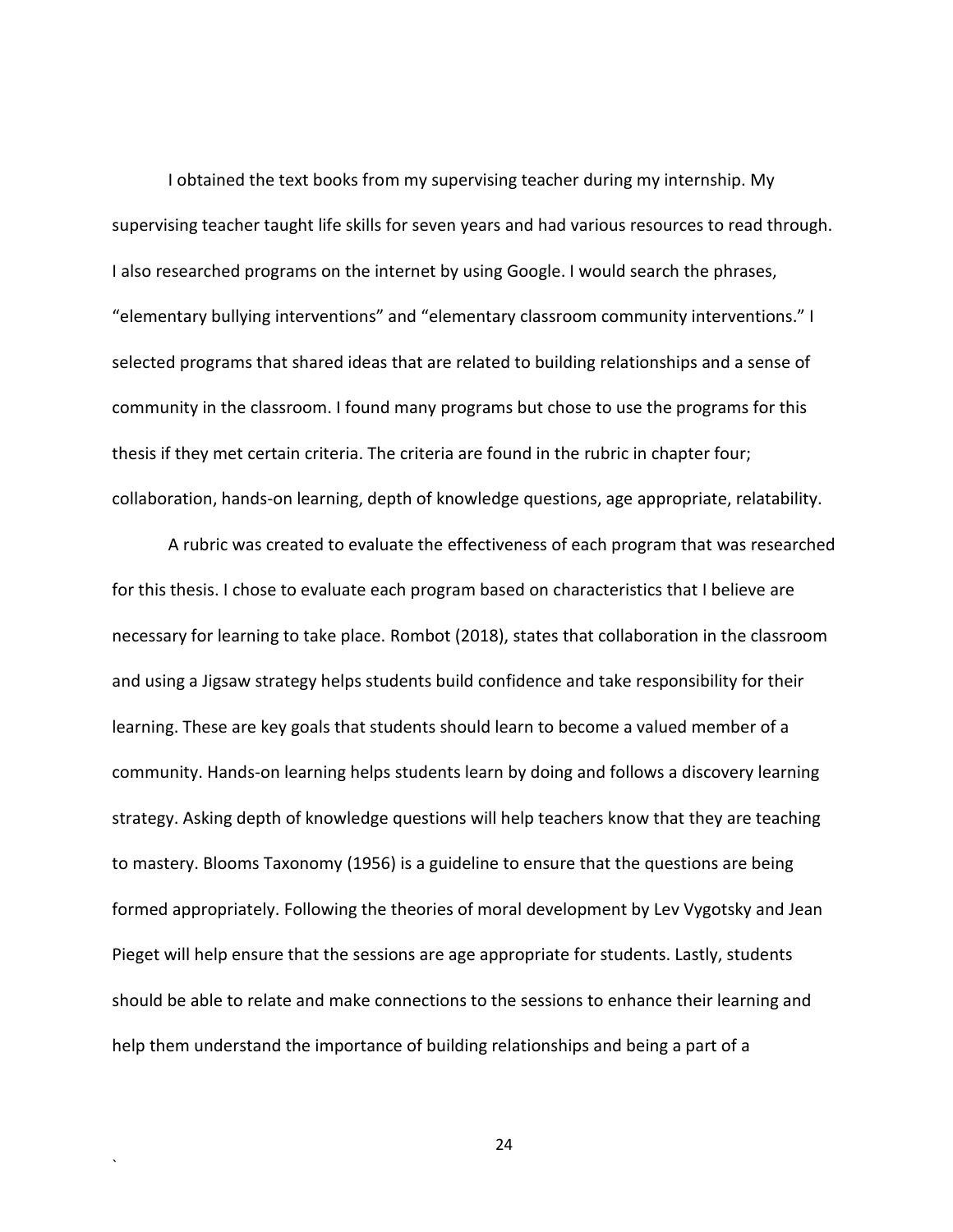community. The rubric was divided into four scores. A score of four is exemplary, a three is satisfactory, a two is developing, and a one is unsatisfactory.

#### Limitations

<span id="page-34-0"></span>While completing my research, I recognized two limitations. The first limitation is that the programs that I evaluated did not share the same focus as the sessions for Molding A Community. The programs that I was able to find were focused on teaching students about life skills and bullying prevention, rather than being a part of a community. However, the programs that I researched taught students about the importance of building relationships and how to do so. These skills are paramount for students to understand in order to be a valuable member of a classroom community. I used the research to help guide topics that could be used in the sessions but made changes to the overall goal and outcome.

The second limitation is that I did not create a teacher and/or student survey. It would be beneficial to ask teachers and students about their opinion of the sessions in Molding A Community. For teachers, I would want to know if they feel that Molding A Community is effective and if they would use it. If the teachers would like to use Molding A Community, I would ask them how they plan to implement it and why they feel it is effective. If the teachers do not want to use Molding A Community, I would ask them why and how the program could be better. For students, I would ask them how they feel about their school relationships before and after going through Molding A Community. I would also ask the students if they feel like they have benefited from Molding A Community and to explain why they say either yes or no.

25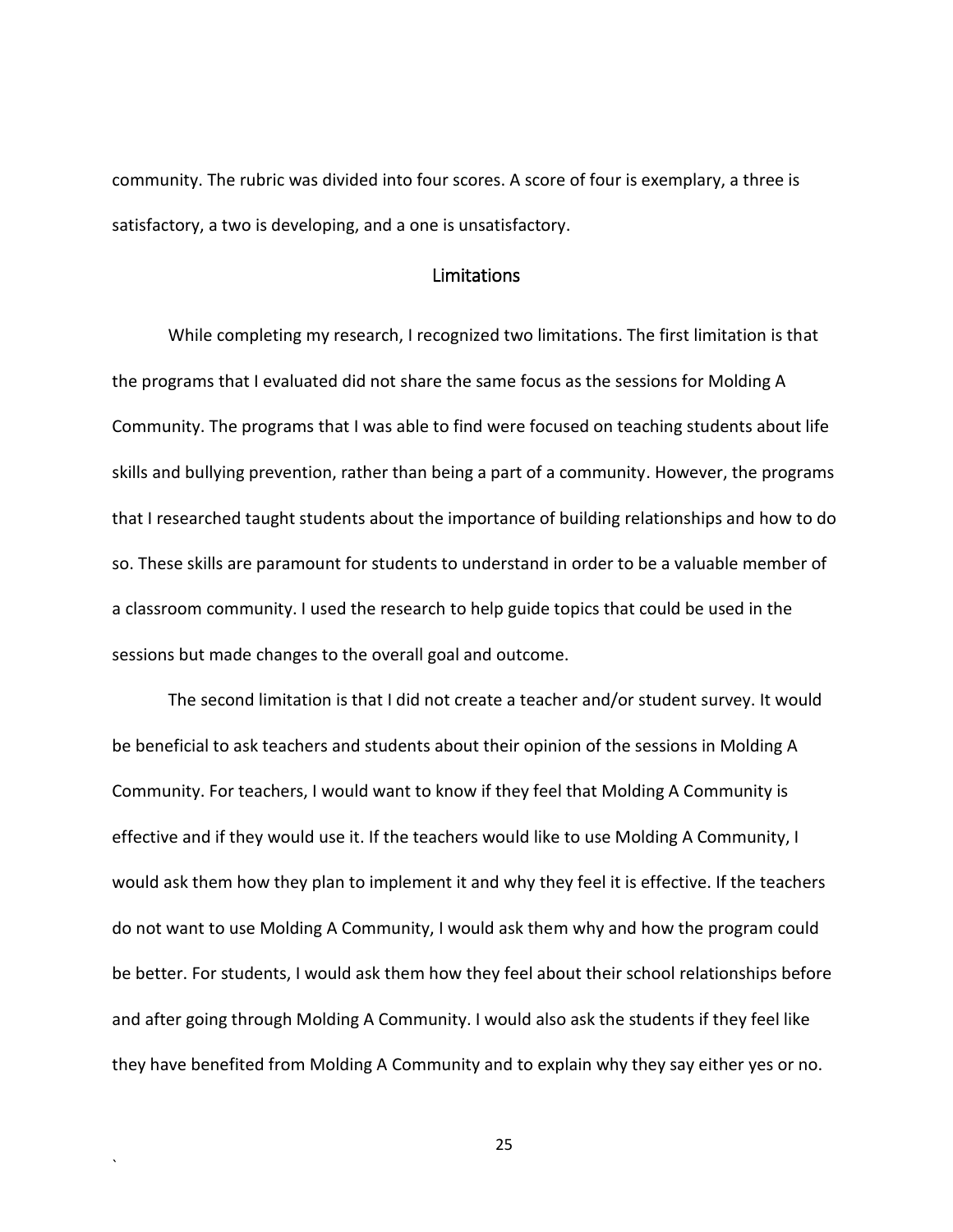## CHAPTER FOUR: THE FINDINGS Characteristics of a Community

<span id="page-35-1"></span><span id="page-35-0"></span>Molding A Community teaches students about various characteristics that people in a community have. The sessions discuss how to be kind, dependable, trustworthy, and respectable. Students know what these characteristics are and how to perform them but Molding A Community teachers' students how to amplify utilizing these skills and why they are important. Teachers need to teach more than just academics to their students. Students spend most of their time in the classroom with their peers and with their teacher. Teachers can teach students about morals that the students might not be practicing outside of school. O'Flaherty (2017) states that a teacher's job is more than just preparing students for standardized testing. Teachers can help students develop their social conscience and "a truly integrated and owned personal morality."

#### Integration of Literacy and Art

<span id="page-35-2"></span>Integrating other subject areas into the sessions of Molding A Community will further enhance the student understanding of the content. Carney (2016) states that integrating the arts challenges students to use reasoning skills, both concrete and abstract, to create ideas. The students will create authentic work and will have a lasting impact on their learning. The sessions in Molding a Community integrate both literacy skills and the arts. The students practice their writing skills while also creating visuals for the class and the school. Teachers can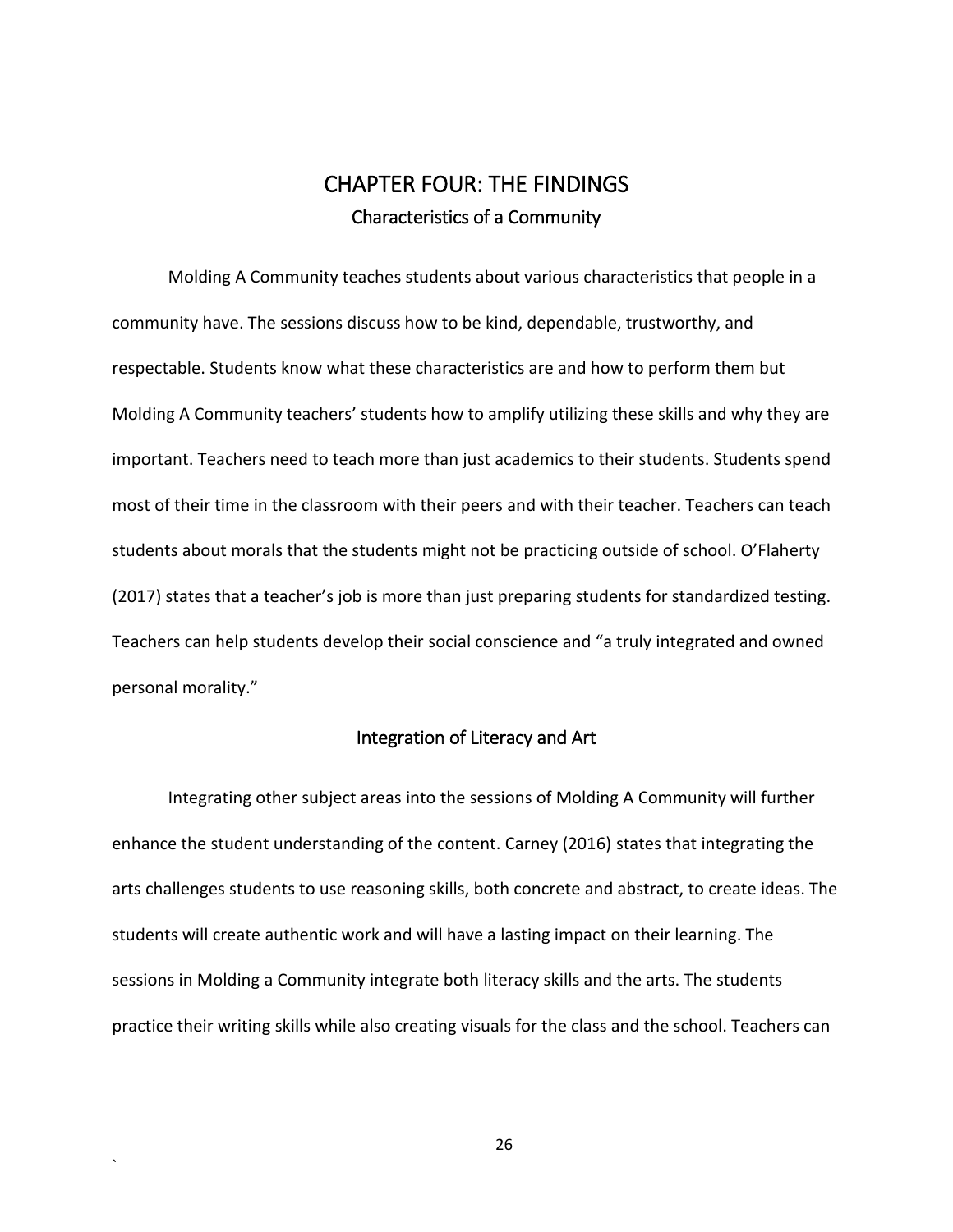also add aspects of what is currently being taught into the sessions to provide further practice for the students.

## The Search for Programs

Searching for programs that were beneficial to the purpose of this thesis proved to be a difficult task. As previously mentioned, most programs were created with a different goal in mind other than building a sense of community in the classroom. To begin my search, I read through various scholarly articles through the University of Central Florida Libraries. After reading through some articles, I decided to change my resource for searching. I made this decision because I used programs from scholarly articles in chapter two and I want to add different resources to make my research more authentic. I started to use Google and found many programs that were done in the past and some that are still being used today. When searching, I used key phrases such as "elementary bullying interventions" and "elementary classroom community interventions." I was able to find many programs and selected to use the ones that followed predetermined criteria; collaboration, hands-on learning, depth of knowledge questions, age appropriate, relatability. While looking through the programs, I was choosing programs that focused on teaching students about skills that would be beneficial for the purpose of this thesis. I chose programs that were teaching students about life skills and the characteristics that are important for that skill. I also chose programs that used different strategies from other programs. For example, one of the programs that was chosen uses worksheets as a main resource to teach the skills. Other programs use scenario cards and a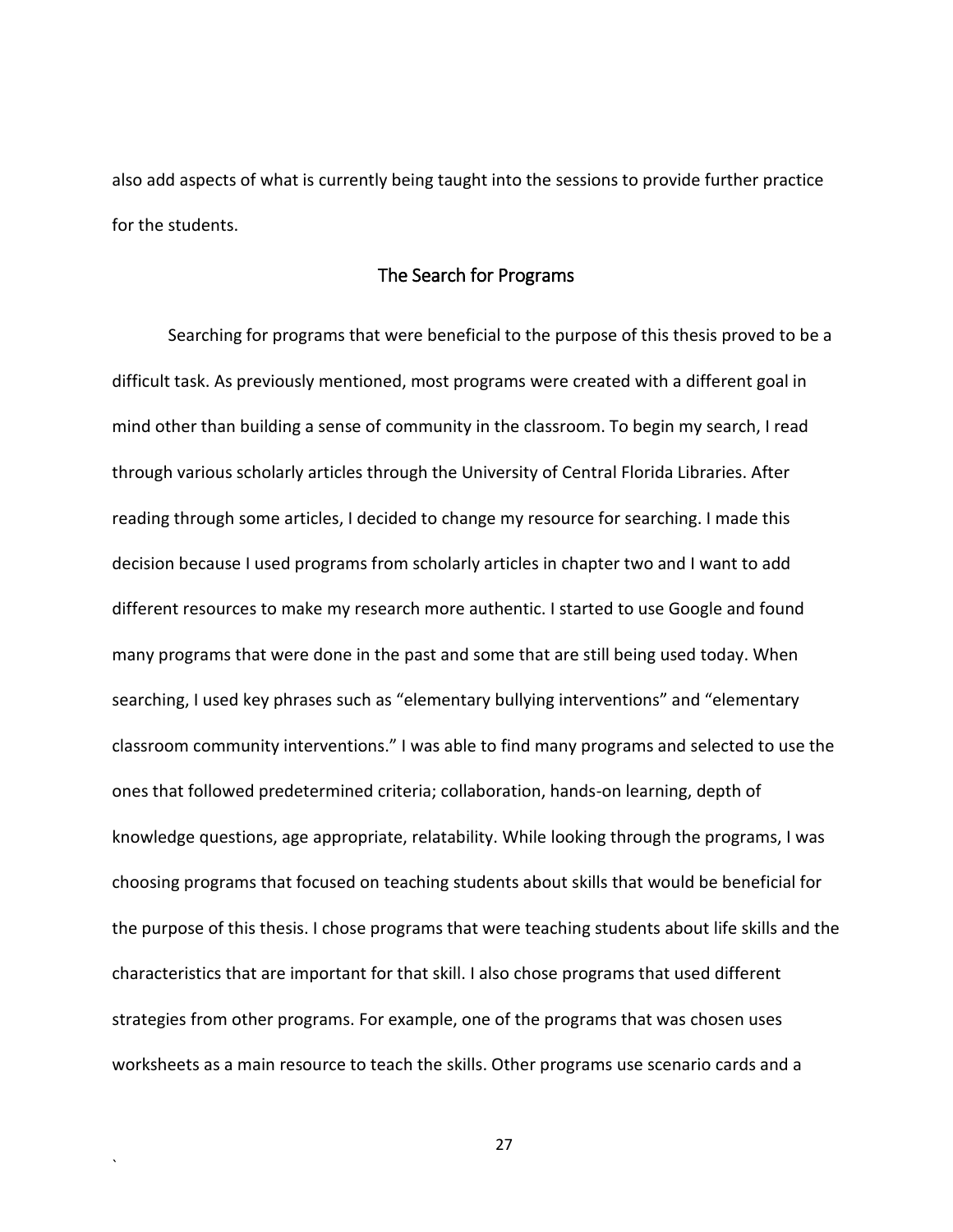little bit of collaboration. Having different teaching strategies in the programs allowed me to learn which were effective or not effective to create the sessions for Molding A Community in a way that would reach all learning styles.

While researching programs, I used a predetermined rubric to select programs that would meet the criteria. I created the rubric prior to searching for programs and made the criteria based on what I believe to be effective practices. My beliefs on what effective practices are were determined by research that I have done to create the rationale for this thesis. I chose to focus the criteria for the rubric on student collaboration, student ability to relate to the topic, the topics being age appropriate and comprehensible for students based on theories of moral development, the opportunity for students to learn through hands-on activities, and asking questions to ensure student understanding. While reading through the programs, I rated them on the rubric on a scale of one through four. A score of one being unsatisfactory, a score of two being developing, a score of three being satisfactory, and a score of four being exemplary. The criteria to achieve a score of four is that the programs must provide an opportunity for students to use what is being scored in an effective way. The criteria to achieve a score of three is that the students must have use the skill being evaluated in eighty percent or more of the lessons. The criteria to achieve a score of two is that the students must use the skill in 50% or more of the lessons. Lastly, the criteria for a level one is that the students use the skill in 50% or less on the lessons.

#### The Data: A Review of Previous Programs

`

28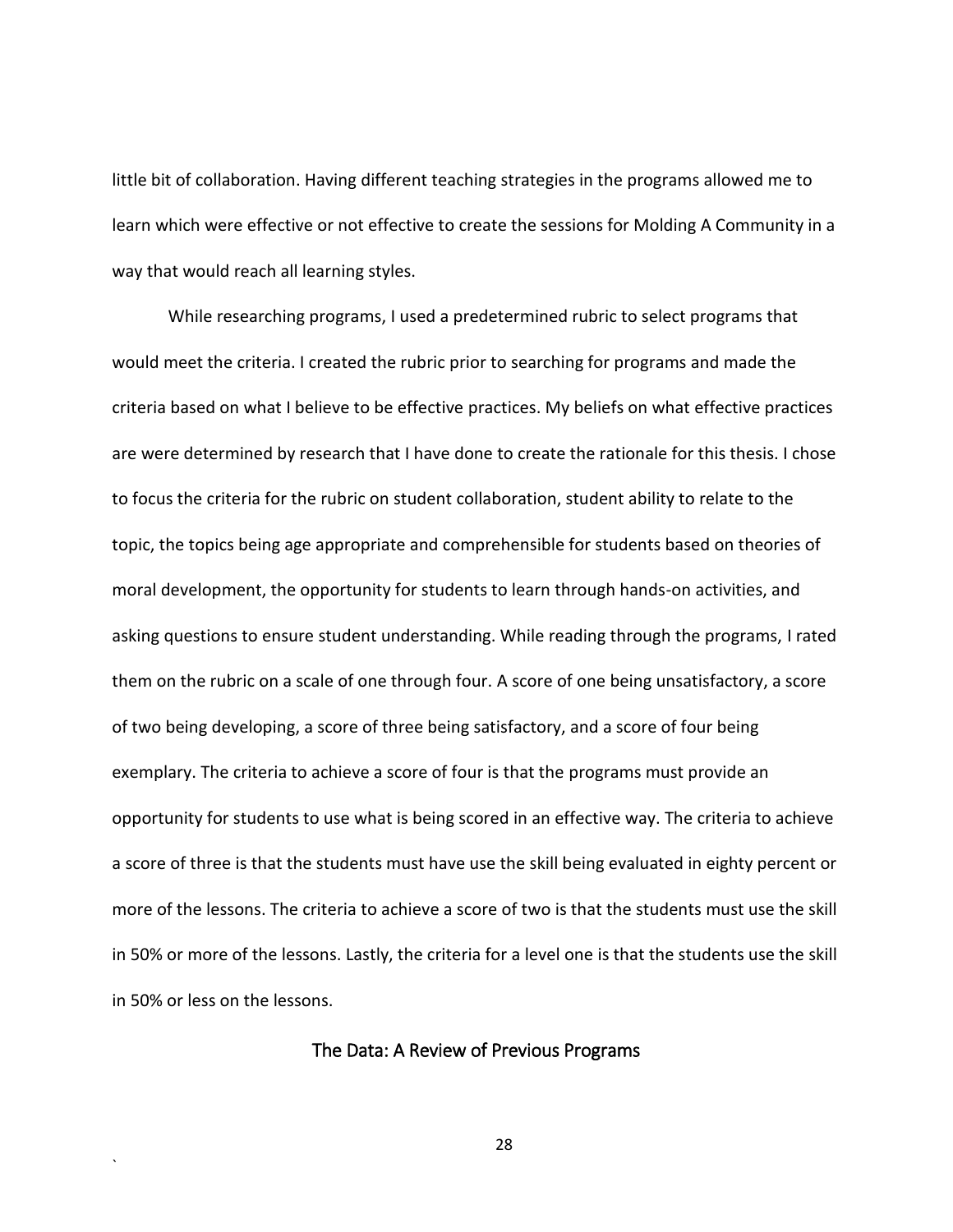Camfel Productions have created a program that targets three areas; social and emotional life skills, engaging character education, and bully prevention. They have created six presentations for elementary students, middle school students, and high school students. For the purpose of this thesis, we will focus on the presentations that were created for elementary school students. There are two different presentations that Camfel Productions calls discussion guides. The first discussion guide is called *Count on Me. Count on Me* focuses on teaching students about being dependable for themselves and those around them. Students will learn to develop social awareness, have positive social interactions, and how to handle social conflicts (Camfel Productions, 2017). The presentation starts with an opening conversation that asks students to think about things that they depend on each day. It then asks the students to think about what life might be like if they couldn't depend on those things. The presentation offers an example of people counting on running water to drink and shower with. Discussion session one presents students with five different scenarios. The scenarios are about people who are displaying characteristics that are categorized as being dependable or not. The focus of discussion one is to help students realize the importance of being dependable and how they can become dependable. In discussion two, the speaker tries to turn on a flashlight, but it doesn't work. The students talk about why this would be frustrating in a situation when a flashlight might be crucial. The speaker then describes characteristics of a dependable person; someone who keeps their promises, someone who finishes what they start, someone who is truthful, and someone who respects others time and their won. The students are then asked to discuss with each other how they can be dependable in class. Discussion three asks students to

29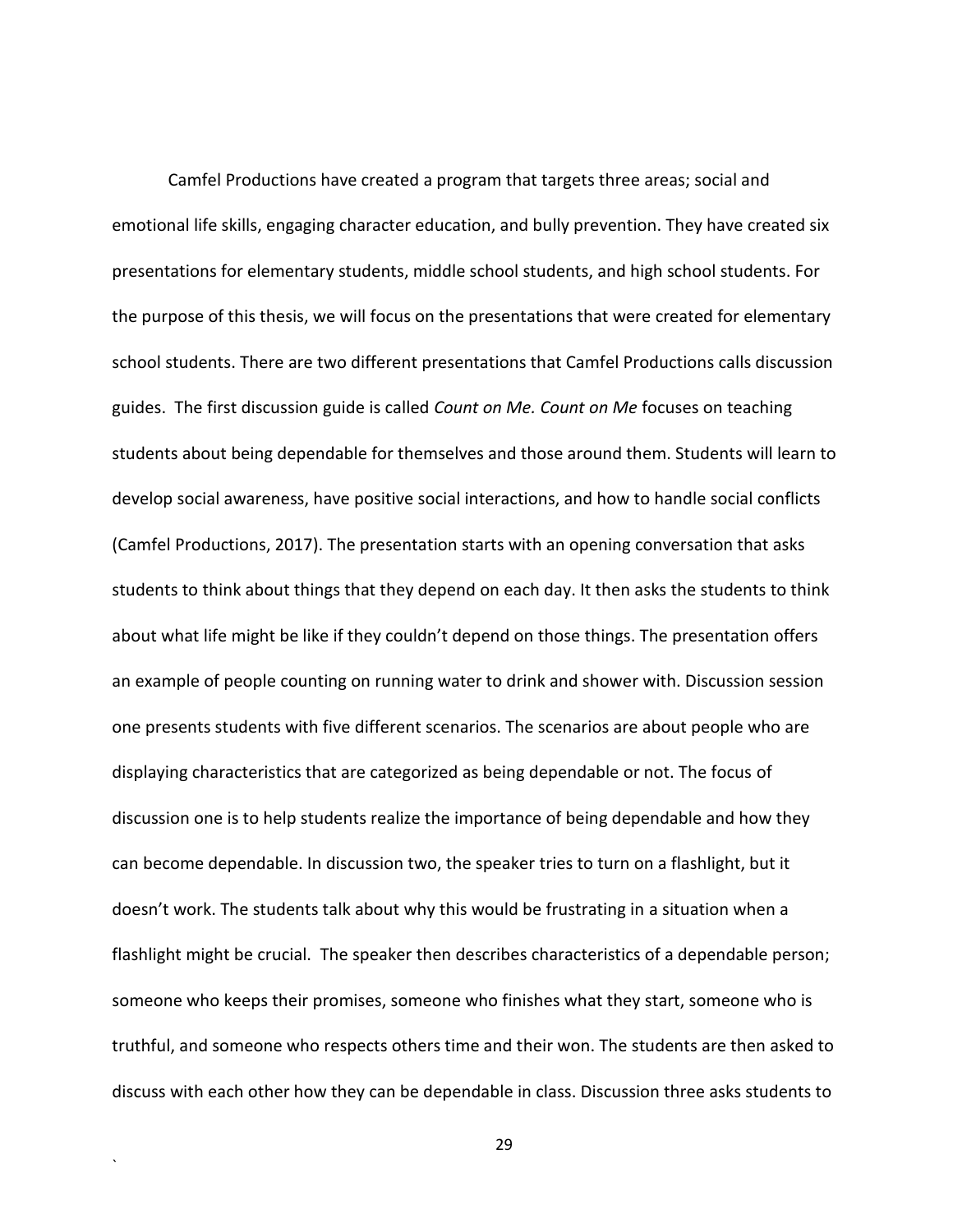work in groups of five to six to create a two-minute scene of their parents asking them to do their chores. After the students present their scene, the speaker discusses the importance of following through on what you tell others that you will do. The speaker provides an example of the army saying "roger" during a mission. The person on the receiving end knows that the person is saying "roger" to indicate that they have received the message and will follow through with the order. Discussion four opens with the music video of Taylor Swift's song "Look What you Made Me Do." After the students listen to the song, the speaker explains why people have a hard time owning their mistakes and blame others. The reasons are to protect our image, to hurt someone else, and to avoid consequences (Camfel Productions, 2017). The speaker will then explain to the students that taking responsibility for our mistakes will build character and make us a better person. Discussion five focuses on teaching students that making an occasional mistake is okay. Continually making mistakes, knowing that we are in the wrong, is when it becomes a problem. The speaker gives an example of having a good diet. Having an occasional treat is perfectly fine. Eating foods that are bad for you every day is when we display poor choices and need to take responsibility for our actions. The last discussion is about working together and helping others. The students are split into two groups. The first group has one student who completes a puzzle by themselves while the other group is the remainder of the students working together to put the same puzzle together. This activity shows students how working together is more productive. The speaker closes out the *Count on Me* presentations by talking about bully preventions. The speaker gives five actions that people can do to stop bullying. The five actions are to tell an adult, tell the bully to stop, be a friend to

30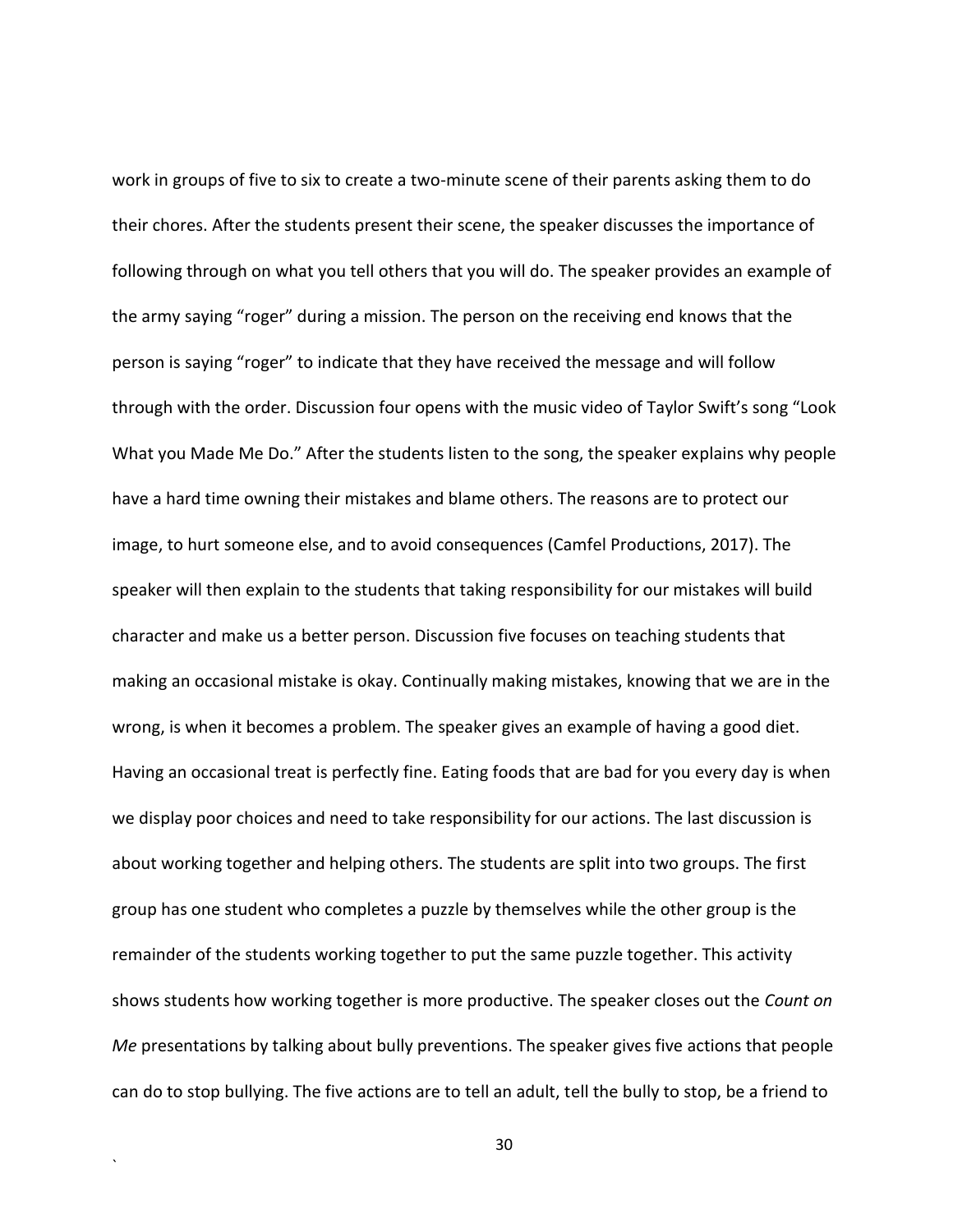the one being bullied, walk with the person being bullied through negative areas, and get others involved in helping the victim. The second discussion guide is called *Eye to Eye.* This discussion guide teaches students about the importance of getting to know someone before making judgements. *Eye to Eye* teaches students to look beyond outside appearances and help those around them feel accepted (Camfel Productions, 2017). The presentation starts by asking students to think about the phrase "don't judge a book by its cover." The speaker ends the presentation with the quote, "You don't have to see eye to eye to walk hand in hand. You just have to want to go in the same direction." Camfel Productions, 2017) Discussion one provides five scenarios that are examples of people judging each other before they know the other person and people getting to know someone before making judgements about them. The purpose of this discussion is to provide students with examples of the importance of getting to know someone before judging them. Discussion two is about stereotyping. the students are given cards and then asked to group themselves. The students will then discuss why they grouped themselves the way that they did. Did they do it by suite? Did they do it by color or number? After the students discussed how they group themselves, the speaker helps the students make a connection to how they group themselves at school with their peers and to think about why they should get to know other groups. Discussion three teaches students that we are missing information about someone when we judge them based on their appearance. We can't make an accurate judgement if we are missing information about their personality. In discussion four, the speaker reads the story of *Chicken Little* (Henny Penny, 1849) to the students. The speaker explains that the character was trying to help everyone based on false

31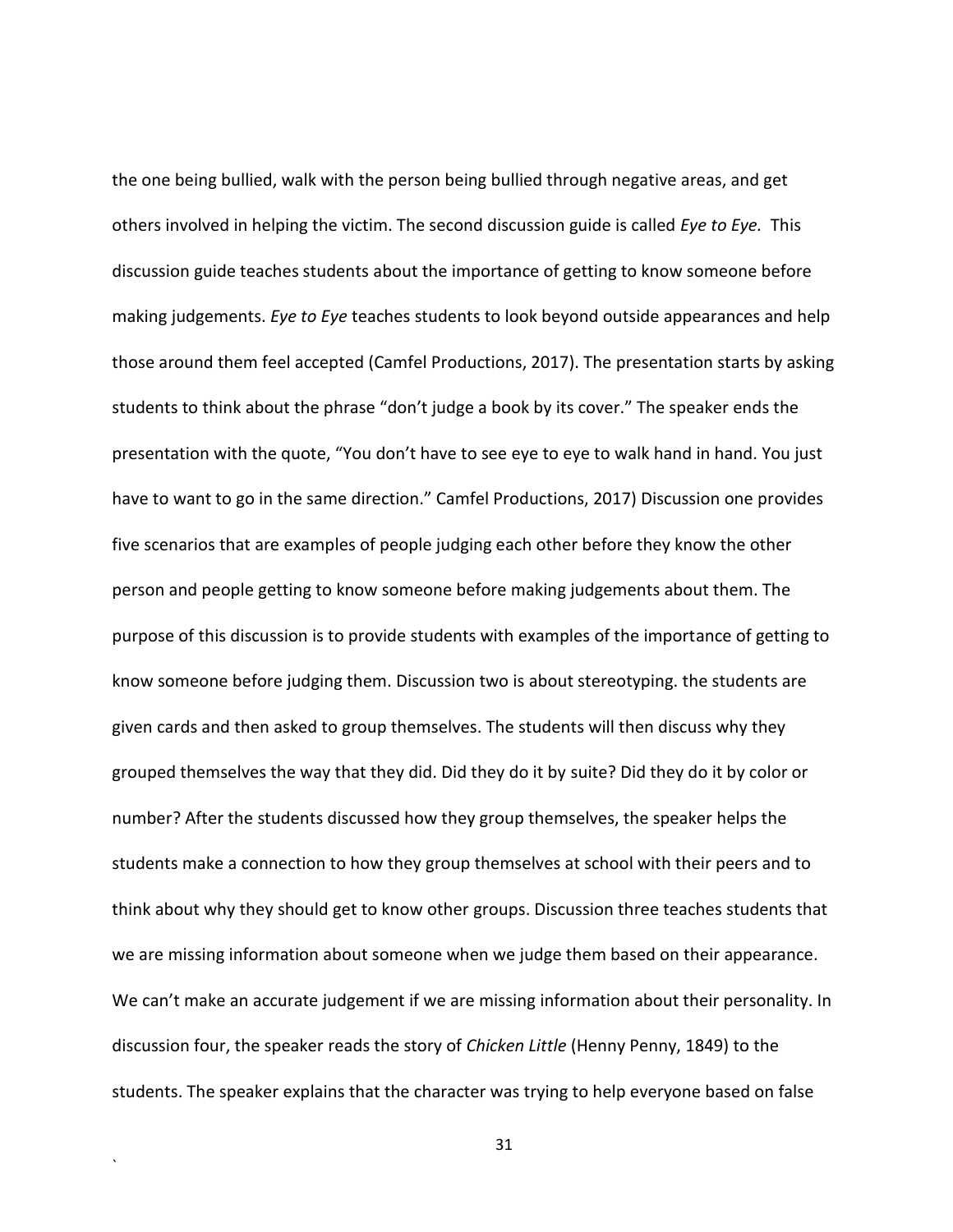information. This discussion focuses on teaching students to have accurate information on someone before judging them. The fifth discussion asks students to defend their favorite movie. The speaker helps students see that everyone has a different opinion and favorite movie. This discussion teaches students that it is okay to have different opinions and like different things. Students learn that it is wrong to bully people and judge people because they like something different than they do. The last discussion is about getting along with others. The students work together to make chocolate chip cookies with the different ingredients. The activity teaches students that each ingredient is valuable to the recipe and each person is valuable to relationships in their own way.

Camfel Productions built the *Count on Me* and *Eye to Eye* presentations to reduce the amount of bullying in a school. The presentations provide fun topics and demonstrate examples that students can easily relate to. The presentations also require students to think critically and at a higher level rather than just answering questions without thought. For example, students were asked to think about how they would feel or react in certain scenarios rather than just recall information that was given to them. However, the presentations lack hands on opportunity for students to make connections with. The students are asked to have plenty of discussions with their peers but are not given the opportunity to works collaboratively in an activity. Overall, the presentations engage the students to help them understand what it means to be dependable and accepting.

32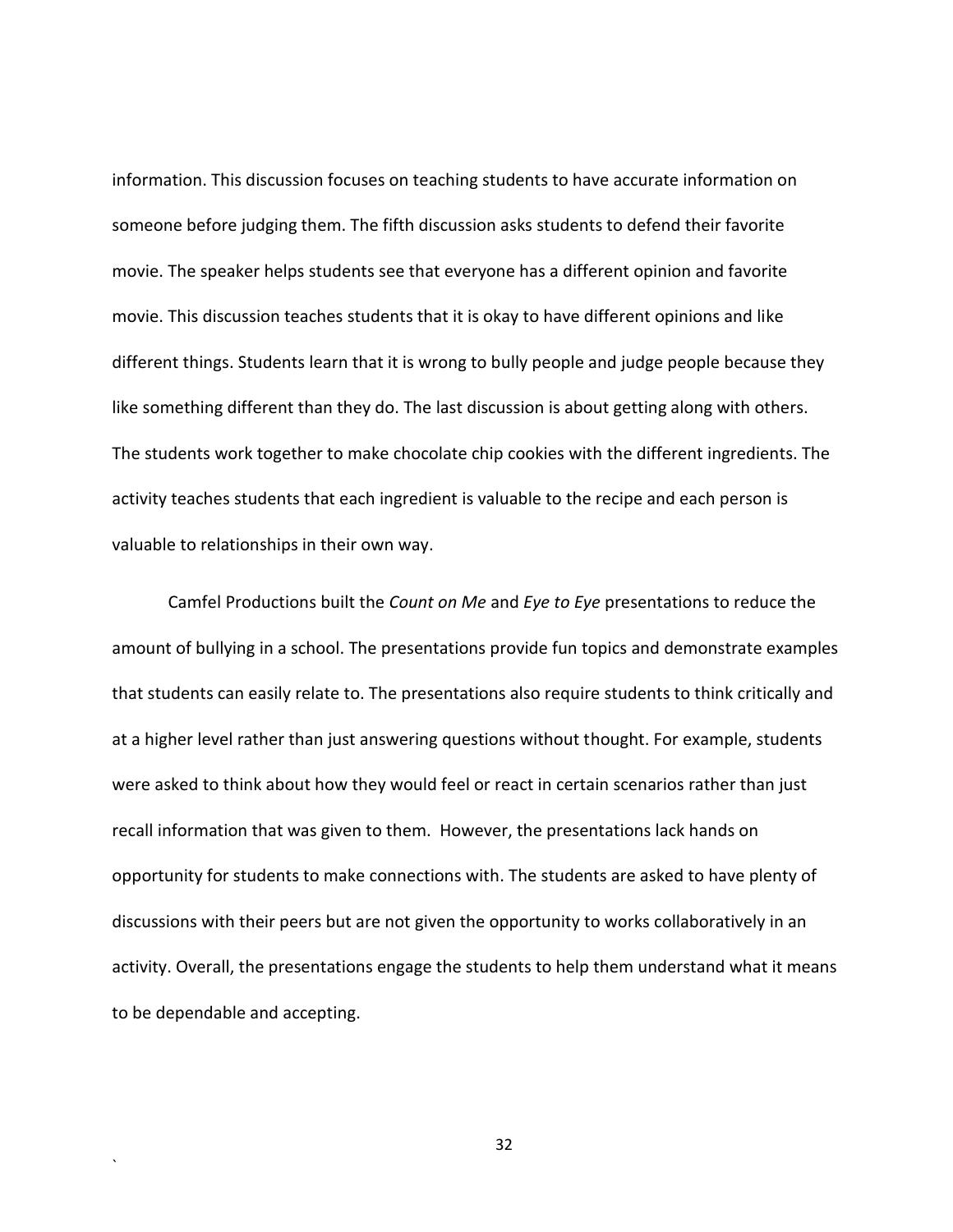Cary Trinavonich has created a program called *Champions for Kindness* (2016)*.*  Trinavonich has spoken to many people of various ages to understand bullying and how to stop it. He has taken the time to understand why kids bully and created a prevention program based on that information to reduce bullying. Trinavonich believes that adults need to model what good character looks like because if kids don't learn about good character from adults, then they learn it from their peers. Trinavonich has created assemblies that incorporate humor and topics that will help students understand bullying and how to stop it.

Cary Trinavonich's assemblies have three message topics. The first message topic is about choosing kindness over bullying. During this assembly, Trinavonich discusses why kids bully, which is crucial for all to understand, empathizing with hurting students and giving them helpful advice, explaining the importance and rewards of reporting bullying, challenging students to take a stand against cyber-bullying, and selflessness, respect and kindness towards others (Trinavonich, 2016). The next message is how to be a friend magnet. Students learn about positive peer relationships. This message extends on what students learned in the first message. Trinavonich explains what characteristics are seen in good friends which is selflessness, respect, and kindness. The last message is called nothing but the best. This is less of a message for the students and more of a performance. Trinavonich focuses on congratulating excellence and having fun reiterating what the first two messages have taught the students.

33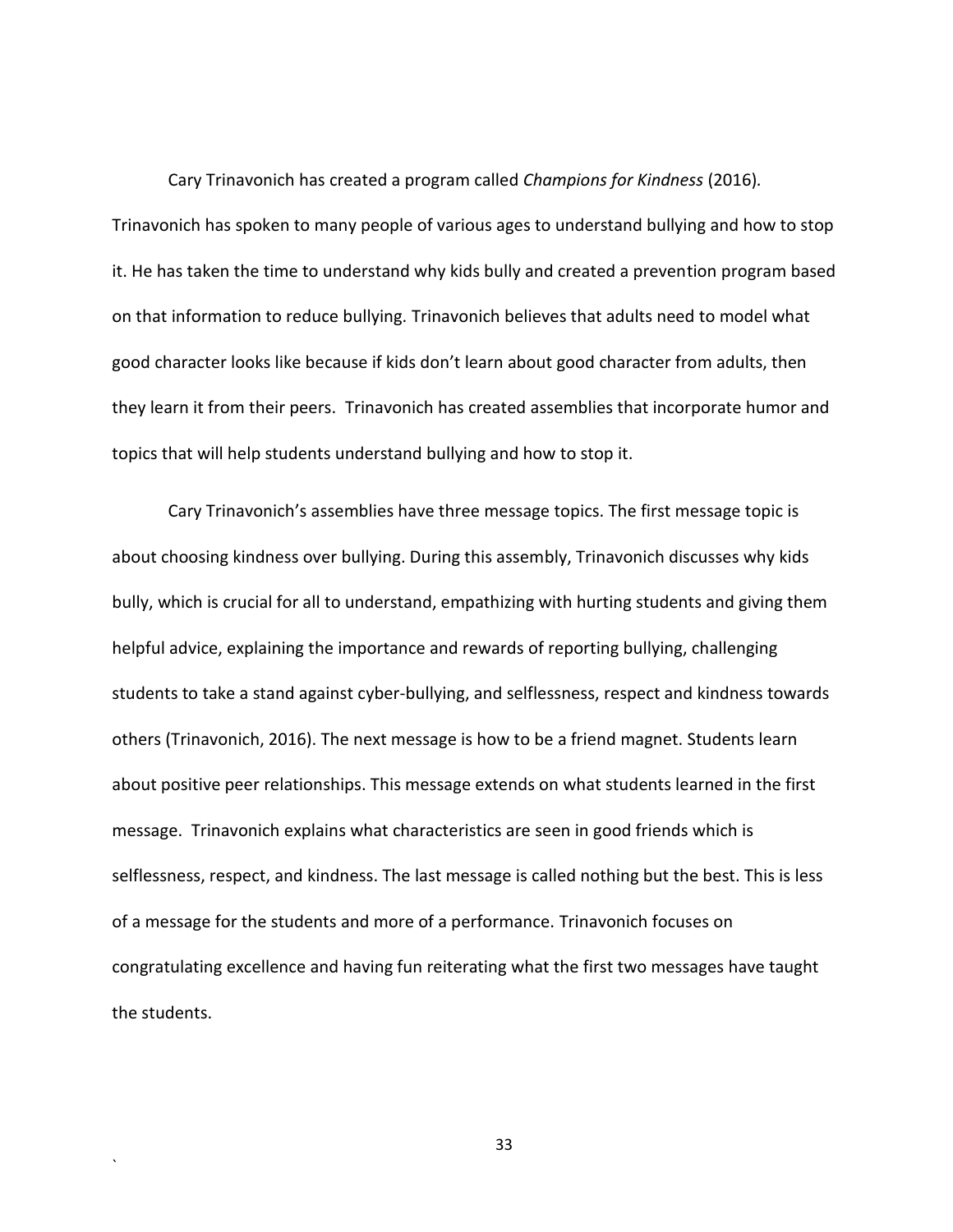Champions for Kindness engages students with humor and relatability. Trinavonich is funny and great at speaking for students of all ages. Discussing bullying is often discussed in a serious tone and comes across somber. Champions for kindness has found a way to discuss bullying with humor while still emphasizing the seriousness of the situation. Champions for Kindness requires students to put themselves in the shoes of a victim and think about what they can do to be kind to everyone. While the assemblies are fun and engaging for students, they lack collaborative and hands on activities for students. Champions of Kindness could benefit from adding on to their assemblies with activities that students can practice their peer relationship skills and work together.

*Roots of Empathy* is a unique program that focuses on teaching students about empathy. The program was formed in 1996 by Mary Gordon and is still being used today. The goal is to improve social and emotional competence and increase empathy. Its vision is to change the world, child by child, by building caring, peaceful and civil societies (Roots of Empathy, 2018). Elementary students learn about empathy by caring for a baby. An instructor for the program invites a parent to bring her baby to a classroom and allow students to care for it and observe his emotions. Students are able to discuss how the baby is feeling and determine how to keep the baby happy while interacting with it. By doing this, children can understand and empathize with the baby's feelings and become aware of how that makes them feel. The program offers students the opportunity to feel strong and empathetic towards another life and envision a society based on those emotions (Mary Gordon, 2005).

34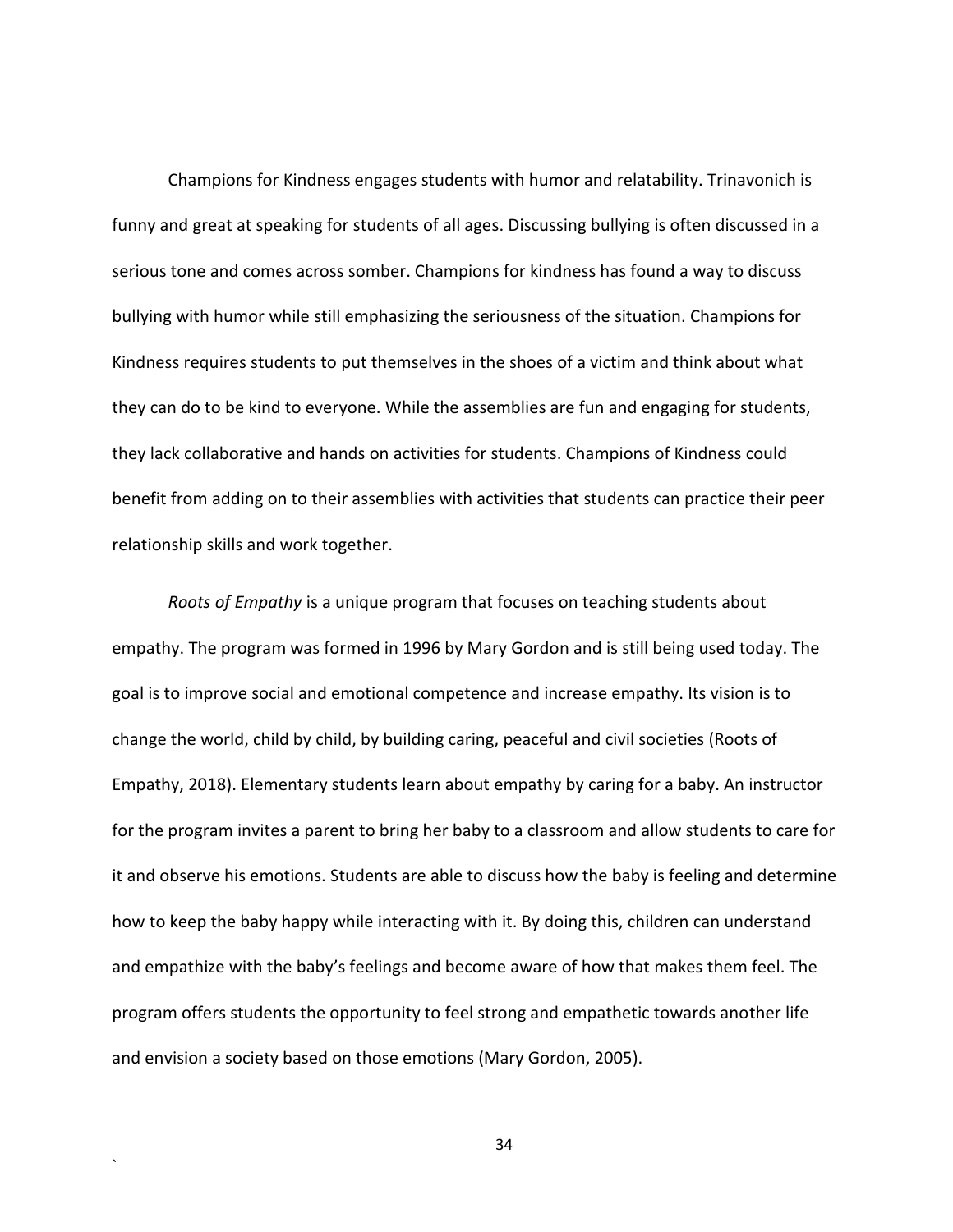*Roots of Empathy* offers a lot of hands on experience for students to connect to their emotions and understand empathy. Instilling empathy in young students can be helpful for reducing their likeliness to bully others later in life (Mary Gordon, 2005). However, the program instructors do not spend a lot of time explaining to students the importance of empathy. Students are discovering the emotion and know what it feels like but do not understand the importance behind it. The instructors should teach students how to use their empathy to change the world and respect those around them.

Overcoming Obstacles is a program that offers a curriculum for life skills for all ages. For this thesis, we will discuss the curriculum that was created for grades 3-5. (Overcoming Obstacles, 2018) The main skills taught in this curriculum are communication, decision making, and goal setting. However, students also learn about listening, exhibiting self-control, developing empathy, cooperating to resolve conflicts, gaining and giving respect, developing integrity, creating a positive attitude, understanding fairness, working as a team, learning positive coping skills, becoming responsible, and building good friendships (Overcoming Obstacles, 2018). The curriculum offers twelve lessons, each focusing on a different skill. The lessons are flexible for modification so that teachers can use the curriculum during class or teach them before and after school. Each lesson is designed in the "I do, we do, you do" format. The lessons also have extensions for each subject area such as art, drama, English Language Arts (ELA), Literature, Music, Social Studies, and technology. The extensions are there to add the life skills into the school curriculum and make them a hands-on experience. The lessons also provide "talking points" for the teacher to use to help students understand the skills. Lastly, the

35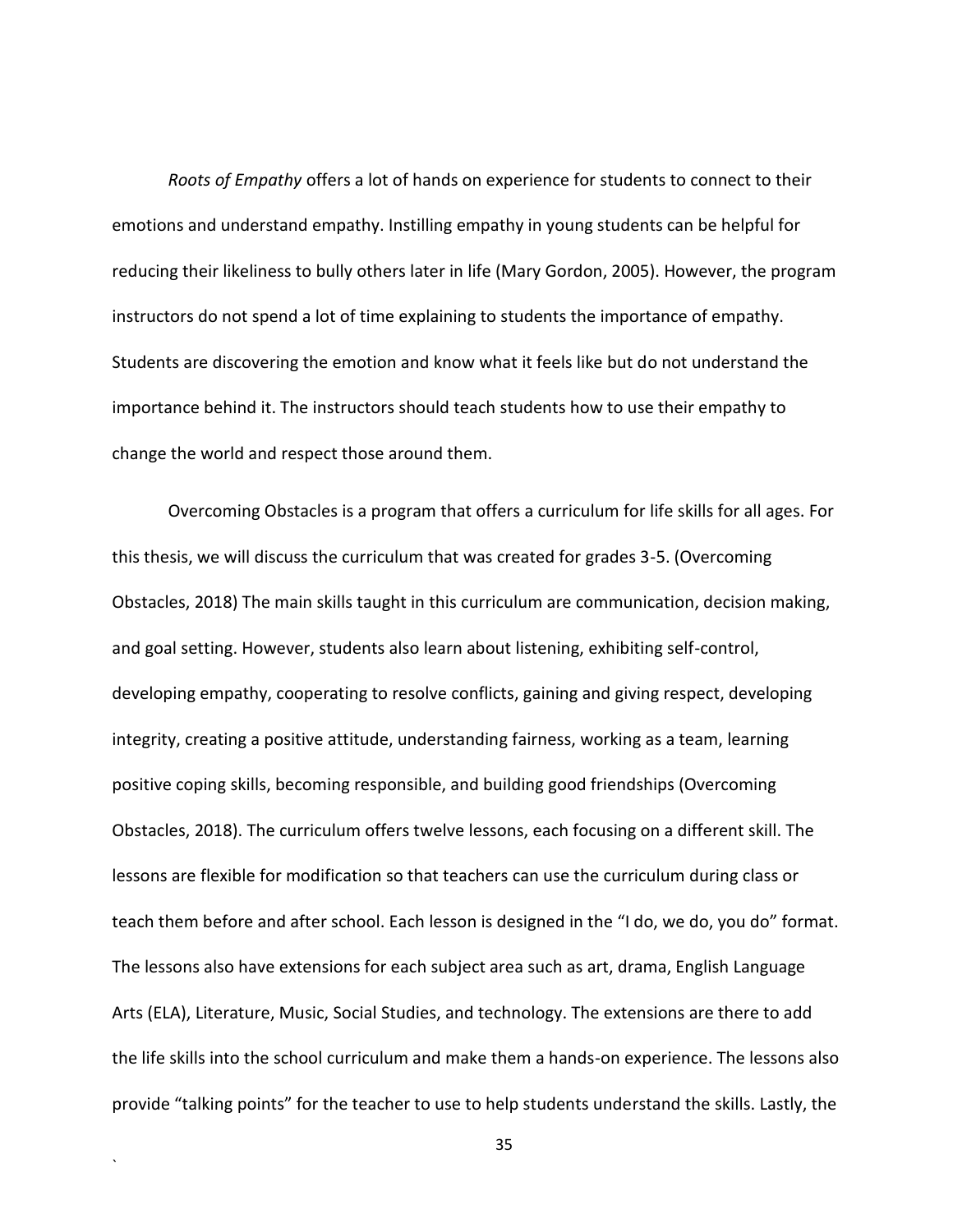lessons provide all materials that students would need to learn the skills during the lessons such as short stories and graphic organizers.

Overcoming Obstacles offers a lot of life skills rather than focusing all its attention on one skill, like bullying. The curriculum teaches students about skills that could help them not only in their academic achievement but also in their daily and future success. The curriculum is engaging and allows for students to work collaboratively and learn about academics alongside the desired life skill of the lesson. The curriculum is also helpful for implementation because it can be taught inside and outside of the classroom. It is also worth noting that the curriculum is split into different grade levels to ensure that the information is age appropriate for the students learning the skills. The objectives in each lesson plan includes a section of teaching the students about why it is important to learn the skill that is being taught. Not only do the students learn the skill and practice using it, they also learn why it is important to utilize the skill. The only thing that this curriculum lacks is a chance for students to work collaboratively in the "I do, we do, you do" strategy. The students have the opportunity to work with peers when they complete the lesson extensions, but they should be given that opportunity during the initial lesson as well.

The Center for the Collaborative Classroom is a program that promotes building a sense of community in the classroom. It believes that building a caring community will build caring relationships among teachers, students, and parents (Center for the Collaborative Classroom, 2019). The program hopes to accomplish this goal by setting rituals. One ritual is having daily

`

36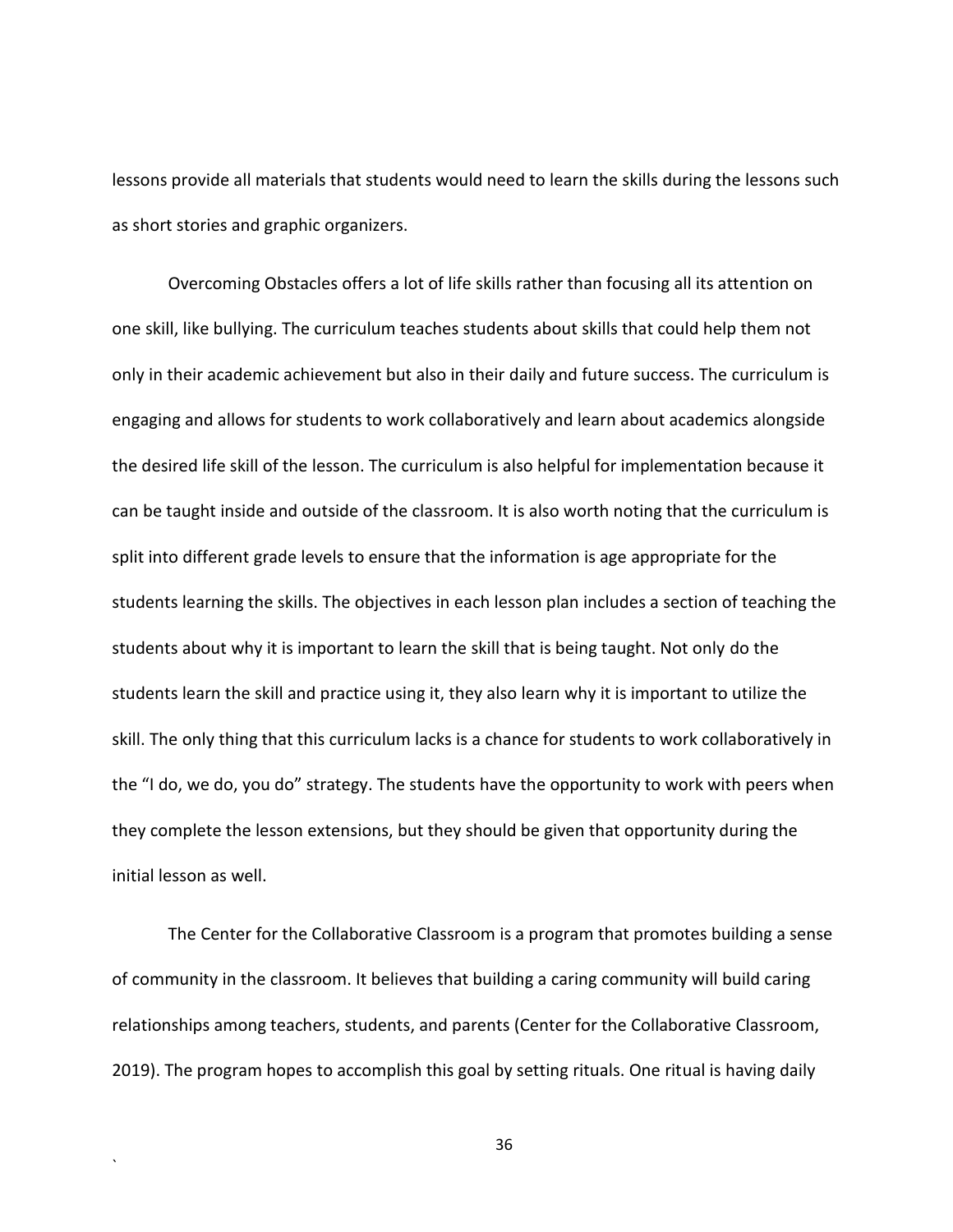morning and closing circle activities. The students spend this time practicing their social skills and getting to know their peers. The second ritual is weekly class meetings which gives the students the opportunity to share common concerns and issues. Another ritual is cross-age buddy activities. During these activities, students work with older or younger students in another grade and make connections. Lastly, there are weekly home connection activities which promotes students to talk to their family members about the focus of the program for the week. The Center for the Collaborative Classroom provides lesson plans for teachers to follow to address each skill. The lessons are split into sections; beginning of the year skills, selfmanagement skills, interpersonal skills, and executive function skills (Center for the Collaborative Classroom, 2019). During the beginning of the year lessons, students learn about classroom and school rules. They also learn about the importance of greeting one another by name. During self-management lessons, students learn how to reflect on their own behavior and how to ask for help when necessary. During the interpersonal lessons, students learn how to include one another and how to share work. Lastly, during the executive function lessons, students learn how to monitor their attention and re-focus themselves. These lessons are stretched out to last for the school year and give students the opportunity to practice these skills as much as possible. The lessons are formatted for both whole group and small group instruction.

The Center for the Collaborative Classroom helps students learn how to control themselves and their emotions. It promotes building relationships with others but puts an emphasis on being responsible for one's own self. This is an important skill for students to

`

37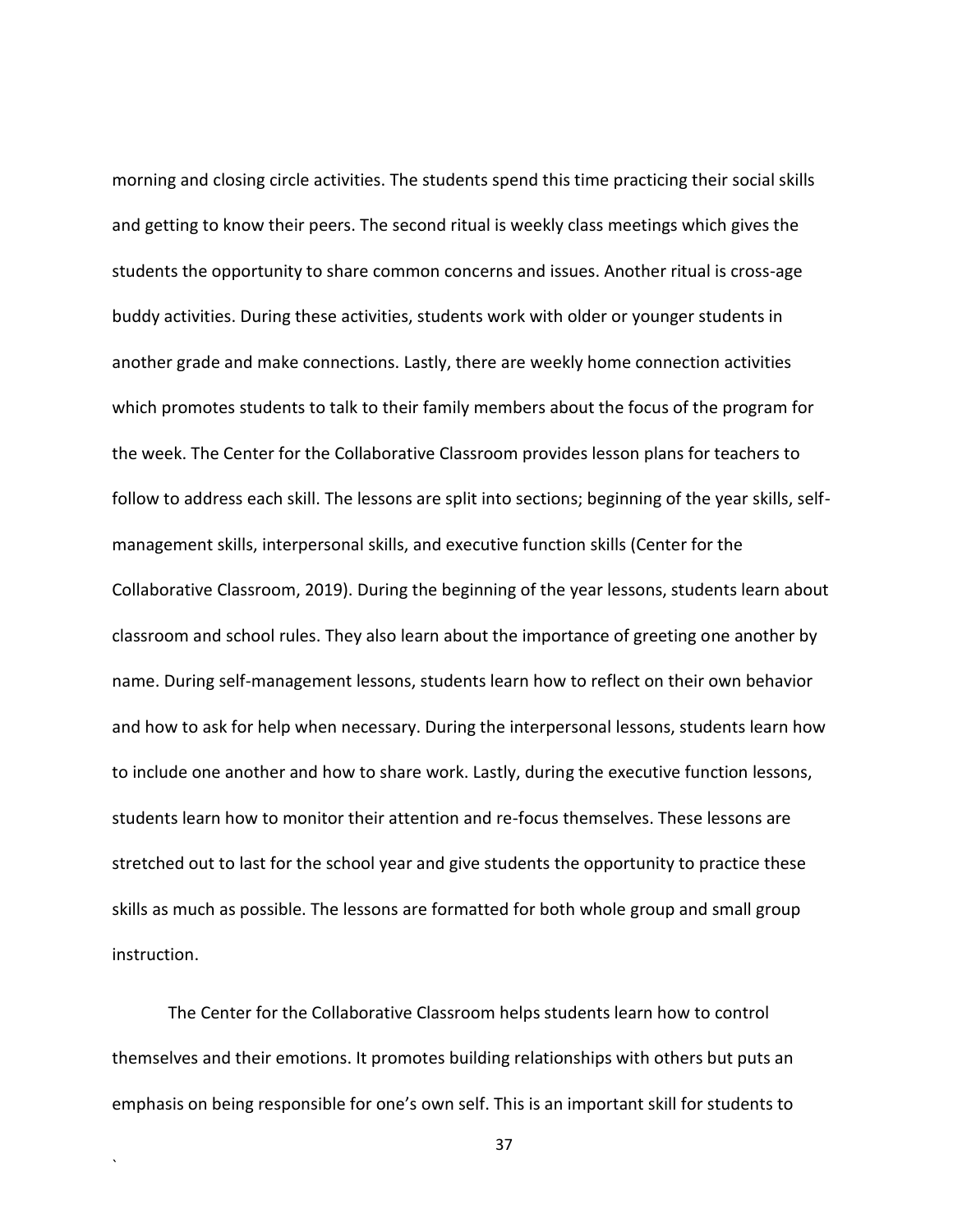understand because it will help students learn to effectively stay on task and have conflict resolution skills. The students will be able to redirect themselves on academic and social activities. The students will also realize that they can take control of their emotions and diffuse a stressful situation with a peer rather than arguing and trying to persuade the peer to agree with their feelings. The Center for the Collaborative Classroom gives students an opportunity to work collaboratively with peers and practice the skills being taught throughout the entire school year both inside and outside of the classroom. The only thing that this program lacks is assessments to know if the students have truly mastered the skills that have consumed much of the student's time throughout the school year.

Dr. Becky Baily believes in an approach called conscious discipline. Conscious discipline focuses on social emotional learning as classroom management rather than punishments. It creates a sense of belonging for students and lowers their stress levels. Dr. Becky Bailey wrote a book called, "I Love Your Rituals." I Love You Rituals have four goals; to optimize a child's brain for success at school and in life, increase a child's learning potential and effectiveness through touch, to create loving rituals that hold families together even through difficult times, and to create a strong bond between children and adults that help children avoid drugs, violence, and peer pressure (Becky Bailey, 2000). The rituals are fun for both adults and children and include songs, games, silly interactions, and physical interactions. Children can perform the rituals with their peers and with an adult.

38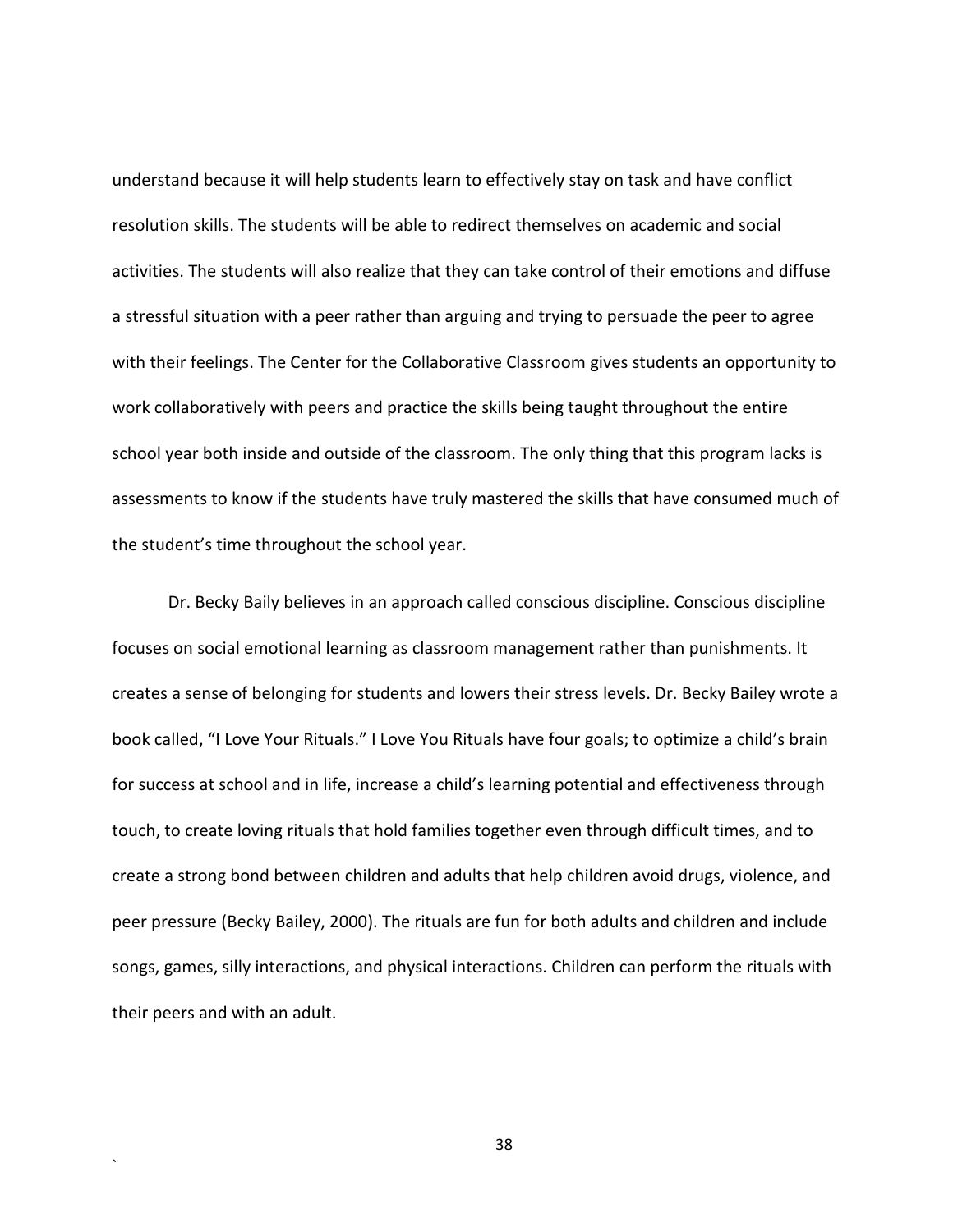The "I Love you Rituals" book is full of great ideas that help adults and children to make connections with each other, both emotionally and physically. Using these rituals will help build strong and positive relationships inside the classroom will help with building a sense of community. However, the rituals listed in this book are more for primary age students but can be adjusted to meet the needs of intermediate students. The songs used in the book are nursery rhymes, but teachers can take the same ideas and apply them to a different song that will be more suited for an older student.

The Character Counts Coalition is a series of books that focus on teaching students about character and how to build it. For this thesis, we will discuss the book, "Good Ideas to Help Young People Develop Good Character." This book focuses on six pillars of character; trustworthiness, responsibility, caring, respect, fairness, and citizenship. Each pillar has activities for the students to complete to help build the character trait. There are different lesson plans for each pillar depending on their age group. For the purpose of this thesis, we will discuss the lessons for children nine to eleven years old. Pillar one is trustworthiness and there are three lessons to teach it. The first lesson is called "Tower of Trust." The students will write down something that they have done to be considered trustworthy. For example, a student might write that they cleaned their room when their mom asked them to rather than ignoring her. After the students have written on their card, they will tape the card to a block and work together to build a tower. The teacher will then show the students how being untrustworthy will cause the tower to fall by taking blocks out from the tower until it falls. The students learn the importance of being trustworthy and that it takes time and effort to show someone that

39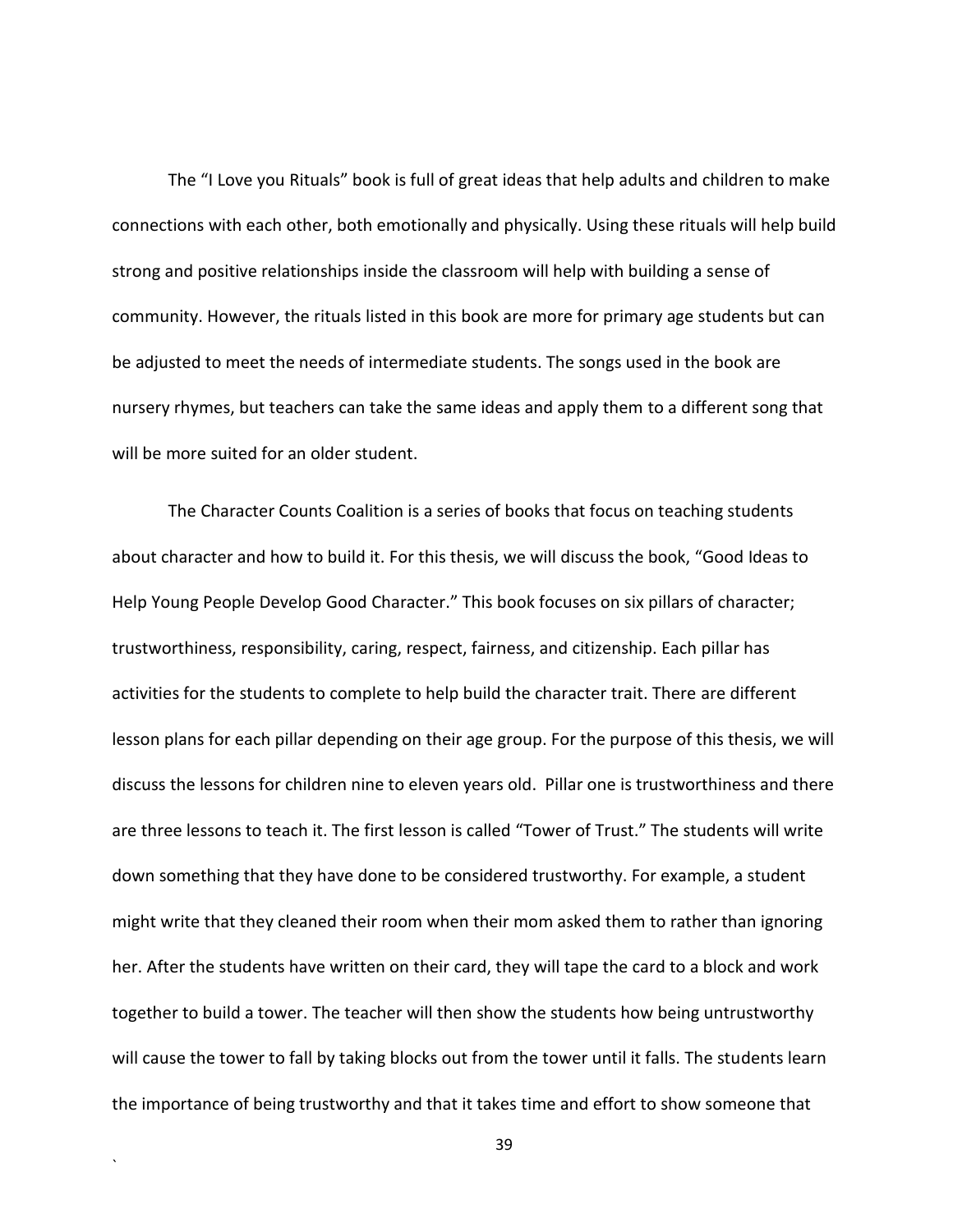you are trustworthy. Lesson two is a game called "Continue the Story." The students learn why it is important to tell the truth, even when they are afraid of the consequences (Character Counts, 1998). In this activity, the teacher starts by giving the students a scenario about someone who lies. Then the teacher taps a student on the shoulder, and they add two sentences to continue the story, Then the students taps another student for them to add to the story. This process continues until everyone has had a chance to add to the story. The teacher and the students then talk about the negative consequences of lying and replay the scenario with telling the truth. The third activity in the trustworthiness pillar is called "The Boy Who Cried Wolf!" The students learn that trustworthiness is earned and lying repeatedly will destroy your trustworthiness (Character Counts, 1998). The next pillar is respect and there are four activities. The first activity is called "Identifying Respectful Behavior." Students learn how to identify respectful behavior in public and how to modify behavior to be respectful. The students are given ten scenarios and are asked to identify whether the person was acting with respect. If they were not, the students write down how they could have changed it to show respect. Lesson two is called "Respectful Rides on Roads and Rails." This lesson teaches students how to be respectful while traveling in public. The students are given new scenarios and repeat the activity from lesson one. Lesson three is called "Role-Playing Respectful Behavior." Students act out a scenario and the class decide if the person was showing respect or disrespect. If the student was showing disrespect, the class discusses how to modify the scenario to show respect. The last lesson in the respect pillar is called "To Fight or Not to Fight." The students learn that conflict is inevitable. At some point or another, people disagree. Solving the problem

40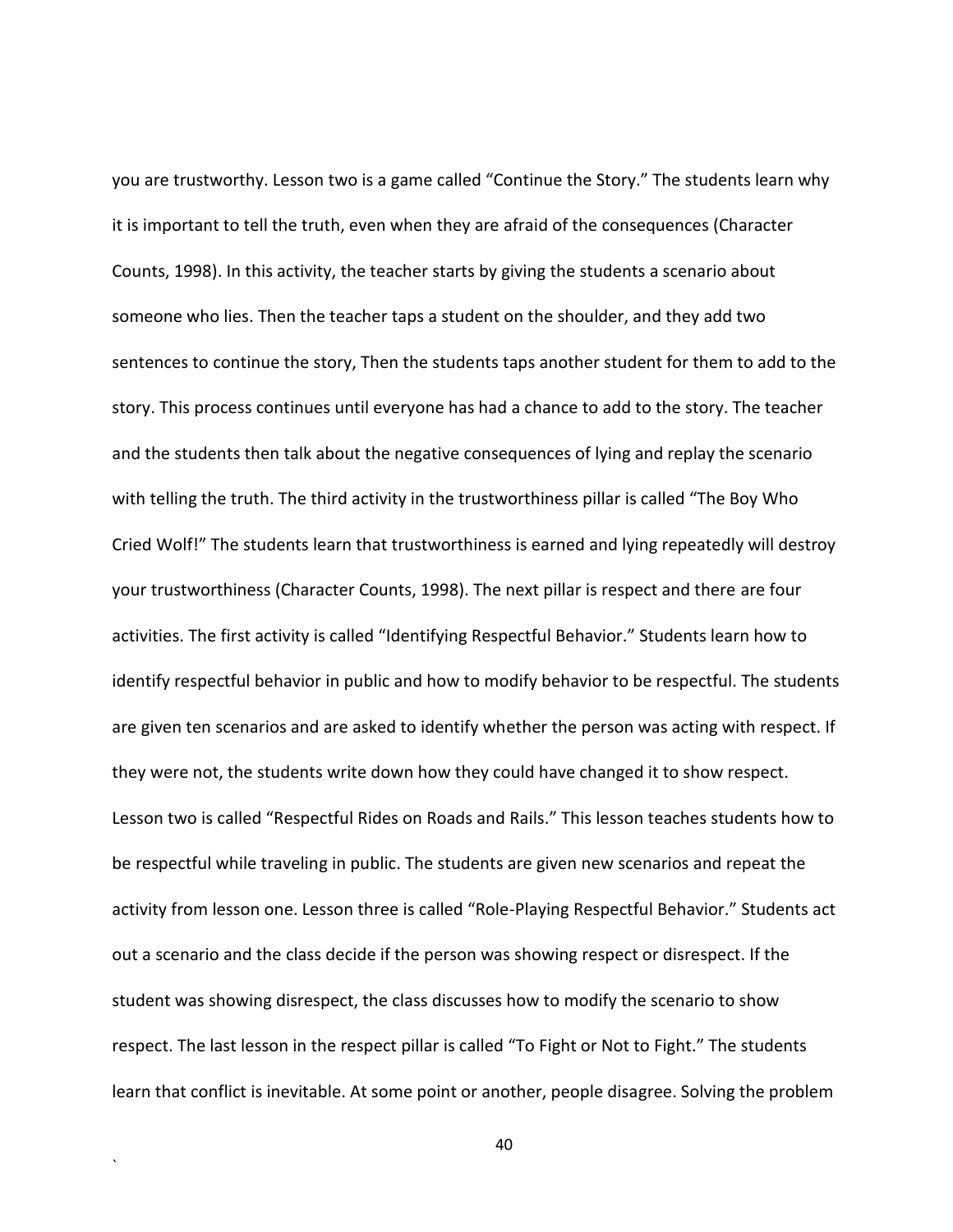with conversation is much more beneficial for everyone involved rather than fighting. The teacher gives students scenarios and the students discuss how to resolve the conflict without fighting. The next pillar is about responsibility. The first lesson in responsibility is called "Accept the Challenge Pledge." The teacher challenges the students to take a pledge to their learning. The students sign a contract that states eight tasks that they will do to challenge their learning and do the best that they can. The students learn to take responsibility for themselves and their learning. The next lesson is called "What it Means to Do Your Best." The students identify things that they can do to strive for excellence and be their best selves. The teacher gives students a list of situations and the students describe how they could be their best selves in that situation. For example, the situation is "you are helping organize a party." The students write down that they help set the party up and make phone calls to different venues. The last lesson for responsibility is called "Responsible Choices." The students are given multiple choice questions about being responsible that they can complete with a partner. The next pillar in the book is fairness. The first lesson in this pillar is called "The Big Book of Judgement." The students are split into groups labeled "good judgement" and "bad Judgement." The students write down examples for their group and then make a book. There are a few blank pages in the back of the book for students to make comments about the judgements listed in the book. The last lesson is the fairness pillar is called "Unfair Advantage." The teacher instructs the students to play a game of kickball. One team must follow the regular kickball rules and the other team does not have to follow the rules. The students learn that the team with no rules had an advantage and makes the game unfair. The fifth pillar is caring. Lesson on in the caring pillar is called "Kindness

41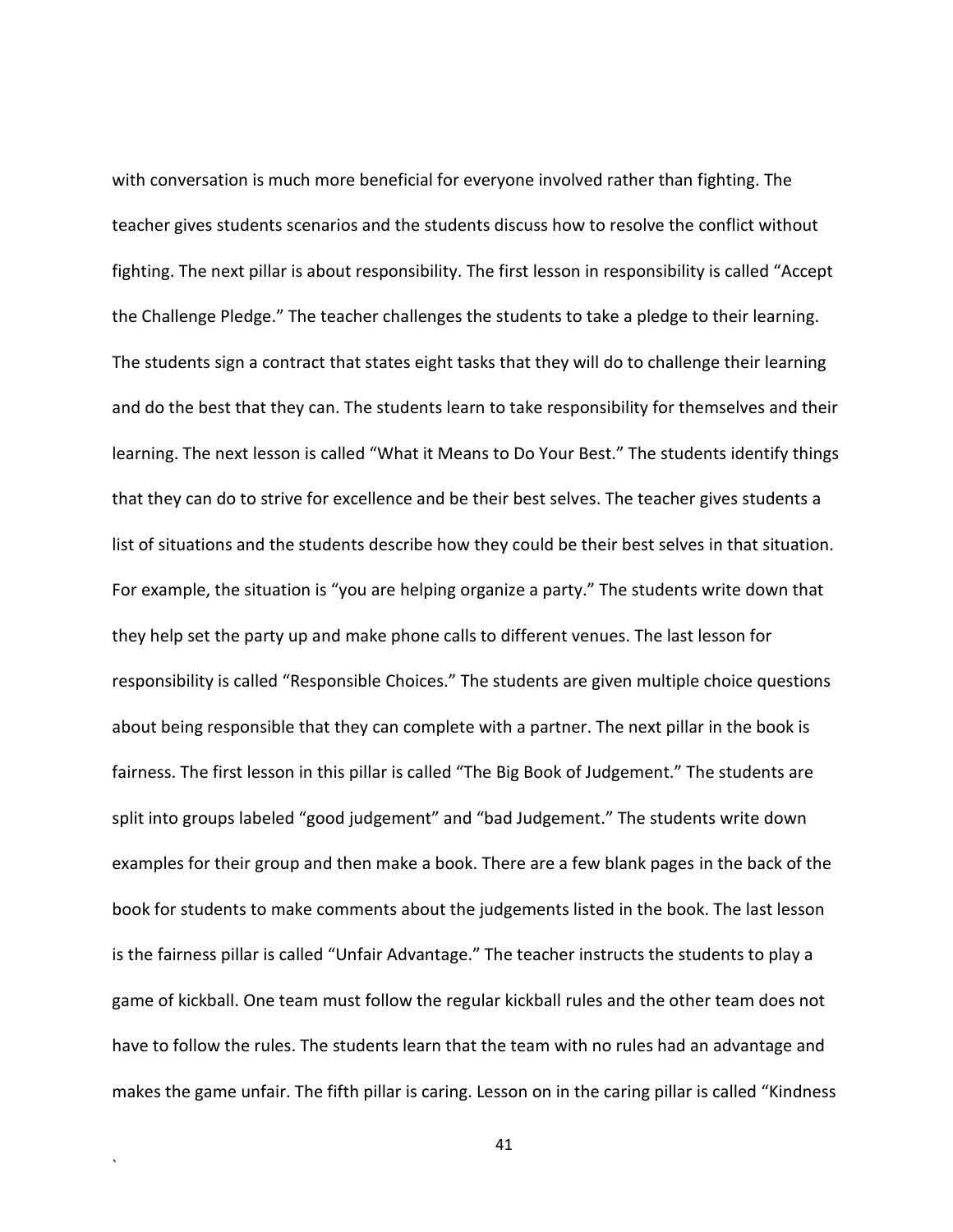Letters." The students randomly select other students' names out of a jar and then write something kind about them and their personality. The students learn about seeing good qualities in other people and be kind to them. The next lesson is called "Caring Coupons." The students make coupons for their parents about different chores that they will do when the parents redeem the coupon. The students learn that by helping out their parents with chores they are being caring to their wants and feelings. The last lesson in the caring pillar is called "Helping Those in Need." The students learn that they can be caring when they help someone that they see is struggling. The teacher discusses with the students how being a caring person makes them feel and why it is important. Then, the students read scenarios about people who are in need and how the students can help. The last pillar is about citizenship. The first lesson in this pillar is called "Collage of Civic Responsibility." The students receive a review of the responsibility pillar and learn that they can do things in their society to be a good citizen. The students work together to cut out magazine and newspaper pictures about things like voting, recycling, and respecting the law to make a collage. The last lesson is called "Good Citizen Interviews." The students create interview questions about being a good citizen and then interview their peers. The students learn what it means to be a good citizen and why it is important.

"Good Ideas to Help Young People Develop Good Character" is a helpful book toward teaching students about good character. Each pillar represented in the book is a beneficial character trait to build not only a sense of community in the classroom, but also in a society. The book offers many scenarios for students to relate to with a peer and make decision about

`

42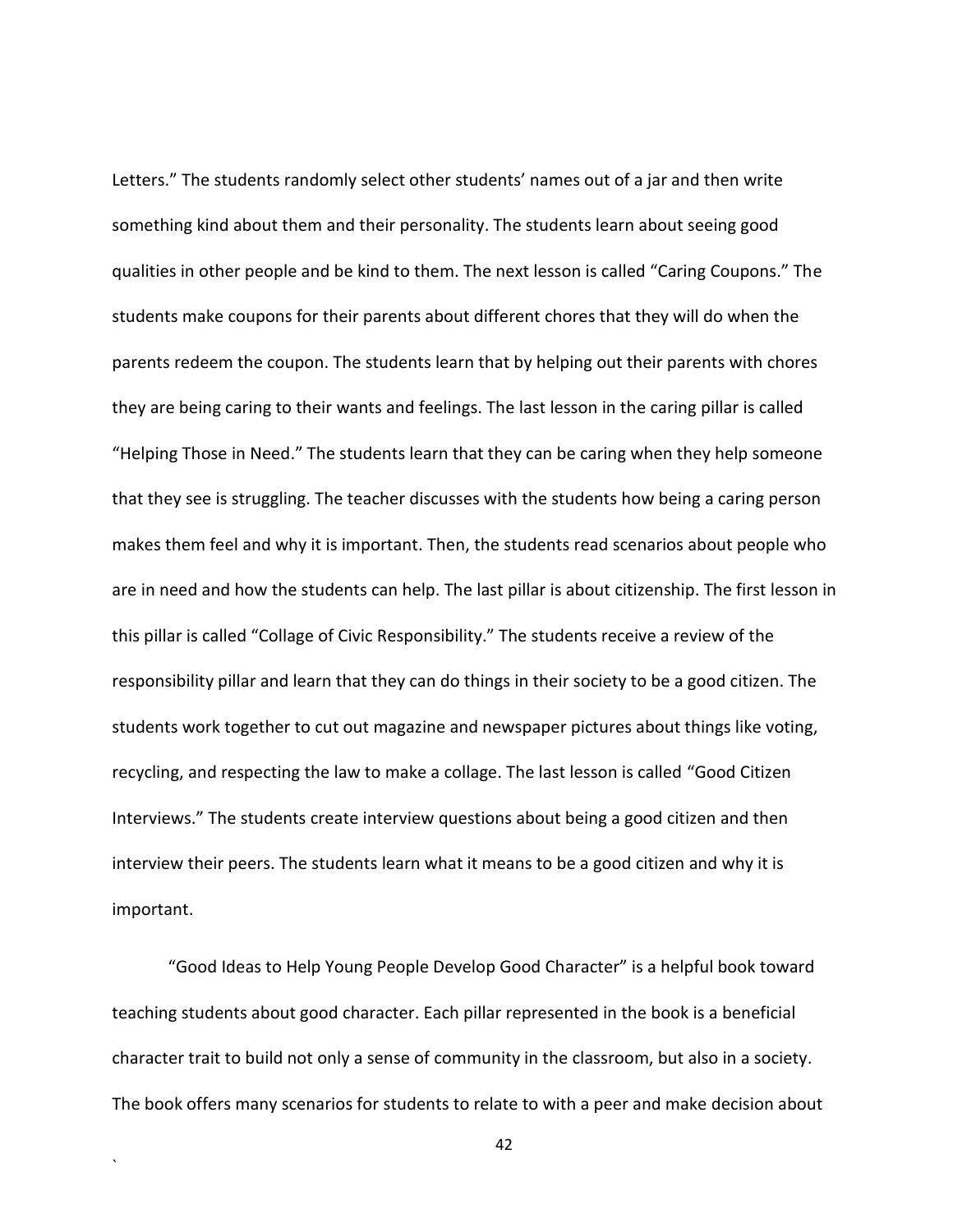how to grow in the character trait. However, the book lacks integration of other subjects and opportunities for students to learn hands-on. Social sciences can easily be integrated into the citizenship pillar. English language arts and writing is easily integrated into all pillars. Also, after doing many lessons that are similar, the teacher may struggle with classroom management and student engagement. Both the teacher and the students would benefit from adding hands-on and collaborative work into each pillar.

Patty Smith wrote a book called "Character Education Through Story." This book teaches students about good character by reading stories that are related to the social sciences. There are six units that have several lessons about different celebrations. In each lesson, the students read a story that relates to the celebrations and then answer questions about the text. The students then complete a hands-on activity that requires collaboration with their peers. The first unit is making lifetime memories: celebrating/honoring special times with family. In these lessons, students learn about different traditions and celebrations that bring families closer together (Smith, 2001). The second unit is harvest: celebrations of Thanksgiving. These lessons explain how Thanksgiving traditions around the world were started and how some of them celebrate a specific crop and others celebrate in hopes of having good crops grow that year (Smith, 2001). The third unit are a masquerade: celebrations of frolic and fantasy. In these lessons, students learn about different plays, musicals, and masquerades from the past. This celebration also includes Halloween stories, so the teacher may need to consult with the parents before discussing certain topics. The fourth unit is festivals of light: celebrations of illumination. These lessons teach students about different traditions, like birthdays, that include

43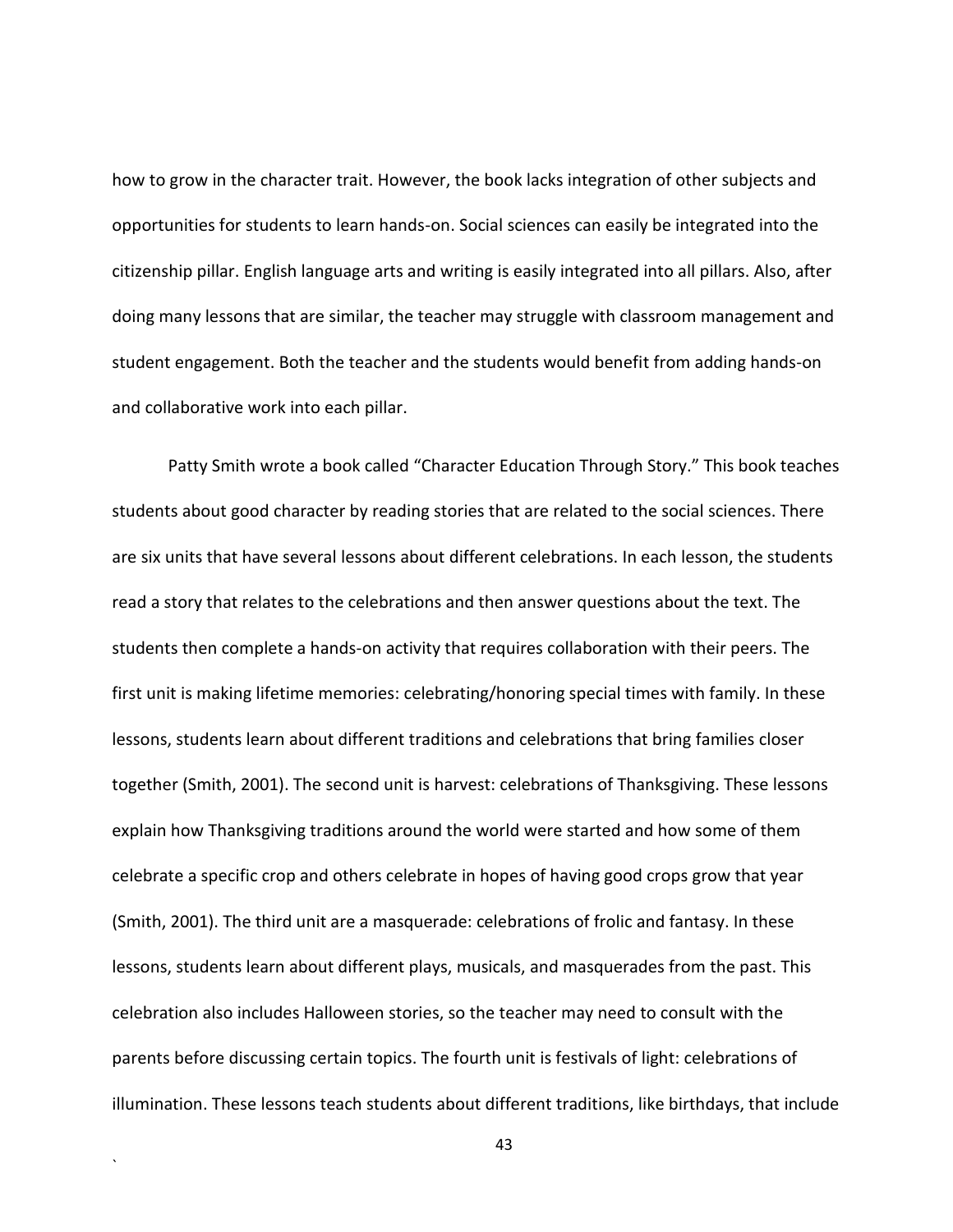sources of light such as candles, fireworks, and stars. The fifth unit is New Year: celebrations of optimism and hope. In these lessons, students learn that celebrating a new year is a tradition throughout the world and puts an emphasis on rejuvenation, reassessment, and resolutions (Smith, 2001). Lastly, the sixth unit is Spring: celebrations of birth and rebirth. Students will learn that Spring is related to the idea of new life and renewing an existing life (Smith, 2001).

The book discusses various cultures and celebrations with the students and is very diverse. Social science is a neglected subject in a lot of schools and this book gives students an opportunity to learn about cultural differences and diversity. The book is heavily focused on social sciences and does not make connections to other subjects. The students are asked recall questions that they can easily find in the text rather than asking them to think critically and make inferences. Lastly, there are a lot of references to holidays that are related to religion, which can be a complicated subject for many teachers. While the lessons do not show bias, the teacher should consult with parents before discussing these topics.

Botvin Life Skills Training focuses on substance abuse and violence prevention. This program has been known to increase self-esteem, develop healthy attitudes, and improve knowledge of essential life skills in upper elementary school students (Botvin, 2018). The Botvin program has three learning objectives; personal self-management skills, general social skills, and drug resistance skills. In the personal self-management lessons, students learn how to boost their self-esteem, solve problems, reduce their stress, and manage their anger (Botvin, 2018). In the social skills lessons, students learn to set and meet personal challenges, overcome

44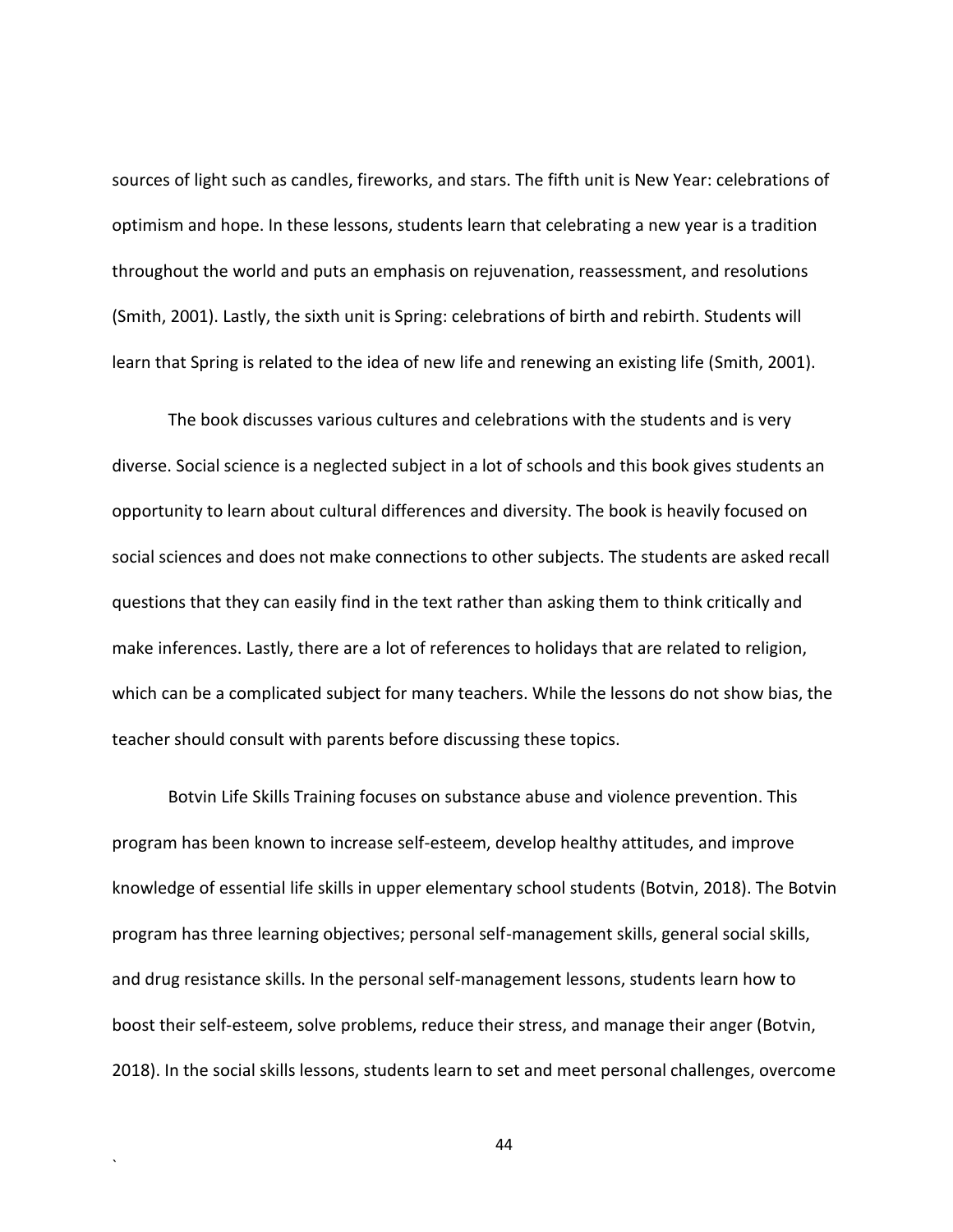shyness, communicate clearly, build relationships, and avoid violence (Botvin, 2018). Lastly, in the drug resistance lessons, students learn how to stand against peer pressure towards tobacco, alcohol, and other drugs (Botvin, 2018). The program is designed to teach each grade level these lesson in eight sessions that are thirty to forty-five minutes long. During the lessons, the students are given important and helpful information towards the topic being discussed. Then, the students reflect on what they learned and themselves to complete a series of worksheets. The lessons also show teachers how to integrate subjects such as math and social sciences.

Botvin Life skills Training covers various topics that help students build as individuals an become an asset to their community. It is based on the belief that students need to understand and like themselves before they can expect to be helpful towards their community. The lessons int his program provides students with great information and require students to reflect on themselves. However, students complete a lot of worksheets and have very little time to work with peers and hands-on activities. The worksheets are independent work and don't allow students to have the opportunity to collaborate with their peers.

The purpose of the rubric is to ensure that the programs are being evaluated with consistency. There were various factors to consider when evaluating the programs. Some programs were created to accommodate all grade levels of third through fifth grade. Other programs created different lesson plans for each targeted grade level. When evaluating the programs, I would focus on how effectively each program was meeting the criteria for each

`

45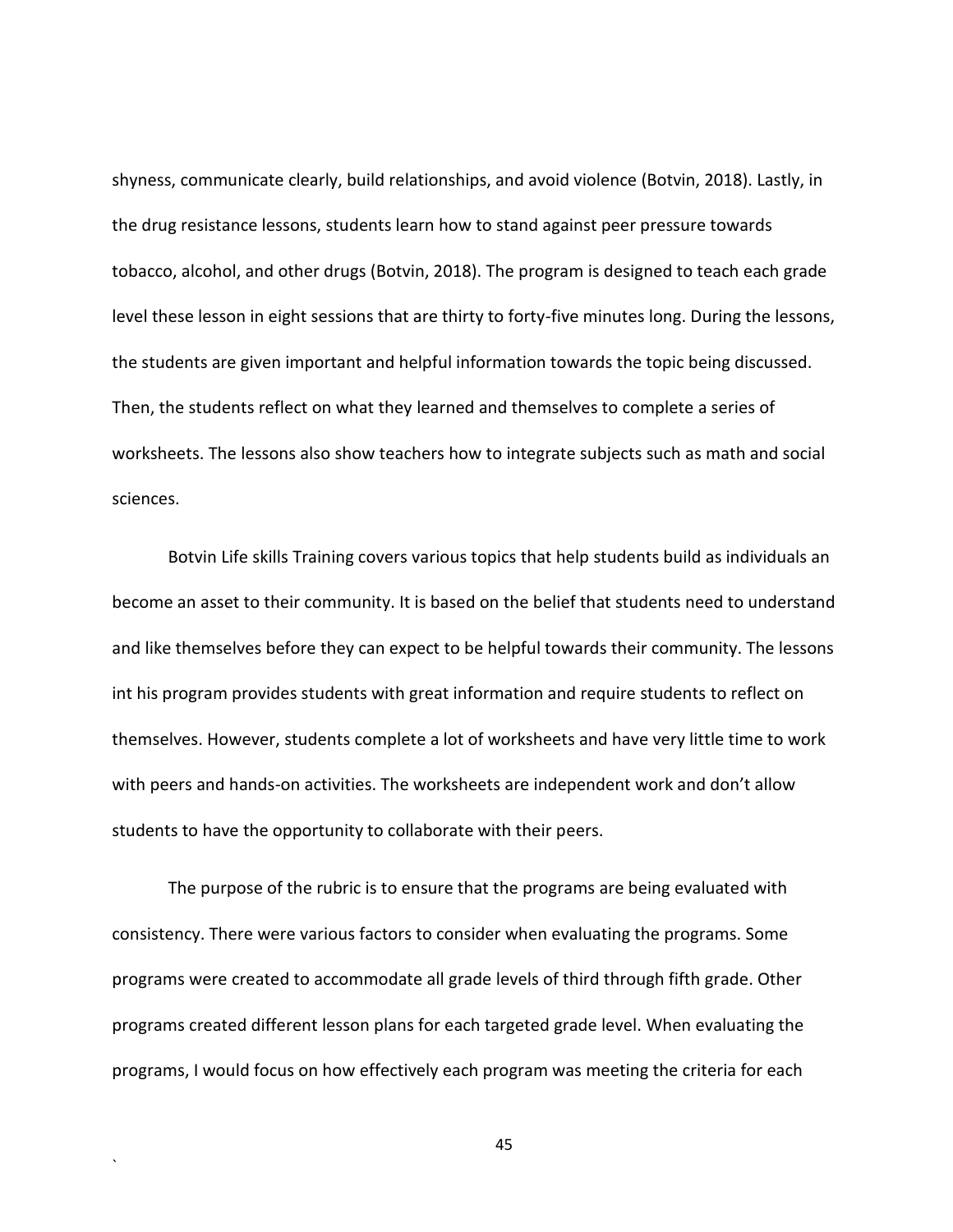section of the rubric. I would determine how much each program was using collaboration and hands-on learning. I would determine how effectively each program was making connections to the students and relating with their lives. Lastly, I would determine if the programs were seeking student understanding or if they would move forward without doing so. All criteria are focused on student's engagement. The rubric below describes each criterion in detail.

|                       | 4                | 3                  | $\overline{2}$     | 1                     |
|-----------------------|------------------|--------------------|--------------------|-----------------------|
|                       | <b>Exemplary</b> | Satisfactory       | <b>Developing</b>  | <b>Unsatisfactory</b> |
| <b>Collaborative:</b> | The program      | The program        | The program        | The program           |
| Students are          | provides         | provides           | provides           | provides              |
| actively engaged      | opportunities    | opportunities      | opportunities      | opportunities         |
| with their peers      | for students to  | for students to    | for students to    | for students to       |
| to enhance their      | collaborate with | collaborate with   | collaborate with   | collaborate with      |
| learning.             | peers            | peers              | peers              | peers                 |
| Students are          | throughout each  | throughout         | throughout fifty   | throughout fifty      |
| discussing and        | lesson and       | eighty percent     | percent or more    | percent or less       |
| expanding their       | activity.        | or more of         | of lessons and     | of lessons and        |
| thoughts and          |                  | lessons and        | activities.        | activities.           |
| ideas.                |                  | activities.        |                    |                       |
| Hands-on              | Each lesson in   | Eighty percent     | Fifty percent or   | Fifty percent or      |
| Learning:             | the program      | or more of the     | more of the        | less of the           |
| Students are          | allows students  | lessons in the     | lessons in the     | lessons in the        |
| given the             | to learn in a    | program allows     | program allows     | program allows        |
| opportunity to        | variety of ways  | students to        | students to        | students to           |
| learn in a variety    | such as          | learn in a variety | learn in a variety | learn in a variety    |
| of ways;              | kinesthetic,     | of ways such as    | of ways such as    | of ways such as       |
| kinesthetic,          | movement,        | kinesthetic,       | kinesthetic,       | kinesthetic,          |
| movement,             | auditory, and    | movement,          | movement,          | movement,             |
| auditory, and         | visual.          | auditory, and      | auditory, and      | auditory, and         |
| visual.               |                  | visual.            | visual.            | visual.               |
| Depth of              | The lessons in   | Eighty percent     | Fifty percent or   | Eighty percent        |
| Knowledge for         | the program      | or more of the     | more of the        | or less of the        |
| <b>Questions:</b>     | provide          | lessons in the     | lessons in the     | lessons in the        |

# Student Engagement Chart: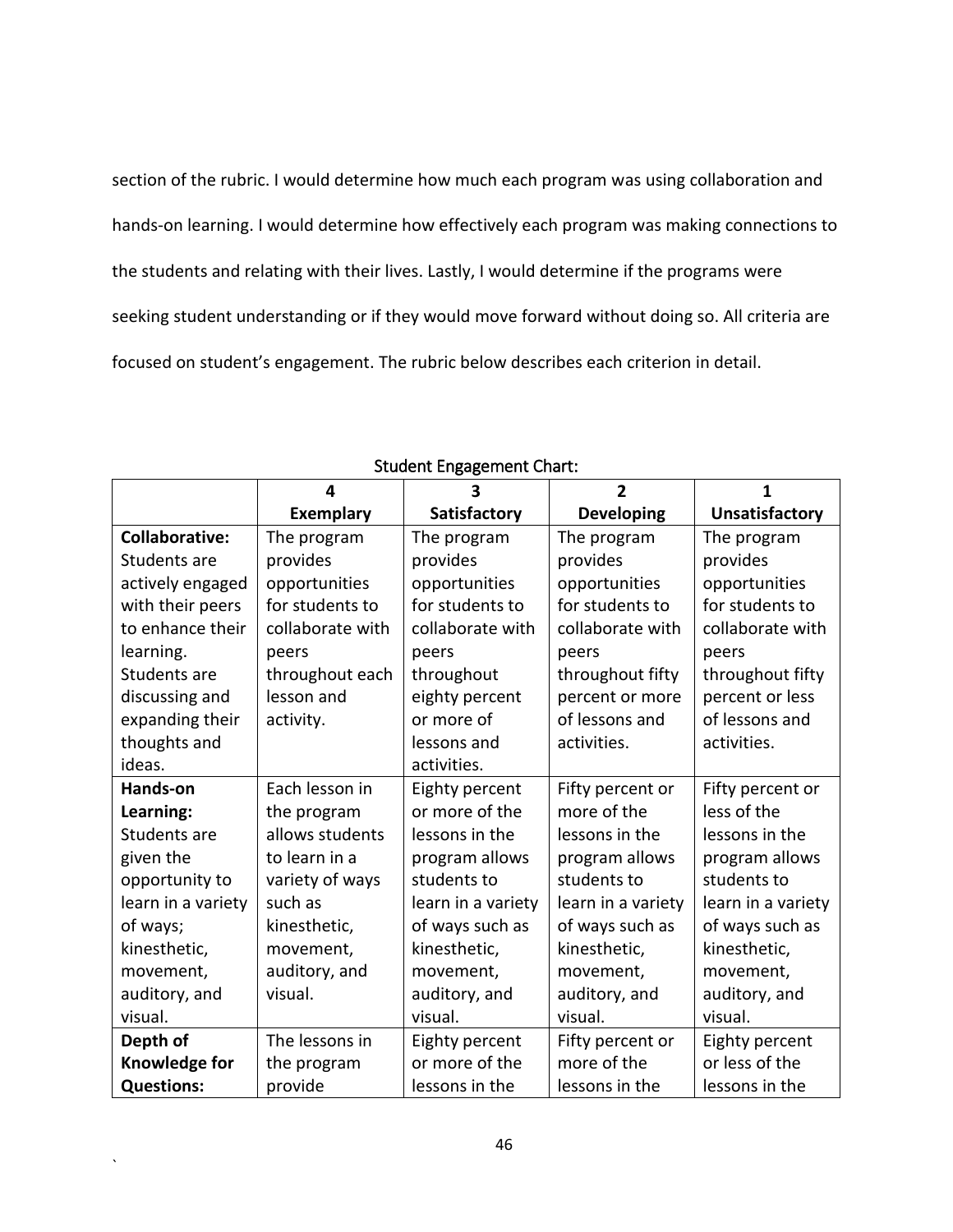| Questions and<br>reflections in the<br>program are on<br>a variety of<br>levels following<br><b>Blooms</b><br>Taxonomy.<br>Students are<br>asked to answer<br>questions that | questions that<br>follow levels of<br><b>Blooms</b><br>Taxonomy and<br>measures<br>student<br>learning.                                                         | program provide<br>questions that<br>follow levels of<br><b>Blooms</b><br>Taxonomy and<br>measures<br>student<br>learning.                                                                                   | program provide<br>questions that<br>follow levels of<br><b>Blooms</b><br>Taxonomy and<br>measures<br>student<br>learning.                                                                                  | program provide<br>questions that<br>follow levels of<br><b>Blooms</b><br>Taxonomy and<br>measures<br>student<br>learning.                                                                               |
|------------------------------------------------------------------------------------------------------------------------------------------------------------------------------|-----------------------------------------------------------------------------------------------------------------------------------------------------------------|--------------------------------------------------------------------------------------------------------------------------------------------------------------------------------------------------------------|-------------------------------------------------------------------------------------------------------------------------------------------------------------------------------------------------------------|----------------------------------------------------------------------------------------------------------------------------------------------------------------------------------------------------------|
| work their way                                                                                                                                                               |                                                                                                                                                                 |                                                                                                                                                                                                              |                                                                                                                                                                                                             |                                                                                                                                                                                                          |
| up to an analysis<br>level.                                                                                                                                                  |                                                                                                                                                                 |                                                                                                                                                                                                              |                                                                                                                                                                                                             |                                                                                                                                                                                                          |
| Age<br>Appropriate:<br>The programs<br>are designed for<br>students to<br>learn the<br>material based<br>on their level of<br>development                                    | The lessons in<br>the program are<br>age appropriate<br>for the students<br>according to<br>research of<br>moral<br>development by<br>Piaget and                | Eighty percent<br>or more of the<br>lessons in the<br>program are age<br>appropriate for<br>the students<br>according to<br>research of<br>moral                                                             | Fifty percent or<br>more of the<br>lessons in the<br>program are age<br>appropriate for<br>the students<br>according to<br>research of<br>moral                                                             | Eighty percent<br>or less of the<br>lessons in the<br>program are age<br>appropriate for<br>the students<br>according to<br>research of<br>moral                                                         |
| (Piaget and<br>Vygotsky).                                                                                                                                                    | Vygotsky.                                                                                                                                                       | development by<br>Piaget and                                                                                                                                                                                 | development by<br>Piaget and                                                                                                                                                                                | development by<br>Piaget and                                                                                                                                                                             |
| <b>Relatability: The</b><br>students are<br>able to make<br>connections<br>with the topics<br>being discussed.                                                               | The students are<br>able to make<br>connections<br>based on past<br>experiences and<br>prior knowledge<br>with the topics<br>being discussed<br>in the lessons. | Vygotsky.<br>The students are<br>able to make<br>connections<br>based on past<br>experiences and<br>prior knowledge<br>with the topics<br>being discussed<br>in eighty percent<br>or more of the<br>lessons. | Vygotsky.<br>The students are<br>able to make<br>connections<br>based on past<br>experiences and<br>prior knowledge<br>with the topics<br>being discussed<br>in fifty percent<br>or more of the<br>lessons. | Vygotsky.<br>The students are<br>able to make<br>connections<br>based on past<br>experiences and<br>prior knowledge<br>with the topics<br>being discussed<br>in fifty percent<br>or less the<br>lessons. |

 $\sqrt{2}$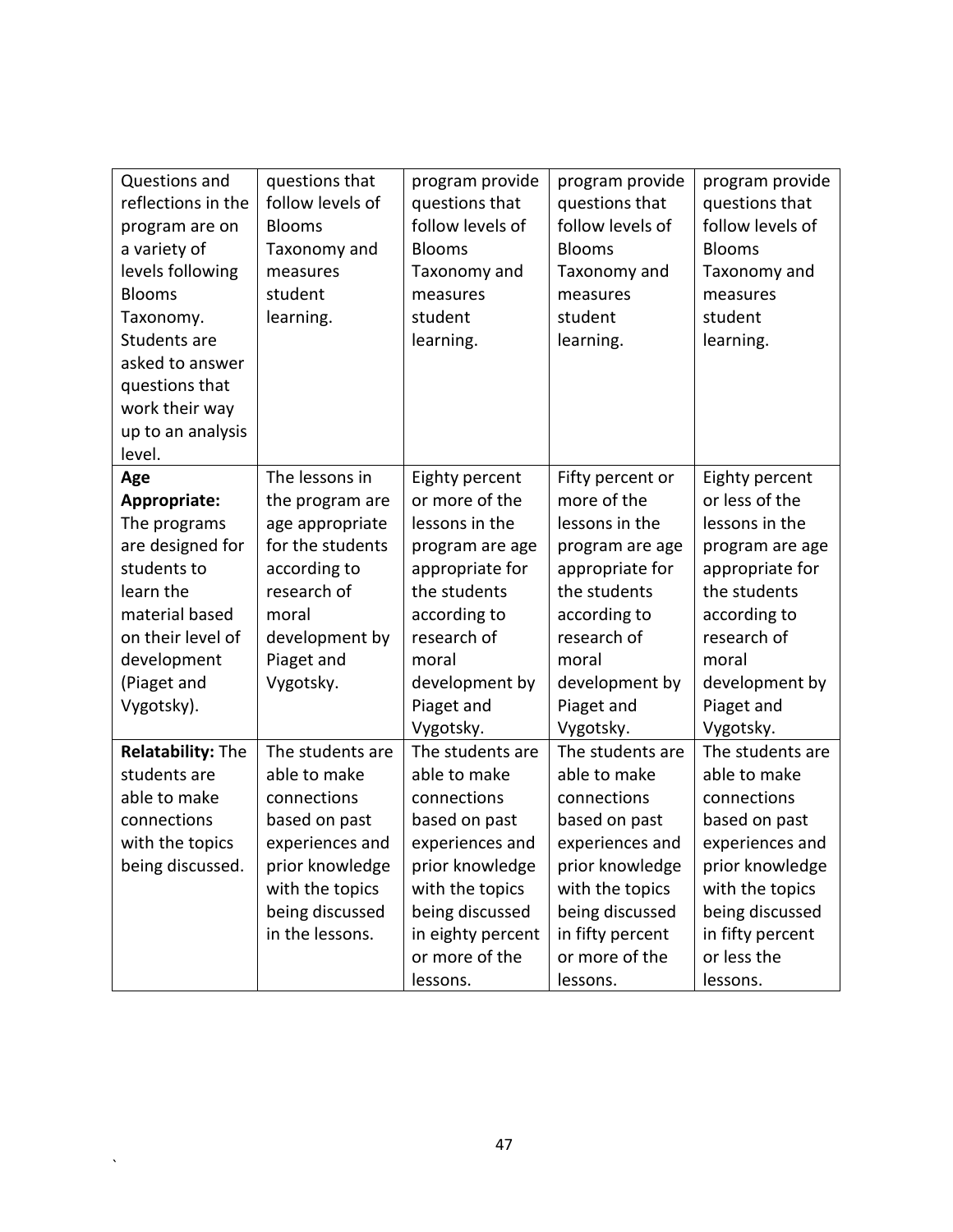While reading each program, the rubric listed above was used to evaluate each program. I read each program thoroughly and gave them a score that I believe to be accurate. The rubric below shows the scores that each program received.

|                      | Collaborative  | Hands-On<br>Learning | Depth of<br>Knowledge<br>for<br><b>Questions</b> | Age<br>Appropriate | Relatability   |
|----------------------|----------------|----------------------|--------------------------------------------------|--------------------|----------------|
| <b>Camfel</b>        | $\overline{2}$ | $\overline{2}$       | 3                                                | $\overline{3}$     | 3              |
| <b>Productions</b>   |                |                      |                                                  |                    |                |
| <b>Champions</b>     | $\mathbf{1}$   | $\mathbf{1}$         | 3                                                | $\overline{4}$     | 3              |
| for Kindness         |                |                      |                                                  |                    |                |
| <b>Roots of</b>      | $\overline{2}$ | $\overline{3}$       | $\overline{2}$                                   | $\overline{2}$     | $\overline{2}$ |
| <b>Empathy</b>       |                |                      |                                                  |                    |                |
| <b>Overcoming</b>    | $\overline{2}$ | $\overline{3}$       | $\overline{2}$                                   | $\overline{2}$     | $\overline{2}$ |
| <b>Obstacles</b>     |                |                      |                                                  |                    |                |
| <b>Center for</b>    | $\overline{3}$ | 3                    | $\overline{2}$                                   | $\overline{2}$     | $\overline{2}$ |
| the                  |                |                      |                                                  |                    |                |
| <b>Collaborative</b> |                |                      |                                                  |                    |                |
| Classroom            |                |                      |                                                  |                    |                |
| <b>Conscious</b>     | $\overline{4}$ | 3                    | $\mathbf{1}$                                     | 3                  | $\overline{2}$ |
| <b>Discipline</b>    |                |                      |                                                  |                    |                |
| <b>Character</b>     | $\overline{2}$ | $\overline{2}$       | $\overline{3}$                                   | $\overline{2}$     | $\overline{2}$ |
| <b>Counts</b>        |                |                      |                                                  |                    |                |
| <b>Coalition</b>     |                |                      |                                                  |                    |                |
| <b>Character</b>     | $\overline{2}$ | 3                    | $\mathbf{1}$                                     | $\overline{2}$     | $\overline{2}$ |
| <b>Education</b>     |                |                      |                                                  |                    |                |
| <b>Through</b>       |                |                      |                                                  |                    |                |
| <b>Story</b>         |                |                      |                                                  |                    |                |
| <b>Botvin Life</b>   | $\overline{2}$ | $\overline{2}$       | $\overline{3}$                                   | 3                  | $\overline{2}$ |
| <b>Skills</b>        |                |                      |                                                  |                    |                |
| <b>Training</b>      |                |                      |                                                  |                    |                |

Evaluation of Programs Chart:

After evaluating each program, I used the evaluations to help guide the instruction and effectiveness of the sessions for Molding A Community. While keeping in mind that the

 $\ddot{\phantom{0}}$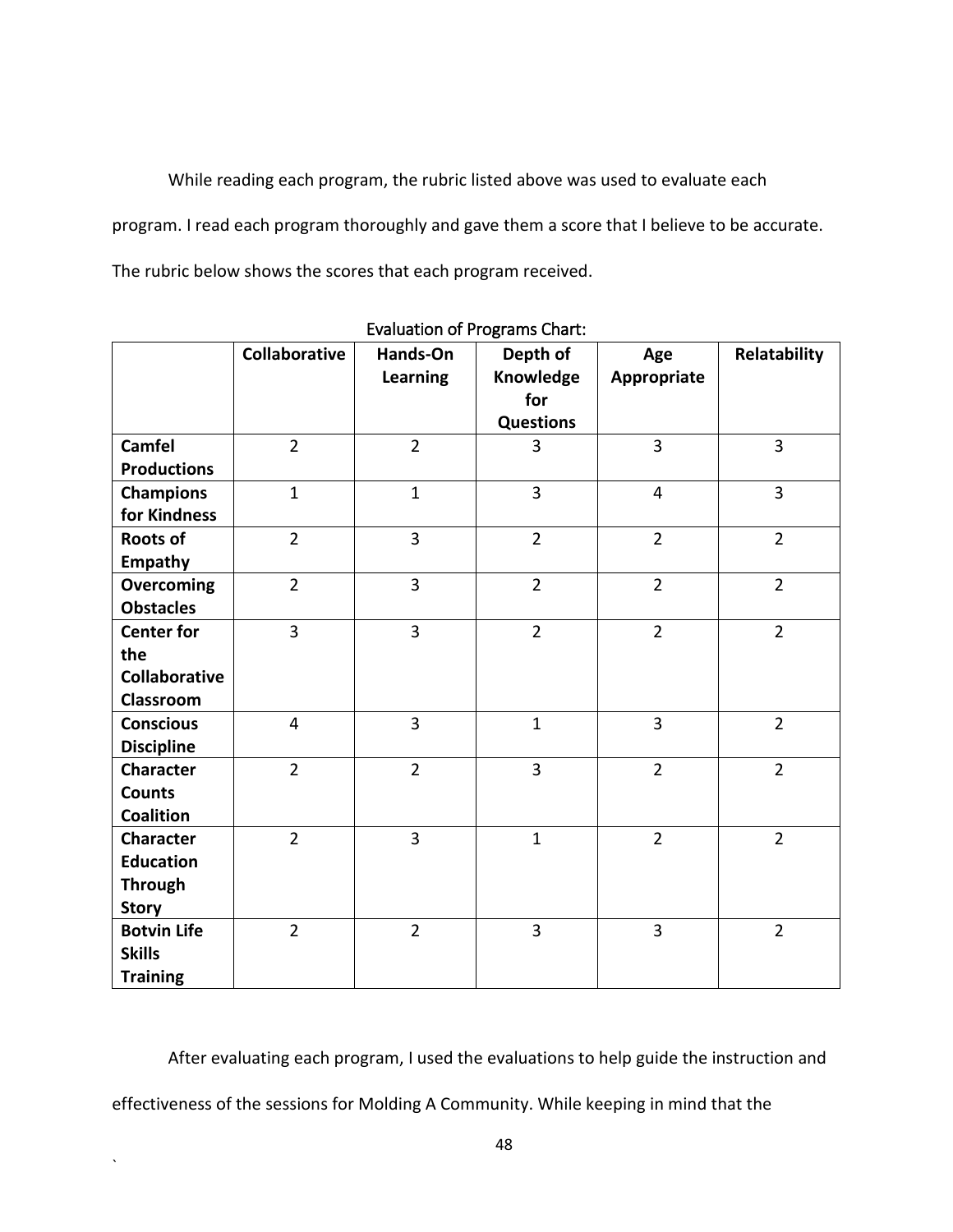programs have a different goal from Molding A Community, I looked for things that were lacking in the programs that I researched and incorporated those things into the sessions.

## The Sessions for Molding A Community

After carefully reading and evaluating nine programs, I have created five sessions for Molding A Community that follow criteria that was used to evaluate the programs that I researched. The sessions' focus on teaching students about how to become a valued member of a community and why that is important while maintaining student engagement. The sessions have been created to ensure that students are engaged and able to relate to the content. The sessions also ensure that students are learning the information through various learning styles. Molding A Community is targeted at students who are the third through fifth grade and are created to be age appropriate in all aspects. The rubric below shows how the sessions in Molding A Community have been evaluated.

| <b>Sessions</b>                                | Collaborative | Hands-on<br>Learning | Depth of<br>Knowledge<br>for<br><b>Questions</b> | Age<br>Appropriate | Relatability |
|------------------------------------------------|---------------|----------------------|--------------------------------------------------|--------------------|--------------|
| Session 1:<br>Let's Make a<br>Classroom        | 4             | 4                    | 3                                                | 4                  | 4            |
| Community<br>Project                           |               |                      |                                                  |                    |              |
| Session 2:<br><b>What Makes</b><br>a Community | 3             | 4                    | 4                                                | 4                  | 4            |
| Session 3:<br>We Have a                        | 4             | 4                    | 4                                                | 4                  | 4            |

Evaluation of Molding A Community Rubric:

49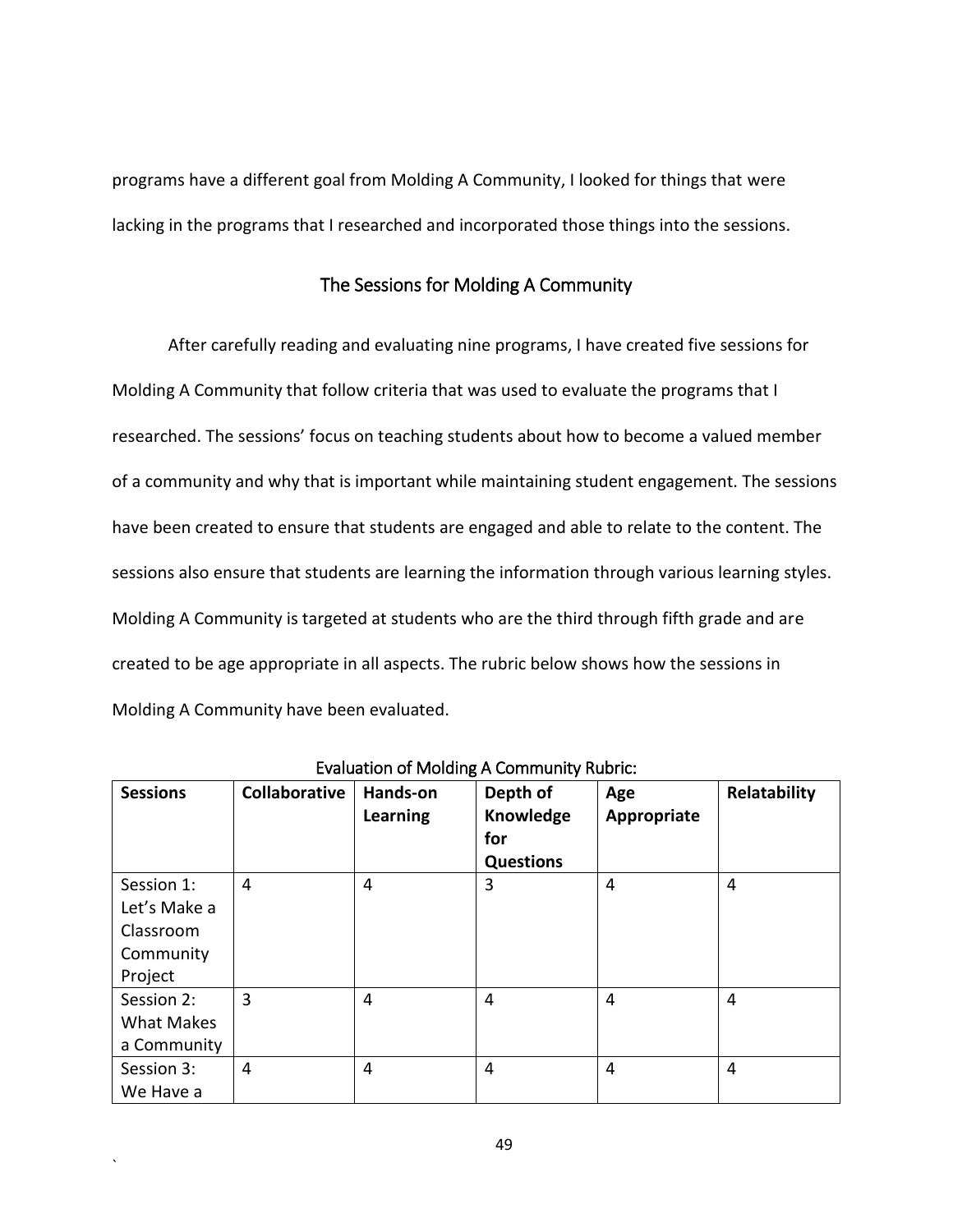| Problem,           |   |   |   |   |   |
|--------------------|---|---|---|---|---|
| Let's Solve It     |   |   |   |   |   |
| Session 4:         | 4 | 4 | 4 | 4 | 4 |
| <b>Differences</b> |   |   |   |   |   |
| Among Us           |   |   |   |   |   |
| Session 5:         | 3 | 4 | 3 | 4 | 4 |
| Classroom          |   |   |   |   |   |
| Community          |   |   |   |   |   |
| Project            |   |   |   |   |   |
| Gallery Walk       |   |   |   |   |   |

 $\Delta \sim 10^4$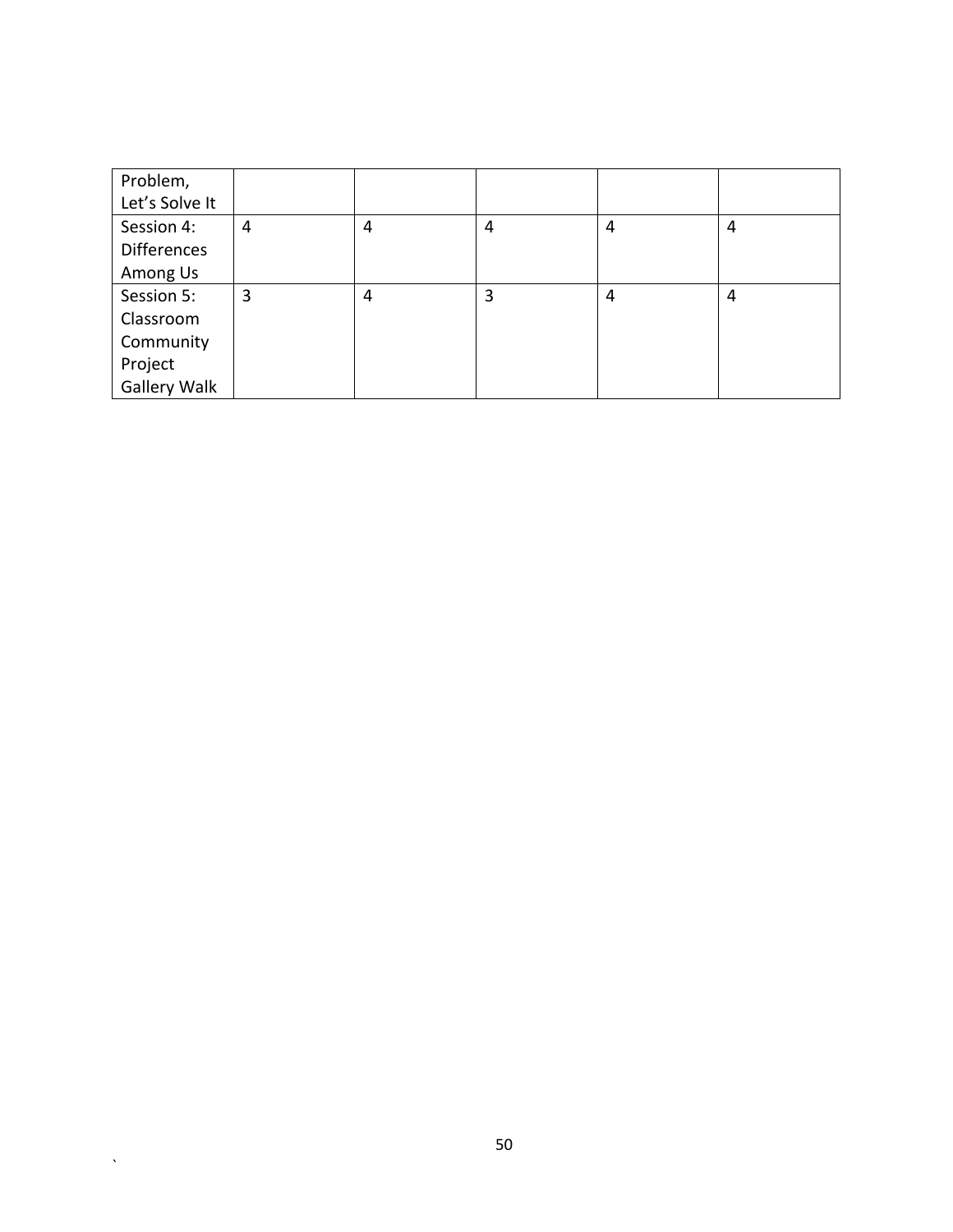## Molding a Community Sessions A Teachers Guide

This is a teacher's guide for the program Molding a Community. These sessions are intended for elementary students in third, fourth, and fifth grade. The sessions will last for an hour and focus on teaching students about how to come together and build a sense of community within their classroom. These sessions are designed to help teachers build a sense of community within their students and classroom. It is recommended to utilize these sessions at the beginning of the year so that the sense of community can grow throughout the year. However, the sessions can be implemented at any point.

#### *Session 1: Let's Make a Classroom Community Project*

The teacher will start the session with a discussion about what it means to be a part of a community. Suggested teacher instruction is: *Being part of a community is an important thing. People who are in a community enjoy being with each other and achieve a lot of hard work. People can use their unique attributes and skills to help the community. People in a community are reliable, trustworthy, respectful, and kind to others. In this classroom, we will learn how to use these qualities and practice using them daily. We will learn how to work together and depend on each other when we need help. We will also learn about how to solve a problem with another person in the most effective way. It is not wrong to disagree with someone or not like something that they do. However, how we solve the problem is very important. Today, we will work together to bring our creative ideas together and make a choice that we all agree upon.*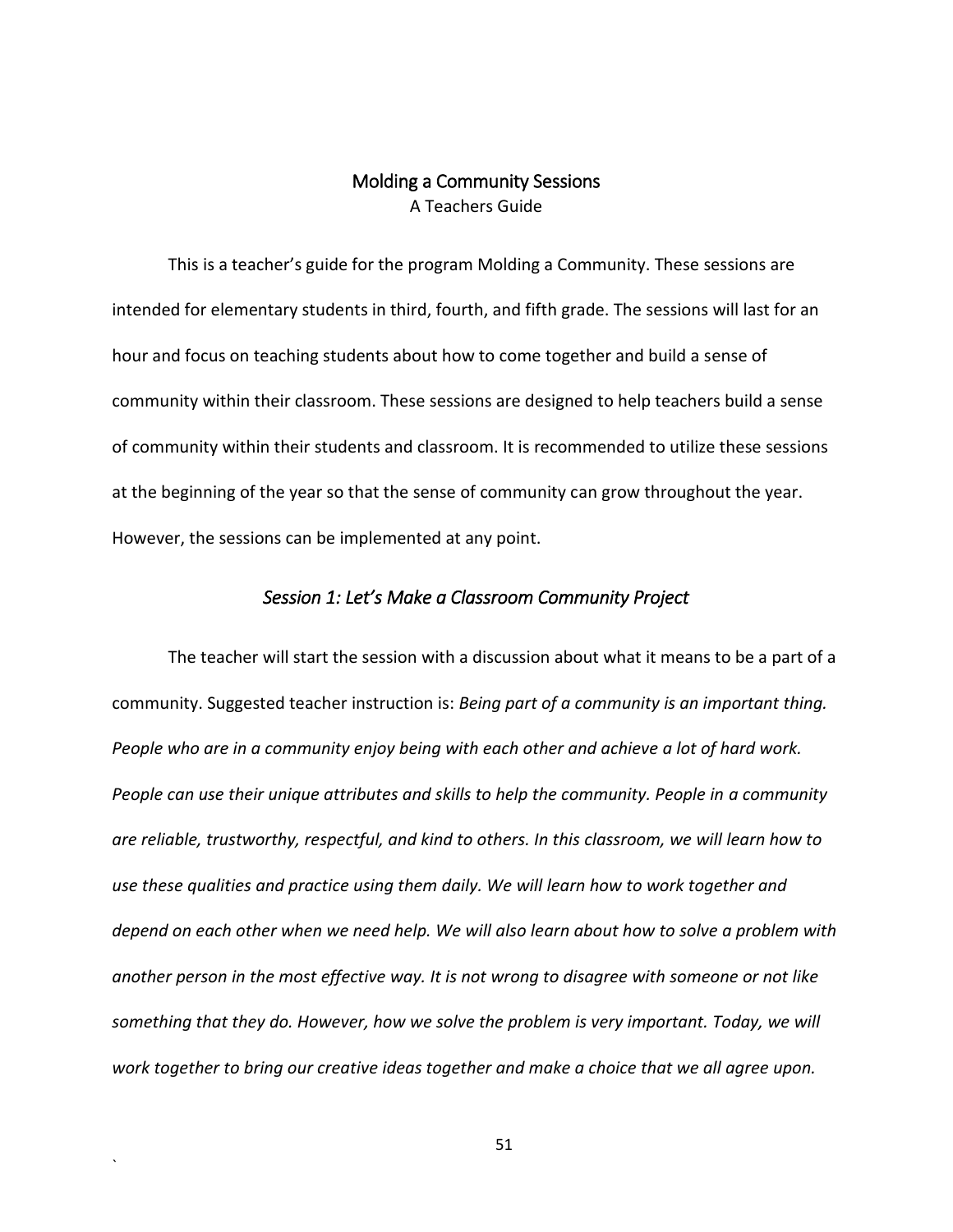The students will create a representation of their classroom community. The students can choose to create anything that they want. Their project should represent the most important aspects of a community to them. Ask the students, "what is the most important thing about being a part of a community?" The teacher should model options of what the project can look like. For example, the students can make a video to show how they will create a sense of community in their classroom. Or they can create an artistic poster board. The students can use paint, molding clay, different forms of paper, technology, and other resources to create their project. The students can also choose to make a song. The students can use any resource to create something creative that the whole class decides to do. The students will spend the last twenty minutes of each session to work on their classroom community project. During the last session, the students in each class will present their classroom community project to other classes in a gallery walk. Teachers should decide upon a date and location for students to attend and present at the gallery walk.

The teacher will introduce the Classroom Community Project. This project will require students to work together and use conflict resolution skills to make a unified decision about what the project should be. The teacher will facilitate conflict resolution skills as the students discuss their ideas and help them work together to make the decision. The students will spend the first session decided upon what they will build together and plan on how they will accomplish their goal.

52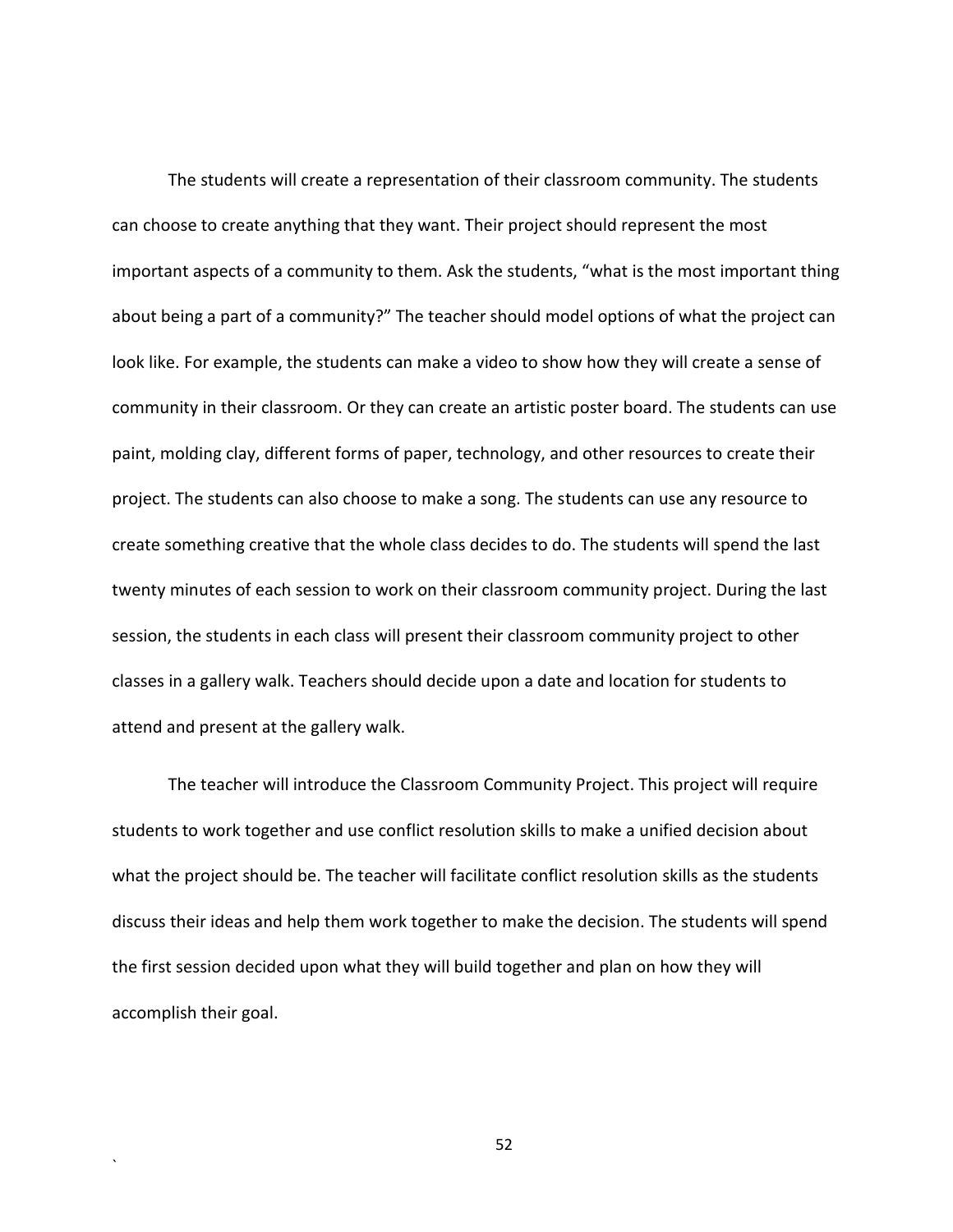#### *Session Two: What Makes a Community*

The teacher will start session two with a discussion about characteristics that create a community. The first characteristic is kindness. Suggested teacher instruction is: *Being kind is about making others feel good about themselves. We should encourage each other to be our best selves and compliment people as much as possible. We should never make someone feel sad about who they are. In this classroom, we will learn how to look at the positive things in a person rather than the negative.* The next characteristic is dependability. *To be dependable, people need to feel like they can rely on you. People will know that they can come to you for help and you will help them without judging them. For example, we all learn in different ways and at different paces. If a classmate comes to you for help with an assignment, don't make them feel bad because they don't understand. Just do your best to help them understand and succeed. That classmate will know that you are someone that they can count on.* The third characteristic is being trustworthy. *Being trustworthy is very important in a community. People in a community work together and communicate about many things. If people cannot trust someone, it will be hard for the community to work together and communicate. We earn trust by following through with promises, always being honest, not spreading gossip, and being kind.*  The last characteristic is being respectful. *Respect is something that you can't have if you do not give it. We respect people by accepting their differences from ourselves. If we call people names, make fun of what they like, make fun of what they look like, or tease them then we are being* 

53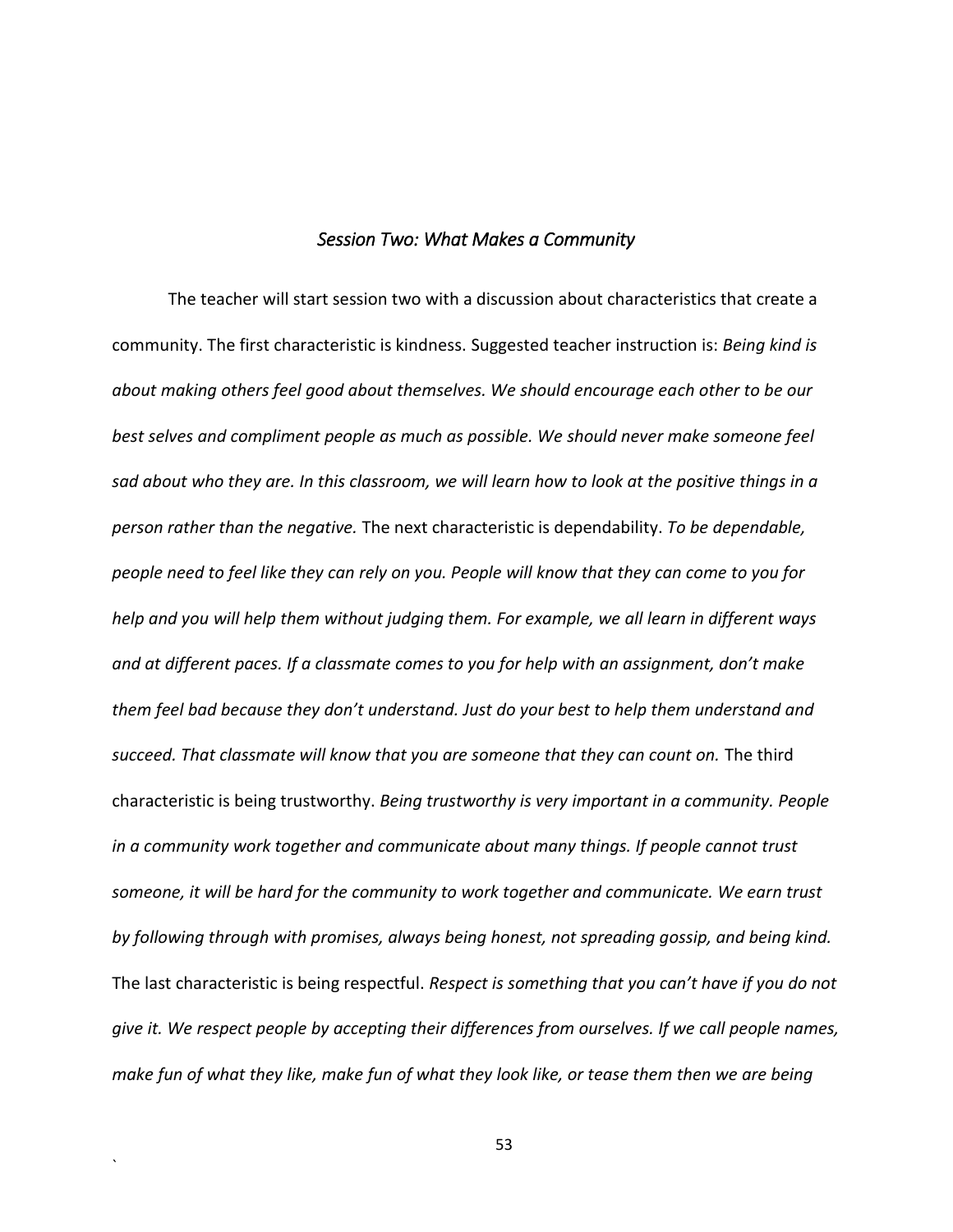*disrespectful, and that person will likely not have respect in return. We should never hurt someone's feelings or put them down. We should make people feel good about who they are and help them when they feel sad.* 

The students will create a classroom bulletin board that elaborates on four characteristics of people in a community; the characteristics are kindness, dependability, trustworthy, and respectful. The bulletin board should be split into four sections. The center of the bulletin board should be titled "What Makes a Community." After the teacher and students briefly discuss each characteristic, the students will get four pieces of paper in different shapes; a heart for kindness, a star for dependability, a diamond for trustworthy, and a ribbon for respectful. The students will write down how they can show their classmates each of these characteristics throughout the year. The students will then share their responses and discuss them. The teacher can prompt conversation by asking probing questions like, "explain when you have used these characteristics before." The students will post their responses on the bulletin board and may add to their response at any time.

The students should spend the last 20 minutes of the session working on their classroom community project.

`

54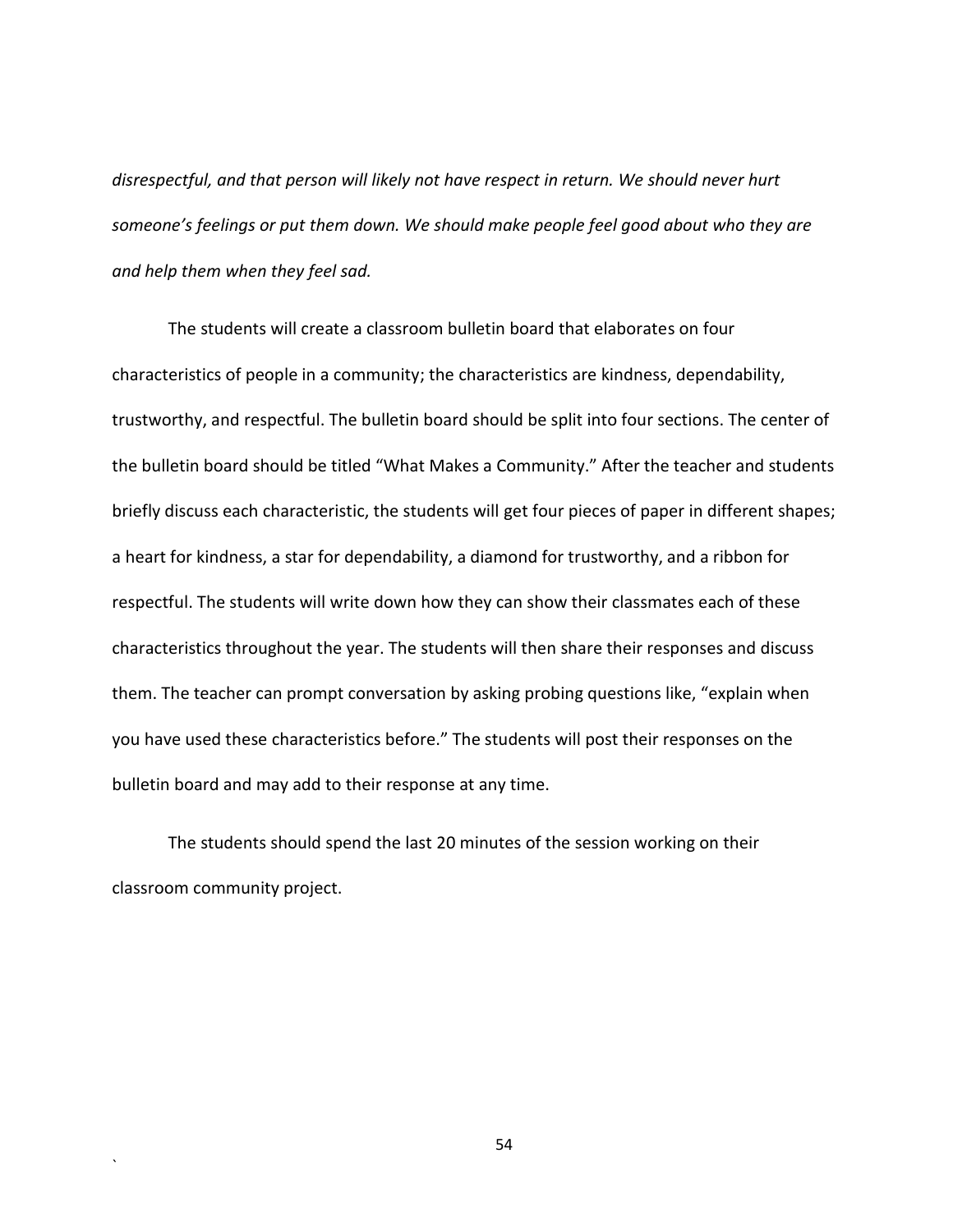# Cut-Outs for Session Two

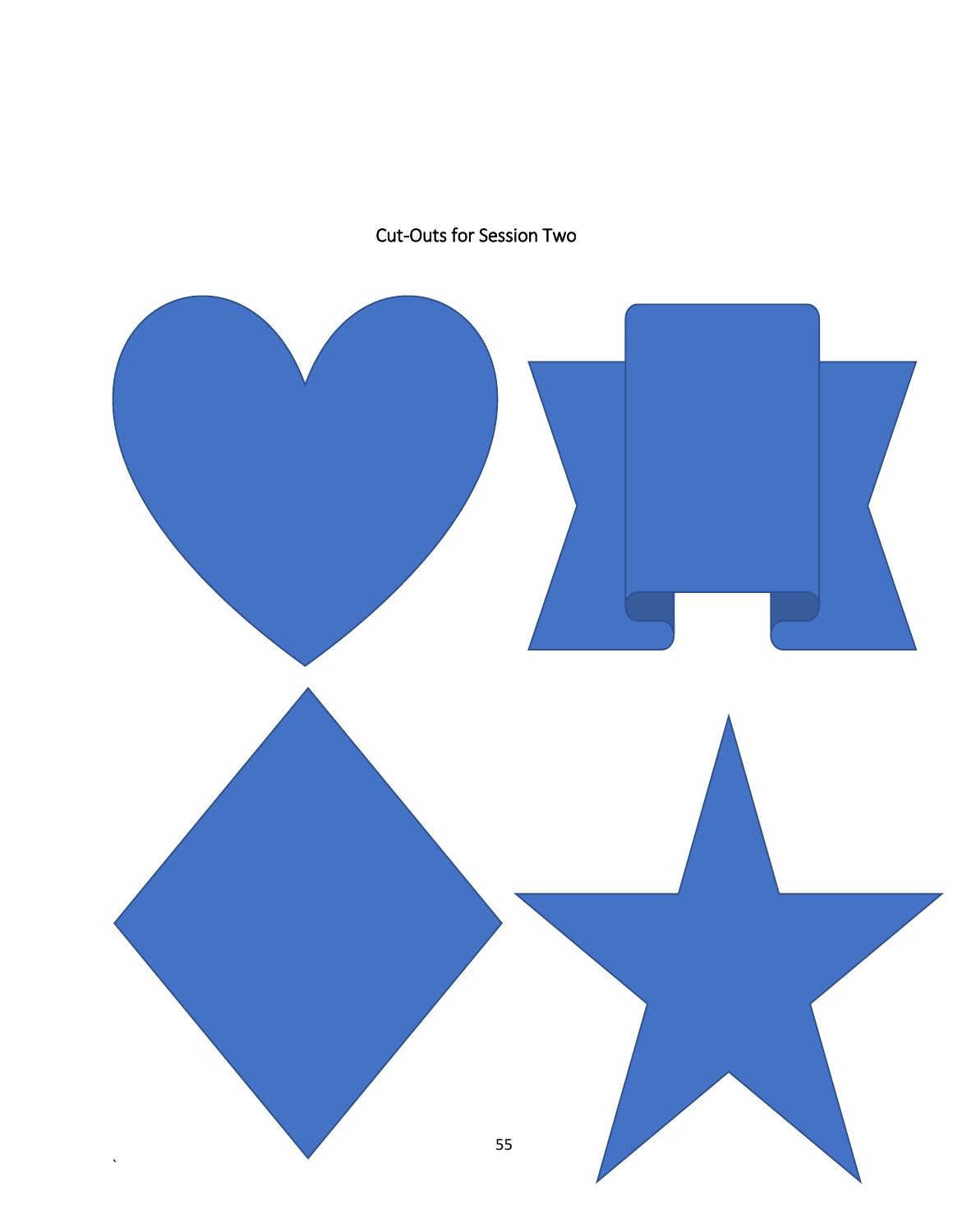#### *Session Three: We Have A Problem, Let's Solve It*

Session three is about teaching students conflict resolution skills. They will learn that everyone is different and has something unique and important to offer in a community. The students will learn how to evaluate their feelings and redirect themselves in a way that is good for everyone involved. The teacher should start this session with a class discussion. Suggested teacher instruction is: *We do not live in a perfect world and people are not perfect. We are going to get mad at our classmates from time to time. You guys are going to get mad at me too. This is okay. Getting upset is normal and we all do it. In this classroom, we are going to know what to do when we get upset and work through the problem. Today we are going to learn about conflict resolution. This means that when we have a problem with ourselves or with someone else, we will know how to deal with the problem and overcome it.* 

The students will discuss different coping strategies with the teacher. The teacher will make two columns on the board labeled *I Feel* and *I Should.* The teacher will facilitate a conversation about different feelings and how to work throughout them. Examples are listed below:

| I Feel            | l Should                                     |
|-------------------|----------------------------------------------|
| Angry! I want to: | . Stop. Breath. Think about what I should do |
| Yell and scream   | next                                         |
| Hit and kick      | . Go somewhere private to cool down          |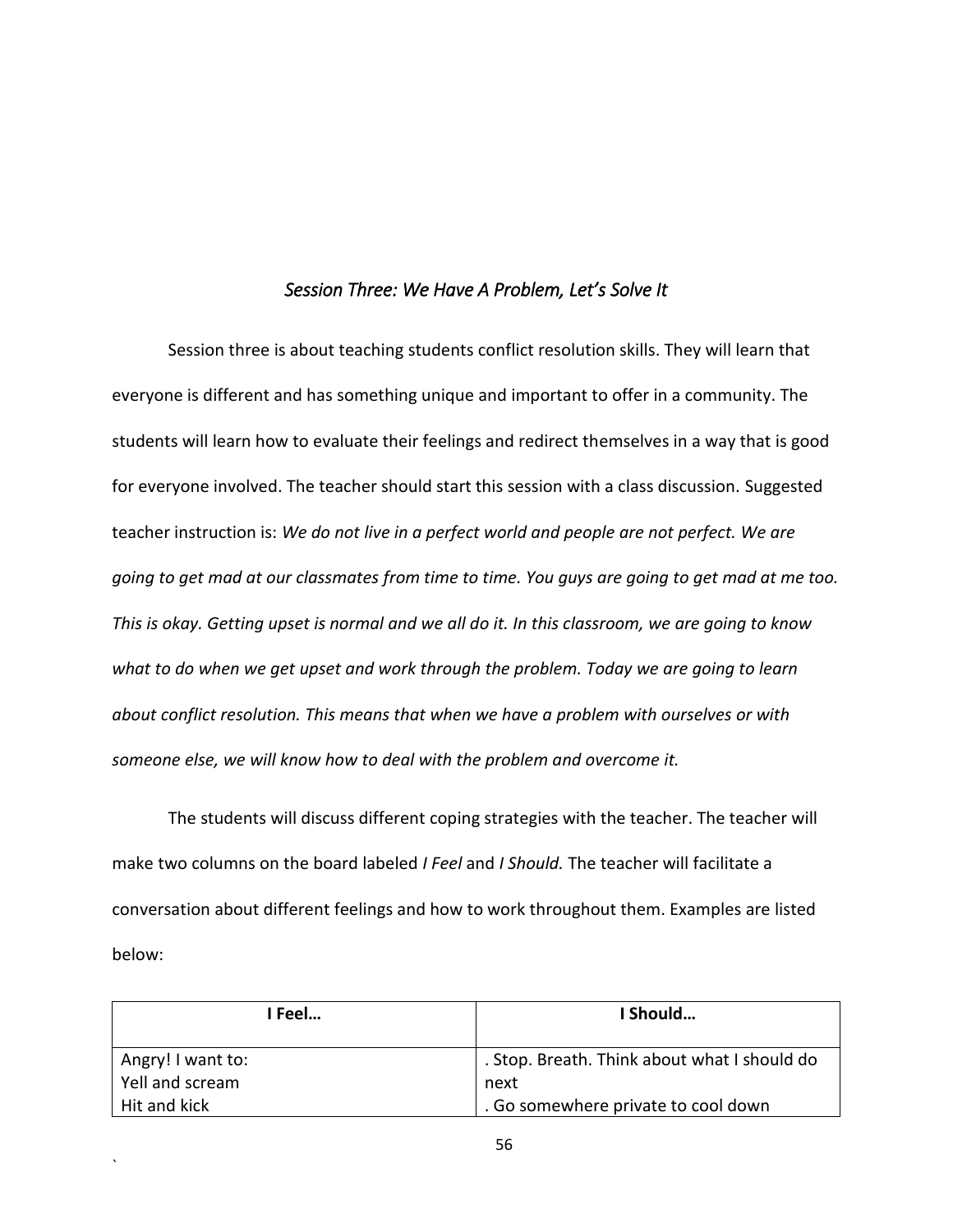| Quit                            | . Think about word choices                      |
|---------------------------------|-------------------------------------------------|
| Throw things                    | . Think about the consequences of how you       |
|                                 | handle the situation                            |
|                                 | . Talk to someone who makes you feel better     |
|                                 | . Think about something that makes you feel     |
|                                 | happy                                           |
|                                 | . Realize your role in the situation, apologize |
|                                 | if necessary                                    |
| Sad. I want to:                 | . Talk about how you feel with someone who      |
| Cry                             | makes you feel better                           |
| Quit                            | . Think about something that makes you          |
| Avoid people                    | happy                                           |
|                                 | . Give and get a hug                            |
|                                 |                                                 |
| Happy. I want to:               | . Help others                                   |
| Learn                           | . Be kind                                       |
| Play and communicate with peers | . Be honest                                     |
| Work Hard                       |                                                 |

If the teacher has more ideas to add to this chart, he or she should add them. When the teacher is done teaching a few coping strategies, the students should walk around the room and collaborate with peers. The students will create scenarios that they can use these strategies in and write them down. The students can also discuss real situations that they have been in that required them to use these strategies. The students should work with at least five different peers.

The students should spend the last 20 minutes of the session working on their classroom community project.

# *Session Four: Differences Among Us*

Session four is about helping students realize that we are all different. The students will learn how to accept their differences and find ways to work together despite their differences.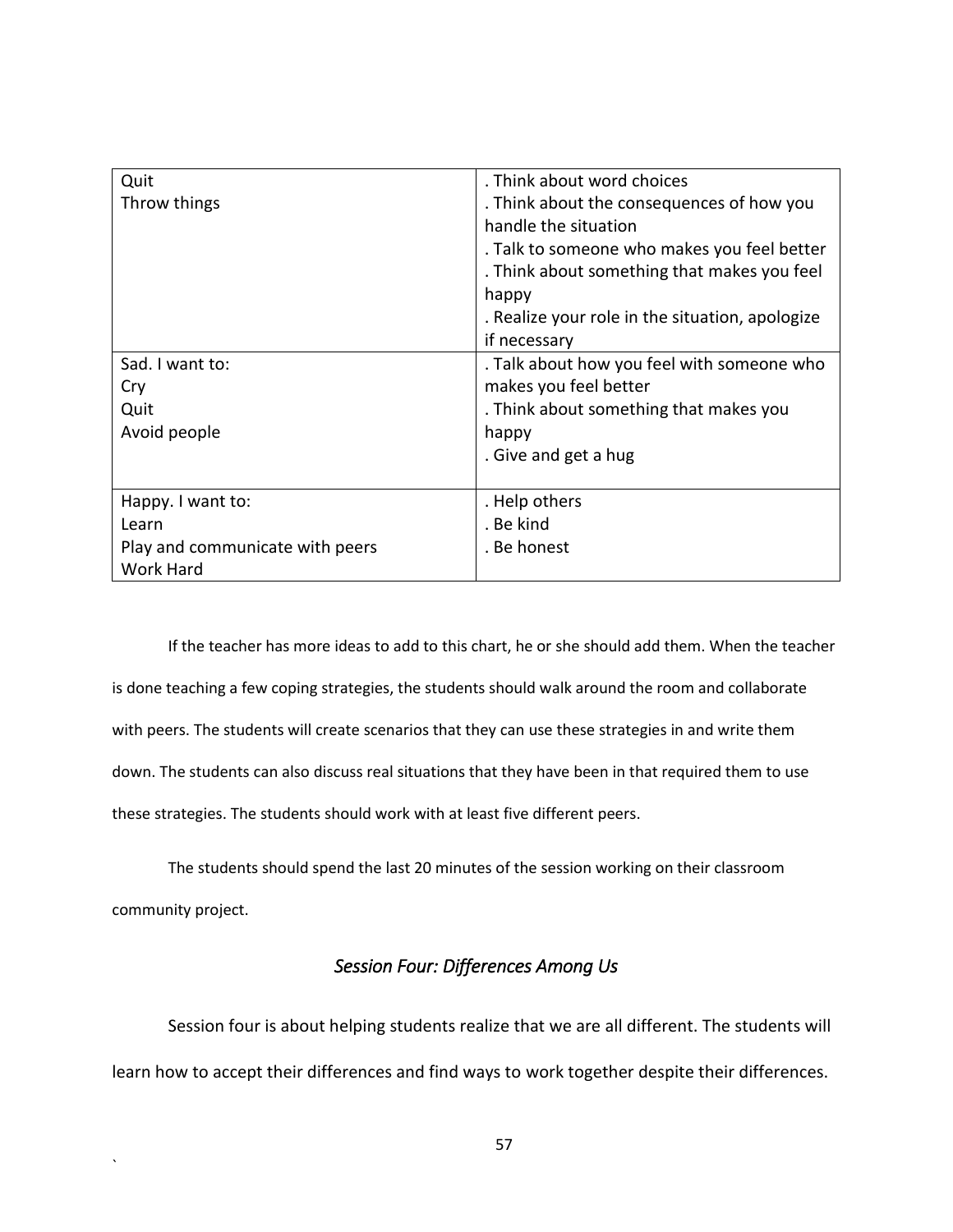The teacher should start the session with a discussion about how people are different. Suggested teacher instruction is: *Today we are going to talk about how we are all different. It is not a bad thing to be different from someone else. We all have unique and important qualities to offer. If we were all the same, the world would be a boring place and would never evolve into something better. To have a successful community, people need to recognize their strengths and weaknesses and learn how to use them in a way that is beneficial.* 

In this session, the students will be presented with different scenarios in small groups of three or four. Their groups will change periodically to ensure that they work with different strengths and weaknesses. In each scenario, students will start by writing down their strengths and weaknesses in that scenario. Then the students will discuss what they wrote and how they can use their strengths and weakness to work together. The activity requires students to evaluate themselves and realize that they are a valuable member of a community despite their weaknesses. The activity also presents students with an opportunity to practice conflict resolution skills. Listed below are ten scenario cards that the teacher can cut out and use. The teacher can certainly make more scenarios to meet the needs of the class.

Emily accidentally bumps into a classmate when they are trying to walk to centers. The classmate gets mad and starts to scream at Emily. Emily gets mad for being yelled at and starts to yell back at her classmate. How could this scenario be changed to avoid having a problem?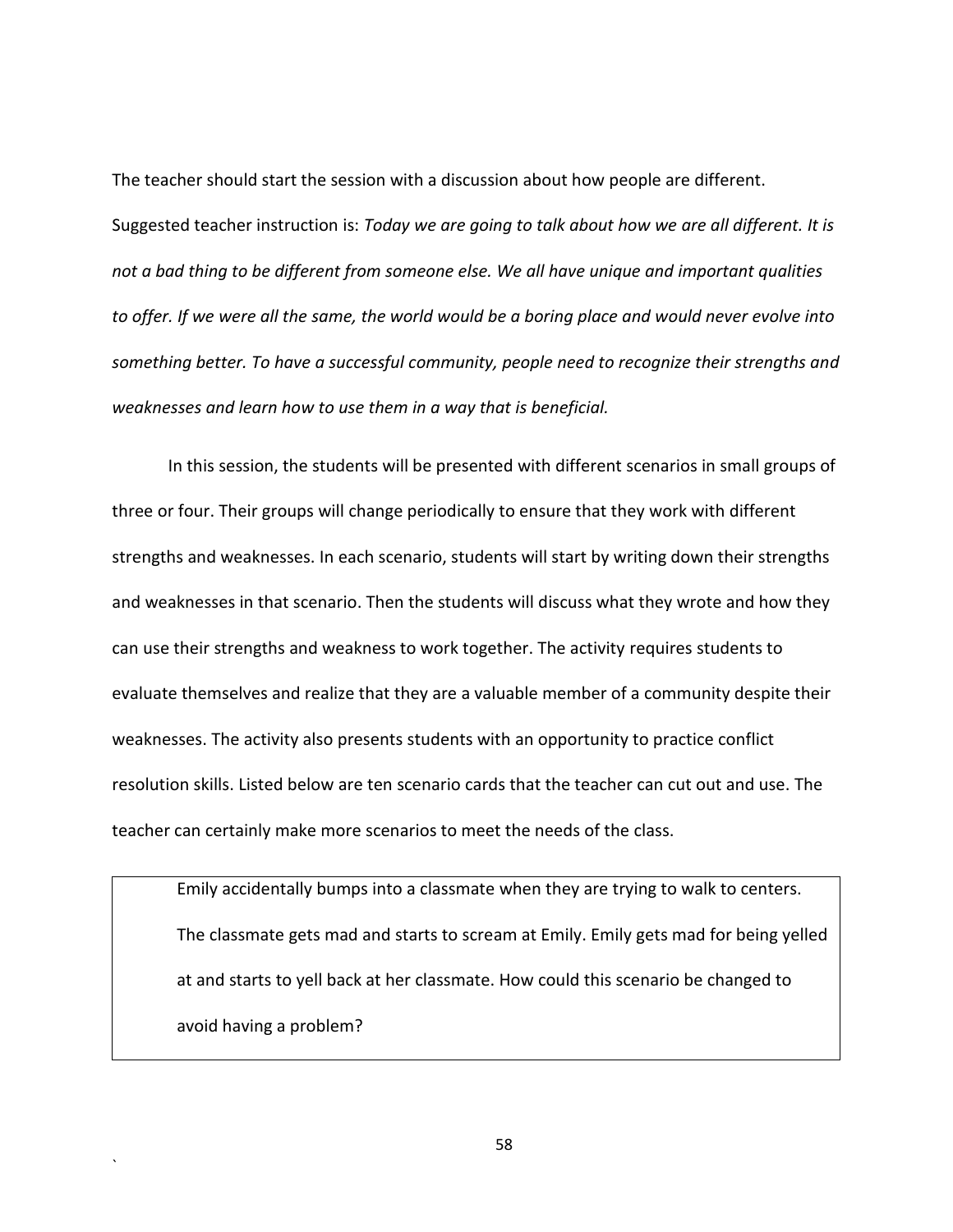The teacher asked Derek to read aloud a paragraph for the class. Derek makes mistakes and a few classmates laugh at him. Later, Derek realizes that his classmates are spreading rumors that he can't read. He starts to cry. How could this scenario be changed to avoid a conflict?

Theresa is tapping her pencil and trying to talk to a classmate while the teacher is talking to the class about fractions. The teacher asks Theresa to stop talking and tapping several times, but she continues to disturb the class. The teacher asks Theresa to move to a desk in the back of the class for the remainder of the fraction lesson. Theresa gets mad at the teacher and knocks things off her classmates' desks on the way to the back of the class. The teacher decides that Theresa needs to sit out at recess for ten minutes. How could this scenario be changed to avoid conflict?

Joseph was walking by his classmates at recess and hears them making fun of a new student named Lisa because she has a hard time following direction in class. Lisa sits next to Joseph in class and he knows that she does not speak English because she just moved to the United States. Joseph feels bad that his classmates are making fun of Lisa. How could this scenario be changed to avoid conflict?

Stacey and Perri have been friends for a long time. Stacey shares a secret with Perri and makes her promise to not tell anyone about the secret because it will embarrass her. Later, Stacey hears other classmates that are talking about her secret. Stacey is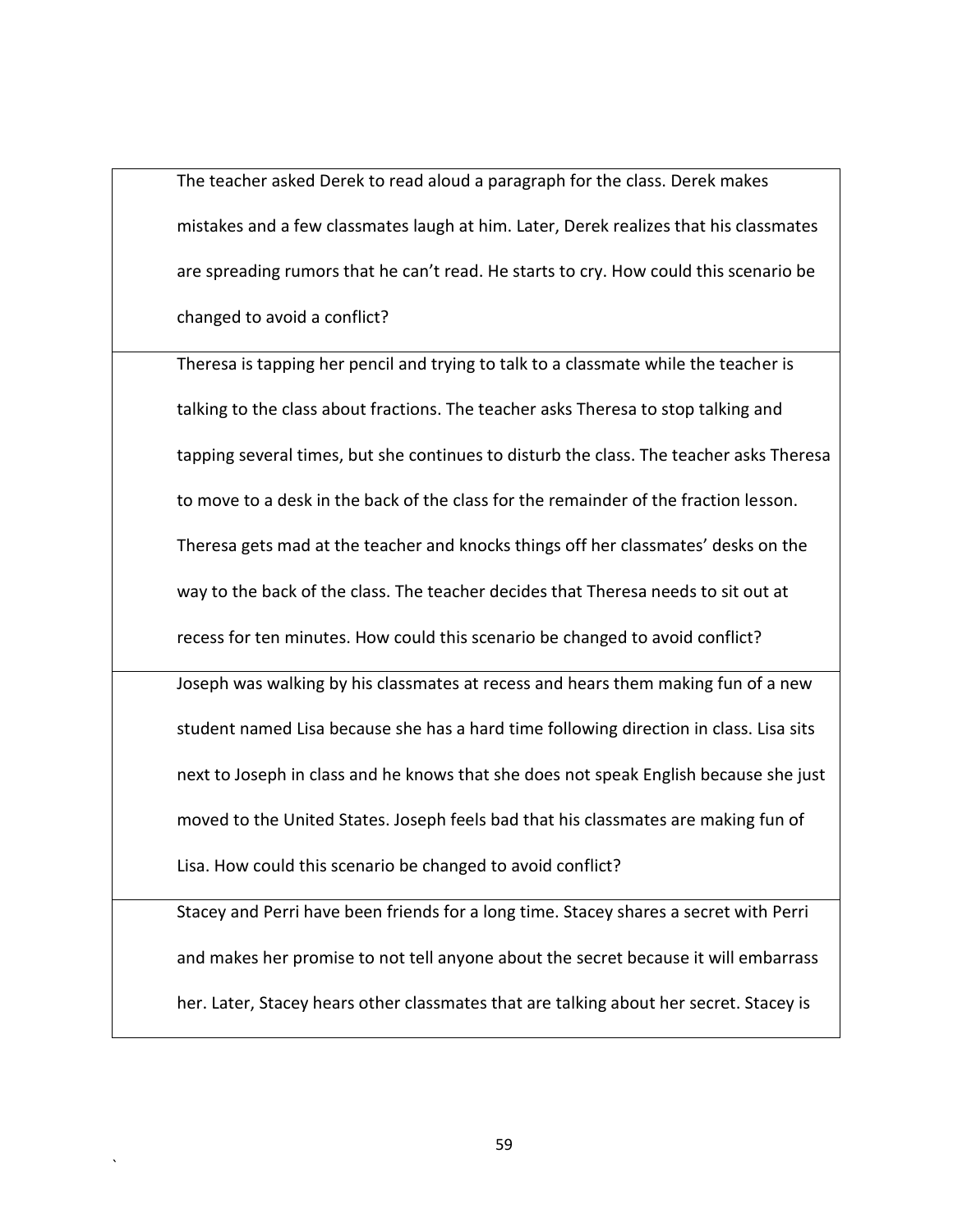very embarrassed and upset with Perri. How could this scenario be changed to avoid conflict?

Isaiah often comes to school wearing dirty close, run down shoes, and sometimes has a strange smell. People in your class refuse to work or play with Isaiah and make fun of him. You later discover that Isaiah is homeless and doesn't always get to wash his clothes or take a bath. How could this scenario be changed to avoid conflict?

Karri is a student in your class. There are three people in your class who make fun of Karri because she is repeating the third grade. They say that Karri is not smart and couldn't pass the Florida Standardized Assessment. How could this scenario be changed to avoid conflict?

Stephanie is trying to listen to work on a fraction assignment. Mike is talking to Stephanie, tapping her desk, and taking her supplies. Stephanie asks Mike to stop, but he continues to do things that frustrate her. Stephanie decides to yell at Mike and eventually, start a physical fight. How could this scenario be changed to avoid conflict?

Angel is a new student from another country and does not speak English. Today is his first day of school and he is nervous. At the end of the day, Angel missed his bus because he could not understand the language. Angel becomes frightened and doesn't know how to get home, so he begins to cry. The students in Angel's class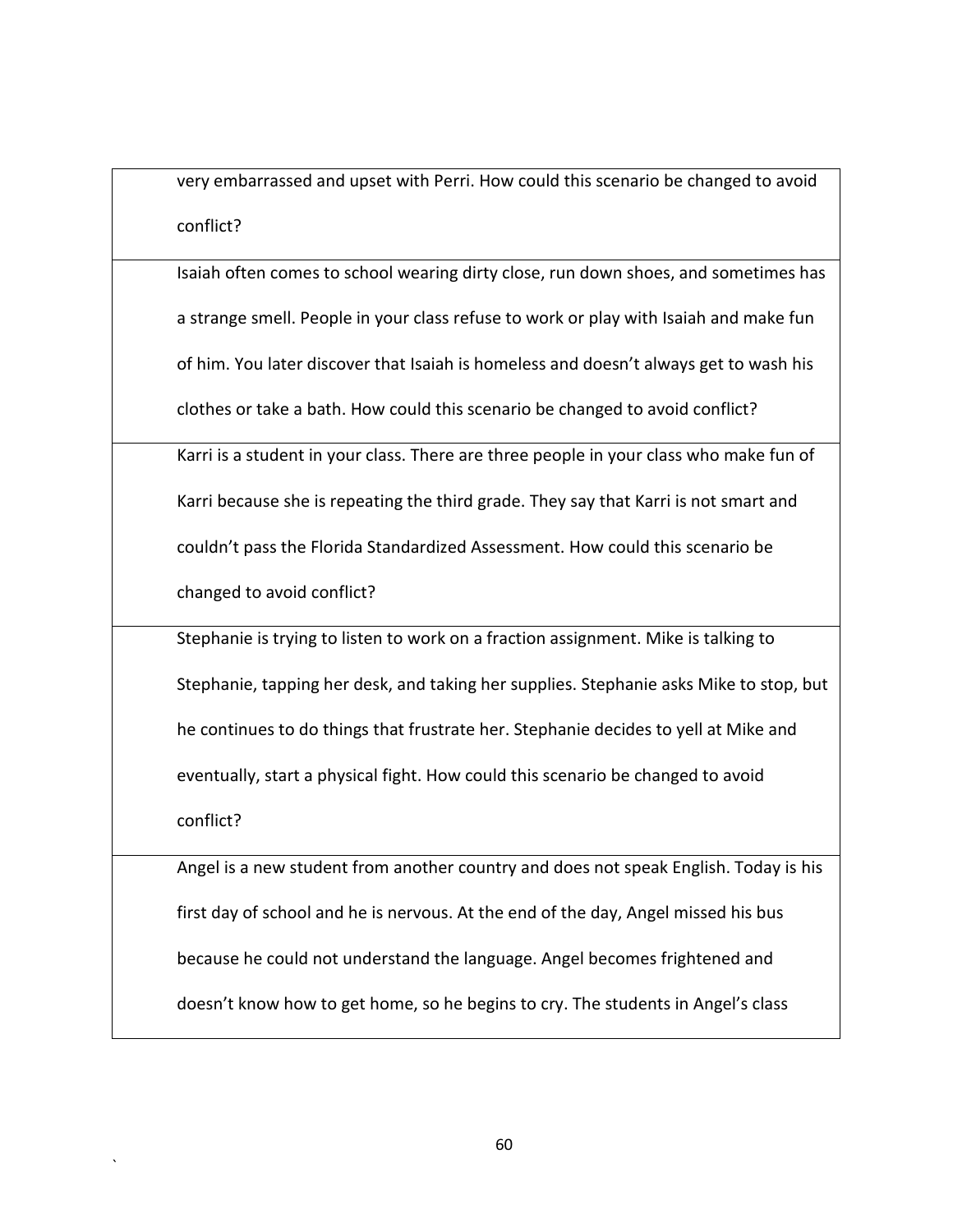laugh at him for missing the bus and crying. How could this scenario be changed to avoid conflict?

Christina and Amy are in the same class. At lunch, they have an argument and get very frustrated with each other. After arguing for a few minutes, Amy makes a comment to Christina that hurts her feelings. Christina responded by pouring chocolate milk on Amy's head. The entire class begins to laugh, and Amy is embarrassed. How could the scenario be changed to avoid conflict?

The students should spend the last 20 minutes of the session working on their classroom community project.

### *Session Five: Classroom Community Project Gallery Walk*

The teachers should allow students in third, fourth, and fifth grade class display their classroom community project for the other classes. This could be done in the library or in another room that has vacancy times for students to set up their work.

The students will walk around and view the projects made by other classrooms. Half of the class should walk around and view other work while half the class stays behind to discuss their project with students who come by to see it. The students can switch roles after a while to give everyone a chance to view the gallery.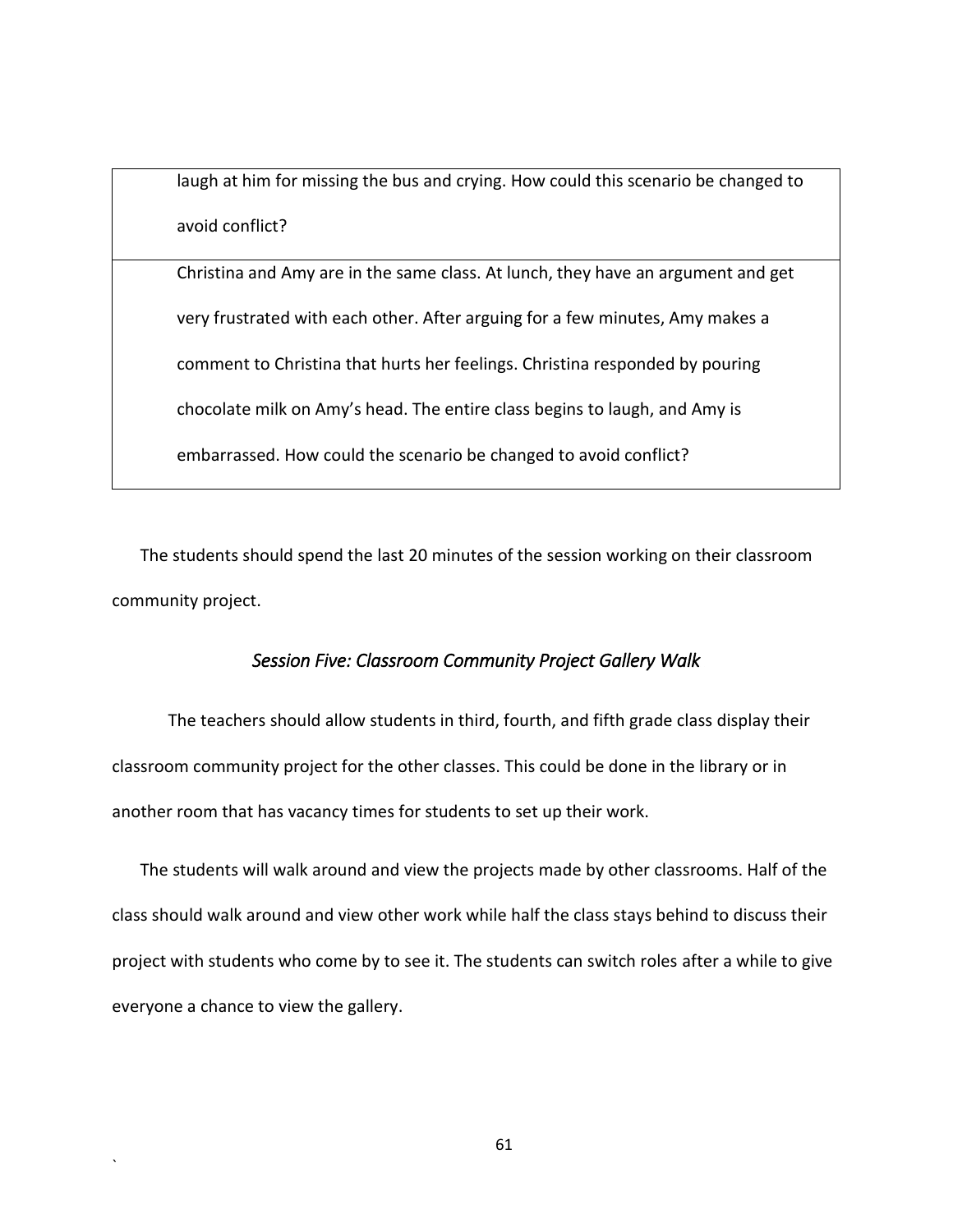The students should discuss why they chose to create their project the way that they did and what the most important quality of a community is to them. The students should discuss with other classes how they came to a unified decision on what to build and how to do it. Each class should have a comment box for students to leave comments after they have come by to see the project. Students should also hand out thank you cards to students who come by to see their project. Listed below are comment cards that students can write a message on and place in the comment box. There is also a thank you card that students can customize and pass out to students who come by.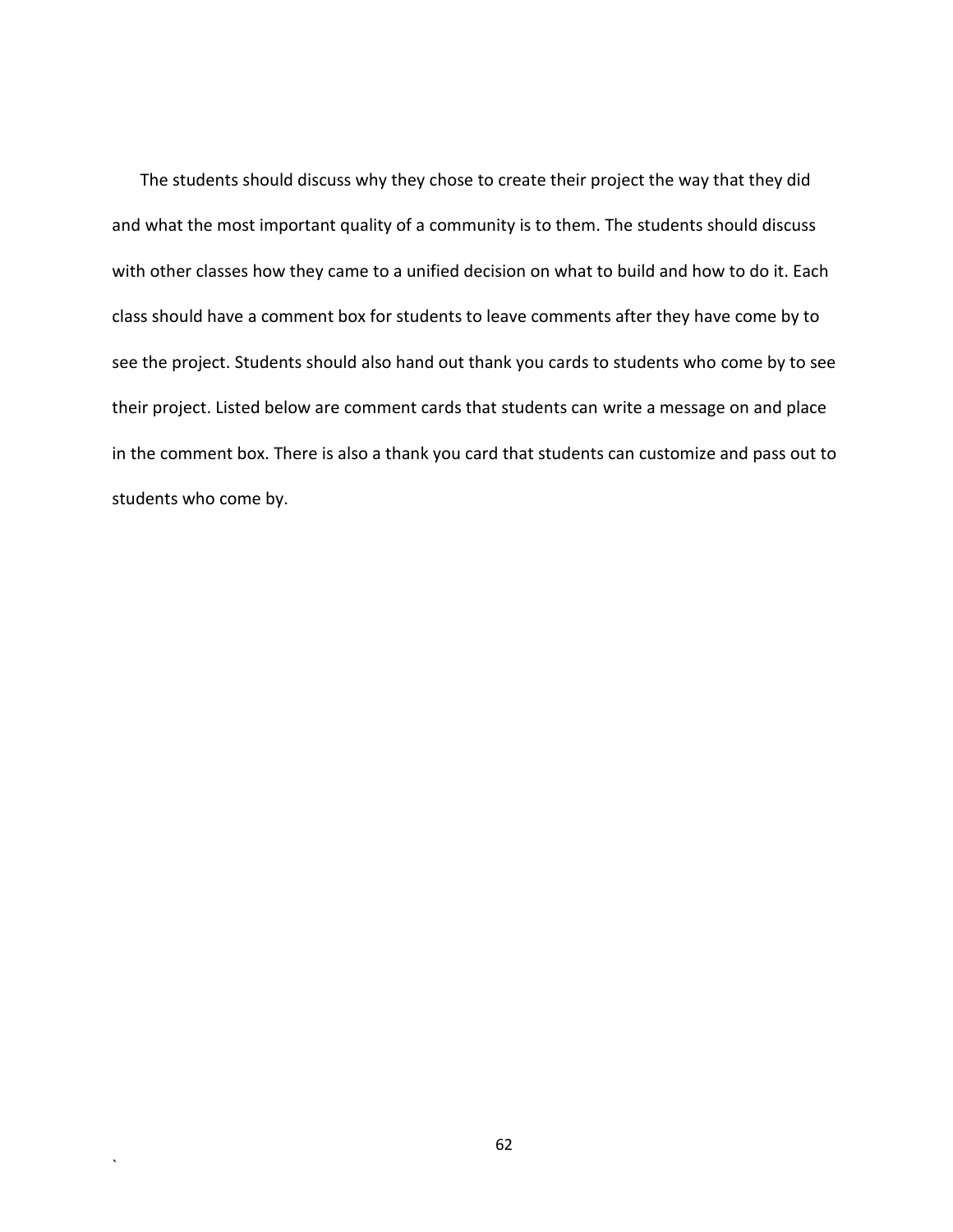## Figure 1: Comment Cards



Figure 2: Thank You Cards



 $\ddot{\phantom{0}}$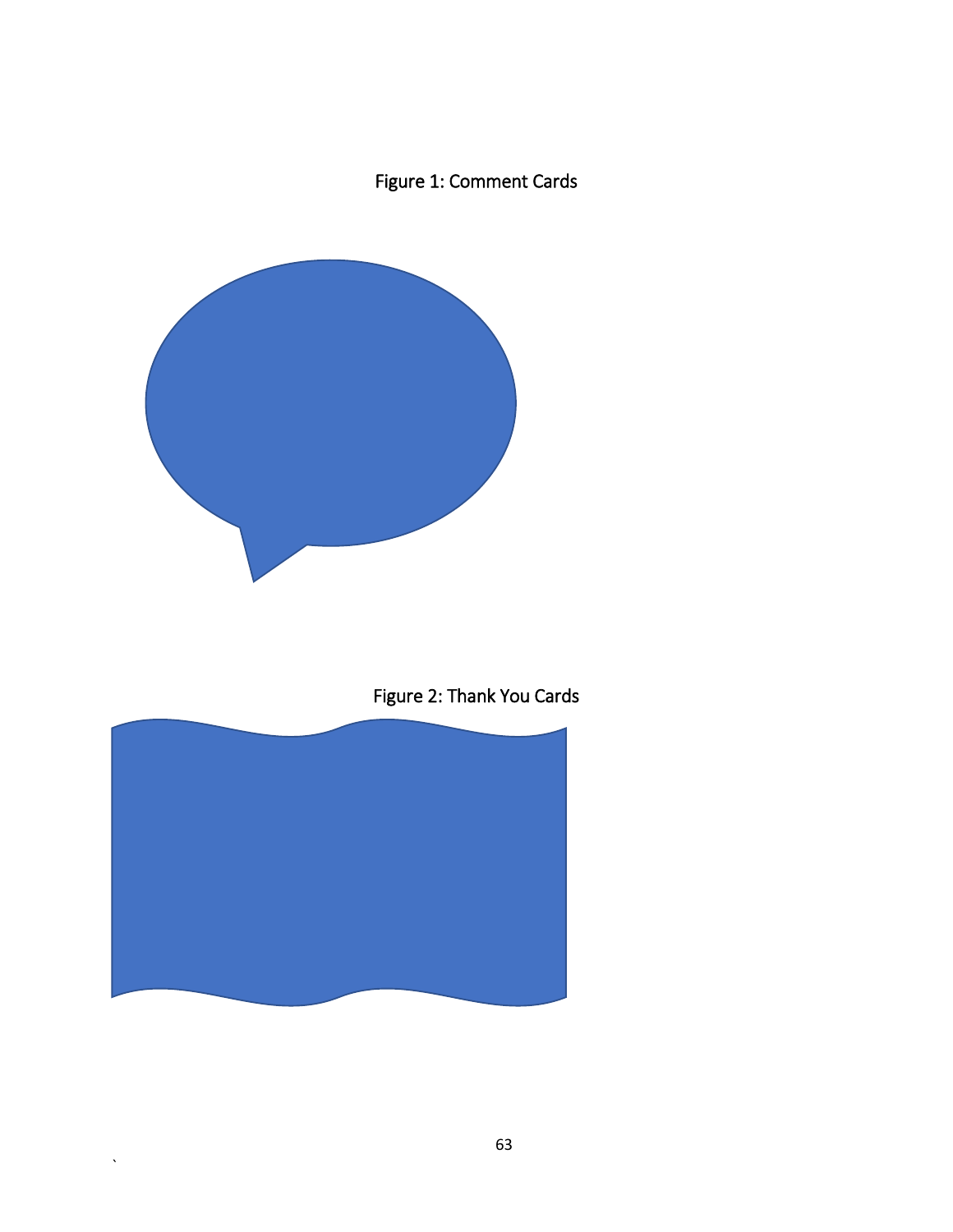## CHAPTER FIVE: CONCLUSION

The purpose of this thesis was to explore social anxiety, school relationships, and building a sense of community in an intermediate elementary classroom. I focused on the importance of relationships and how they can affect academic achievement for students. I researched programs that have been created in the past and evaluated them on criteria that I believe to be important for success. Although the programs that I researched had a different goal than this thesis, they allowed me to see aspects that were lacking and incorporate them into Molding A Community. The research had important goals but lacked the necessary elements for students to learn the goals on a mastery level. Molding A Community maintains student engagement and allows the students to learn the goal in various learning methods.

This thesis discussed the importance of school relationships and how they can harm or benefit students. Information about relationships and how to build them were researched through the internet by finding programs that have been created in the past with a similar goal to this thesis. The programs were evaluated with a rubric and demonstrated the importance of building a school community. The programs also demonstrated strategies that could be successful for students to learn the goal. After evaluating the programs supported the idea that school relationships are important and can affect academic achievement.

After thoroughly evaluating the programs, I realized that they lacked mostly in student engagement. The programs were repetitive and didn't offer the material in multiple learning styles. Not all students learn the same way and that is why is it important for teachers to

`

64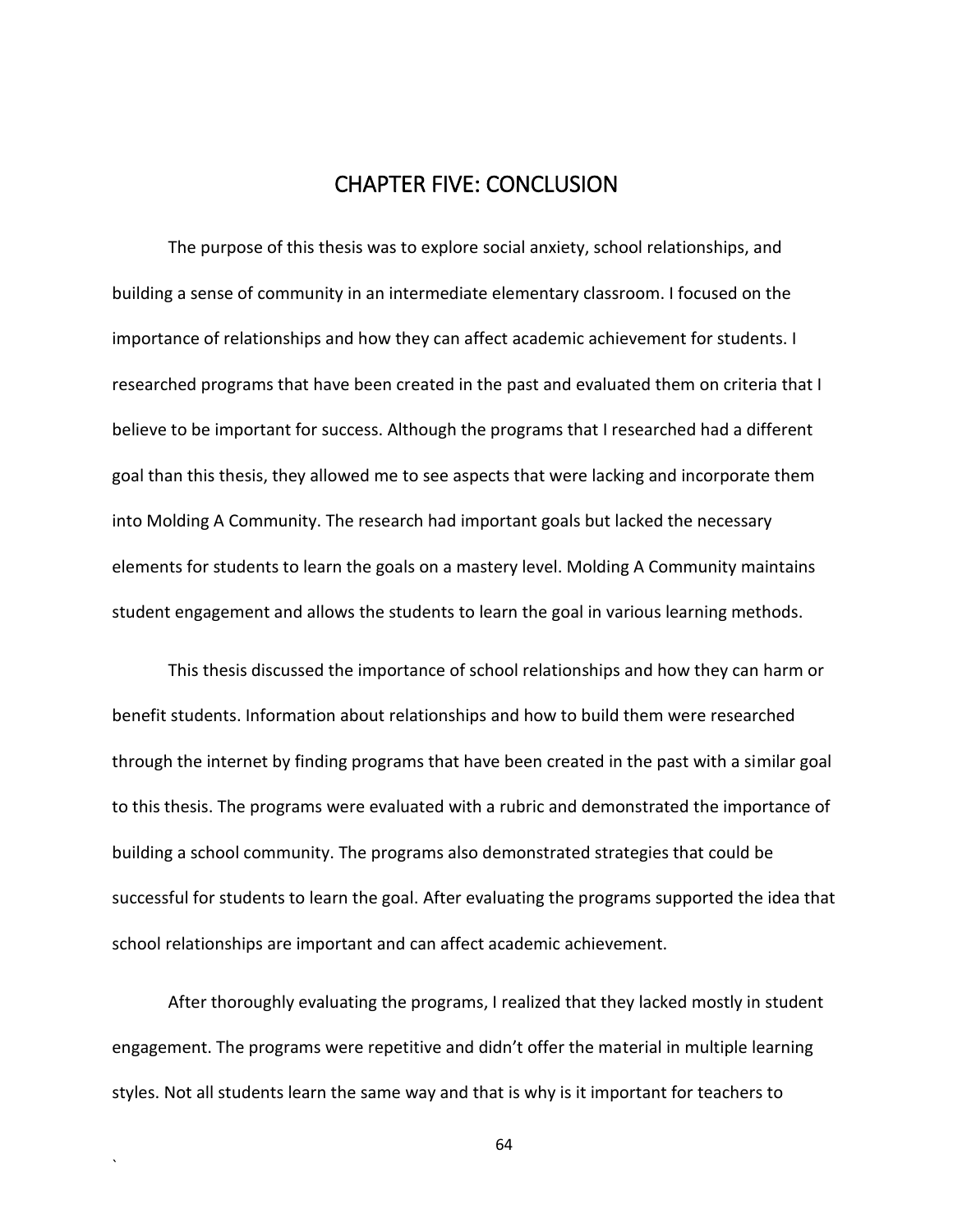present information in more than one way. It is also important to know the age group of the students and what that age group is capable of understanding, especially in the topic of building relationships. The sessions use an integration of the theories of Jean Piaget's stages of development and Lev Vygotsky's theory of zone of proximal development to ensure that the students can understand what the learning goal. Molding A Community was created to keep students engaged while they learn morals that are appropriate for their age.

This thesis explores the relationships, academic achievement, and building a sense of community. After researching various programs and theories, I believe that building relationships and a sense of community is essential for academic achievement and good psychological health.

## Recommendations for Future Research

There are two limitations that I have recognized during this thesis, which were discussed in chapter three. The first limitation is that the programs that I was able to find and evaluate did not share the same goal as this thesis. The programs were targeted at bullying prevention or socioemotional health. The second limitation is that I decided to not create teacher and student surveys that would have provided valuable information towards teacher and student feelings about Molding A Community. I decided against creating surveys because I would need and IRB, which would be difficult to obtain since I cannot demonstrate Molding A Community in a classroom.

65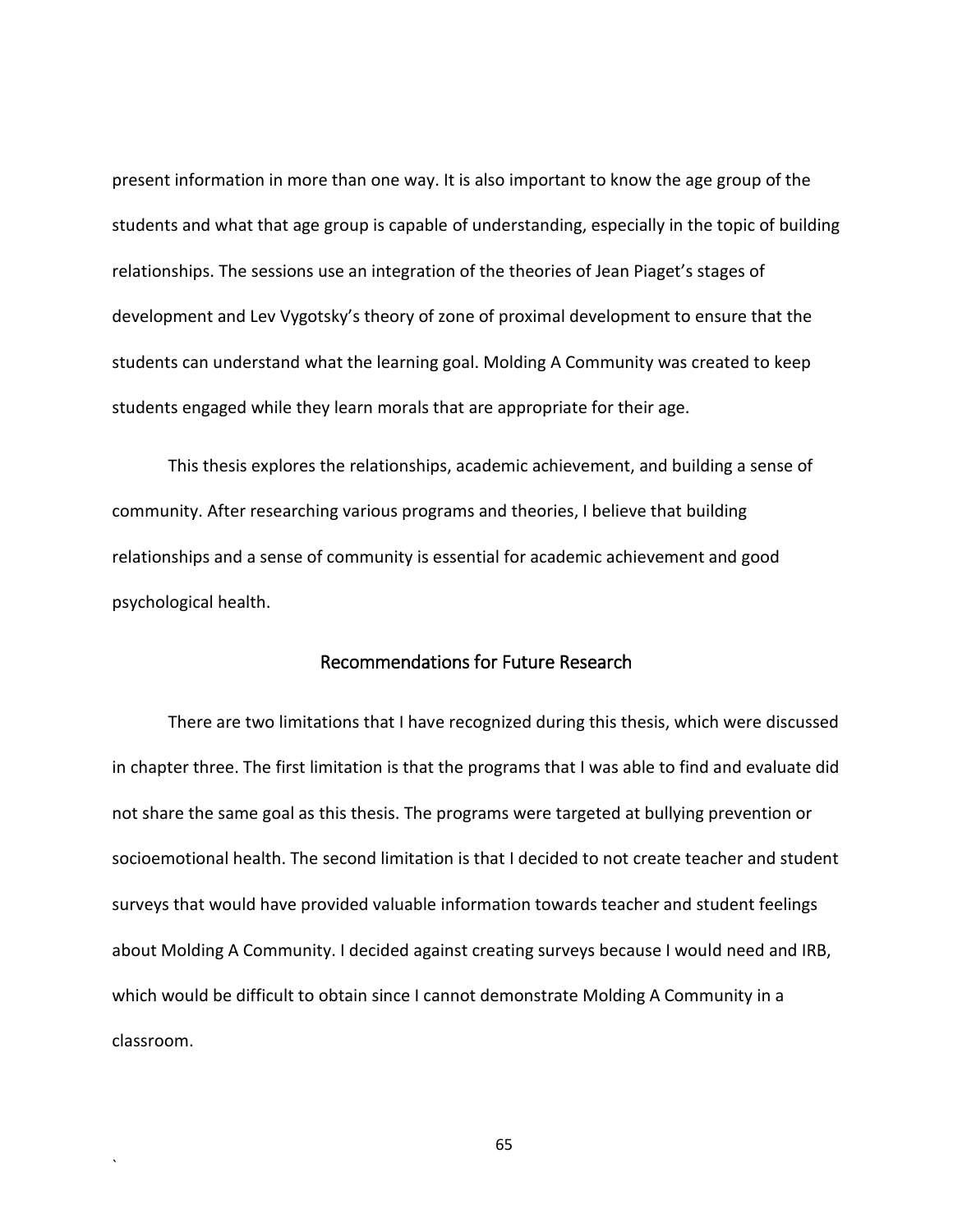When I have my own classroom, I intend to use the sessions from Molding A Community. I believe that they can have a great impact on a teacher and the students in a classroom. Based upon the research in this thesis, I believe it is essential for students to have a positive relationship with their teacher and with their peers. Having these positive relationships can help students while they are young and can continue to benefit them as they grow into adulthood. Knifsend (2018) states that if students have negative feelings towards school starting in elementary school, they will struggle to overcome these negative feelings as they progress through grades. Students that have negative feelings towards school and the people that they encounter at school will continue to have low academic achievement, this could lead to dropping out and not going to college. Building a sense of community in the elementary school can help prevent these issues.

A teacher is not just a teacher. A teacher is a role model that can mold a young mind into something powerful that will last a lifetime.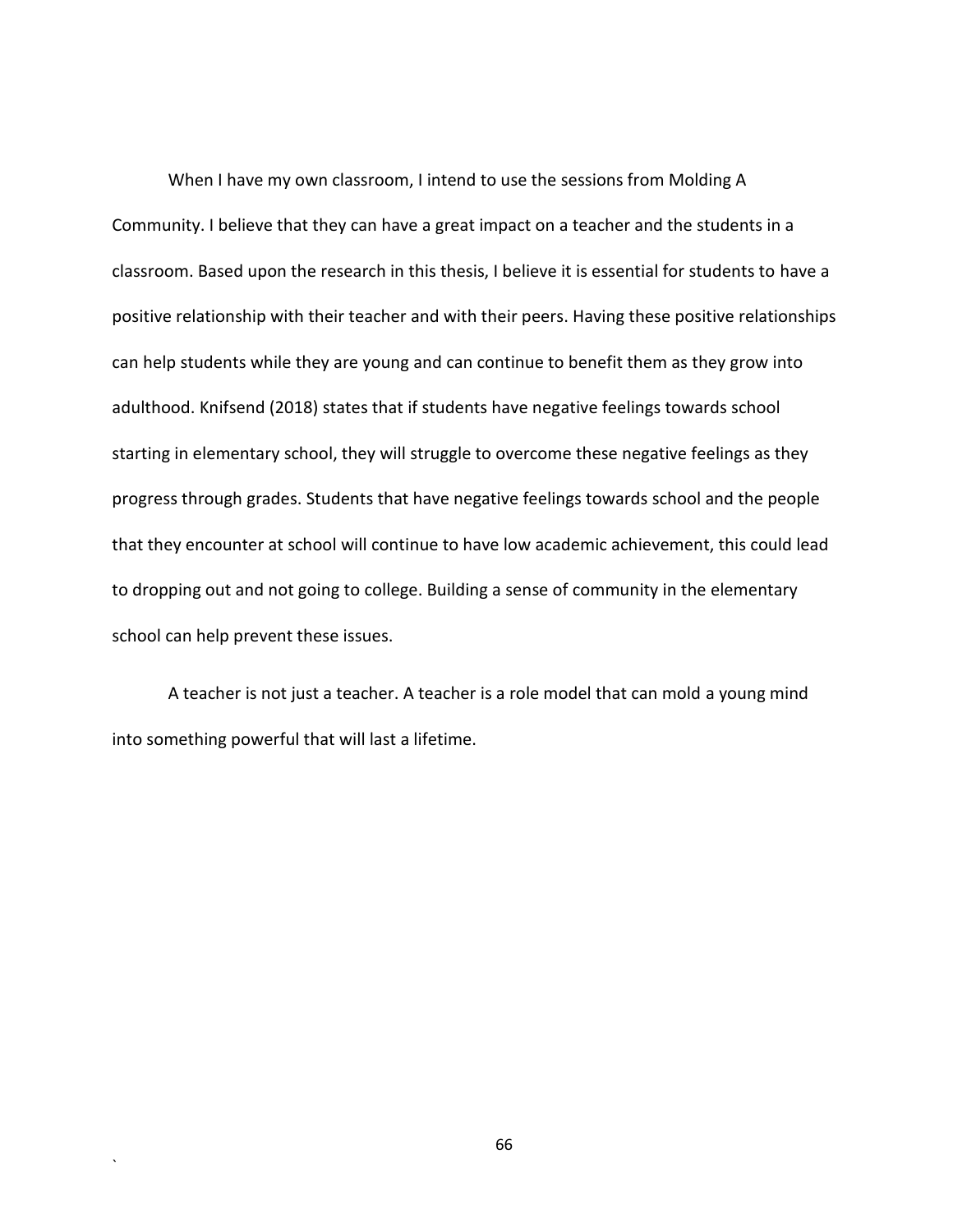## REFERENCES

- Wong, A., Li-Tsang, C., & Siu, A. (2014). Effect of a social emotional learning programme for primary school students. *Hong Kong Journal of Occupational Therapy,* 24(2), 56-63.
- Allen, J., & Lerman, R. (2018). Teacher responses to anxiety in children questionnaire (TRAC): Pychometric properties and relationships with teaching staff characteristics. *Emotional & Behavioral Difficulties*, 23(2), 154-168.

Bailey, B. (2001). *I love you rituals (*1<sup>st</sup> ed.). New York: HarperCollins World.

- Bailey, B. (2019). *Teachers- Conscious Discipline.* Conscious Discipline. Retrieved from https://consciousdiscipline.com/about/teachers/
- Carney, C., Witsek, G., Hall, M., & Brinn, G. (2016). Arts infusion and literacy achievement within underserved communities: a matter of equity. *Arts Education Policy Review,* 117(4), 230- 243.
- Christakis, N., & Fowler, J. (2011). Social Contagion Theory: Examining dynamic social networks and human behavior.
- Collaborative Classroom. (2019). Caring School Community. *Center for the Collaborative Classroom.* Retrieved from https://www.collaborativeclassroom.org/programs/caringschool-community/
- Cooc, C., & Kim, J. (2017). Peer influence on children's reading skills: A social network analysis of elementary school classrooms. *Journal of Educational Psychology,* 109, 727-740.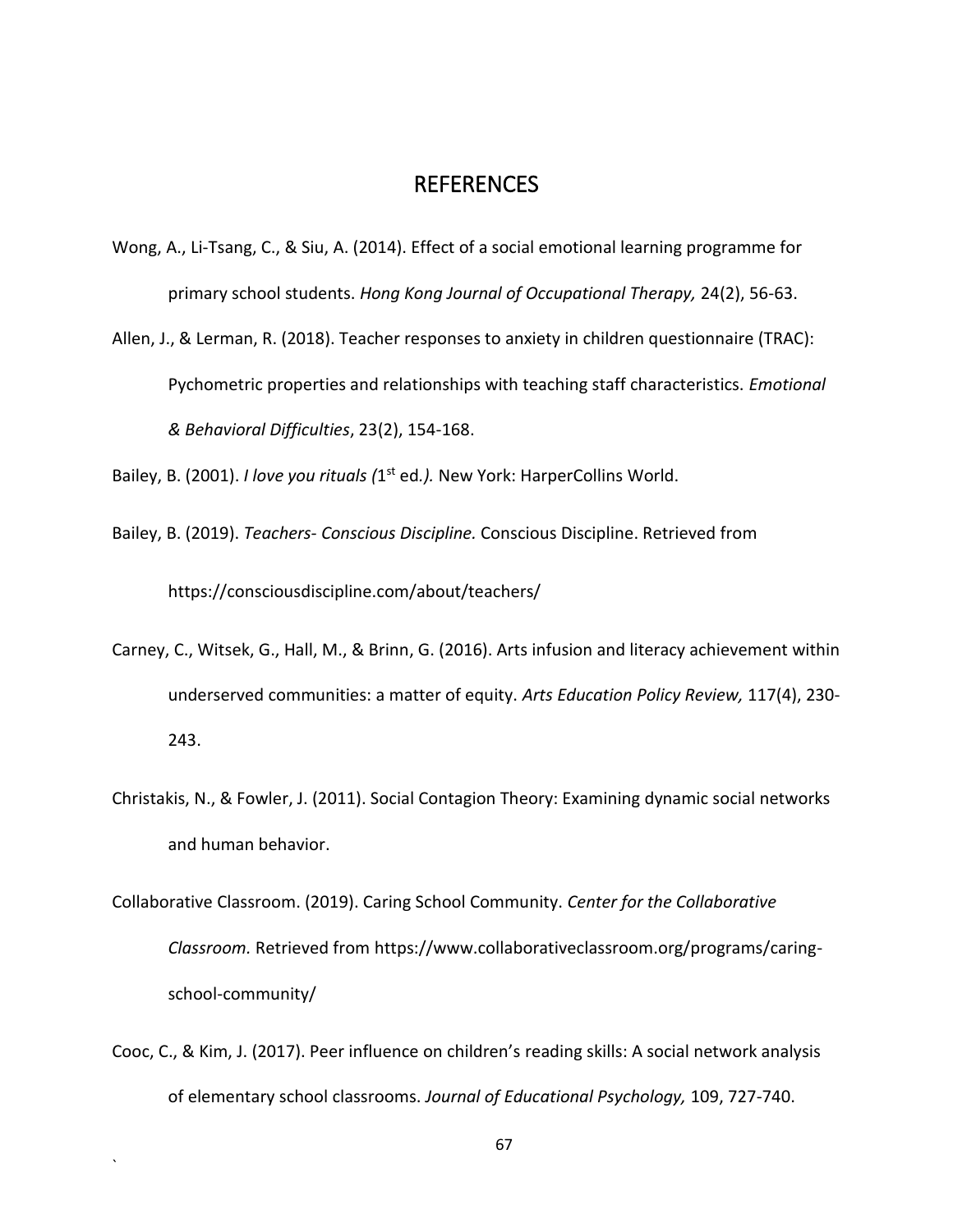Character Counts. (1998). *Good Ideas to Help Young People Develop Good Character: Lessons and Activities for Bringing the Six Pillars of Character to Schools, Youth Groups, and Communities* (2nd ed). California: Joseph and Edna Josephson Institute of Ethics, pp. 58- 185.

- Eni, P. (2018). Teacher's instructional behavior in instructional management at elementary school reviewed from Piaget's Cognitive Development Theory. *SHS Web of Conferences,*  42.
- Fisher, P., Warner, C., & Klein, R. (2004). Skills for social and academic success: A school-based intervention for social anxiety disorder in adolescents. *Clinical Child & Family Psychology Review,* 7(4), 241-249.
- Fletcher, T., & Baker, K. (2015). Prioritizing classroom community and organization in physical education teacher education. *Teaching Educations,* 26(1), 94-112.
- Gordon, M. (2019). Roots of Empathy. *Roots of Empathy.* Retrieved from https://rootsofempathy.org/roots-of-empathy/

`

Guseva, L., & Slomonovich, M. (2017). Implementing the Zone of Proximal Development: From the pedagogical experiment to the developmental education system of Leonid Zankov. *International Electronic Journal of Elementary Education,* 9(4), 775-786.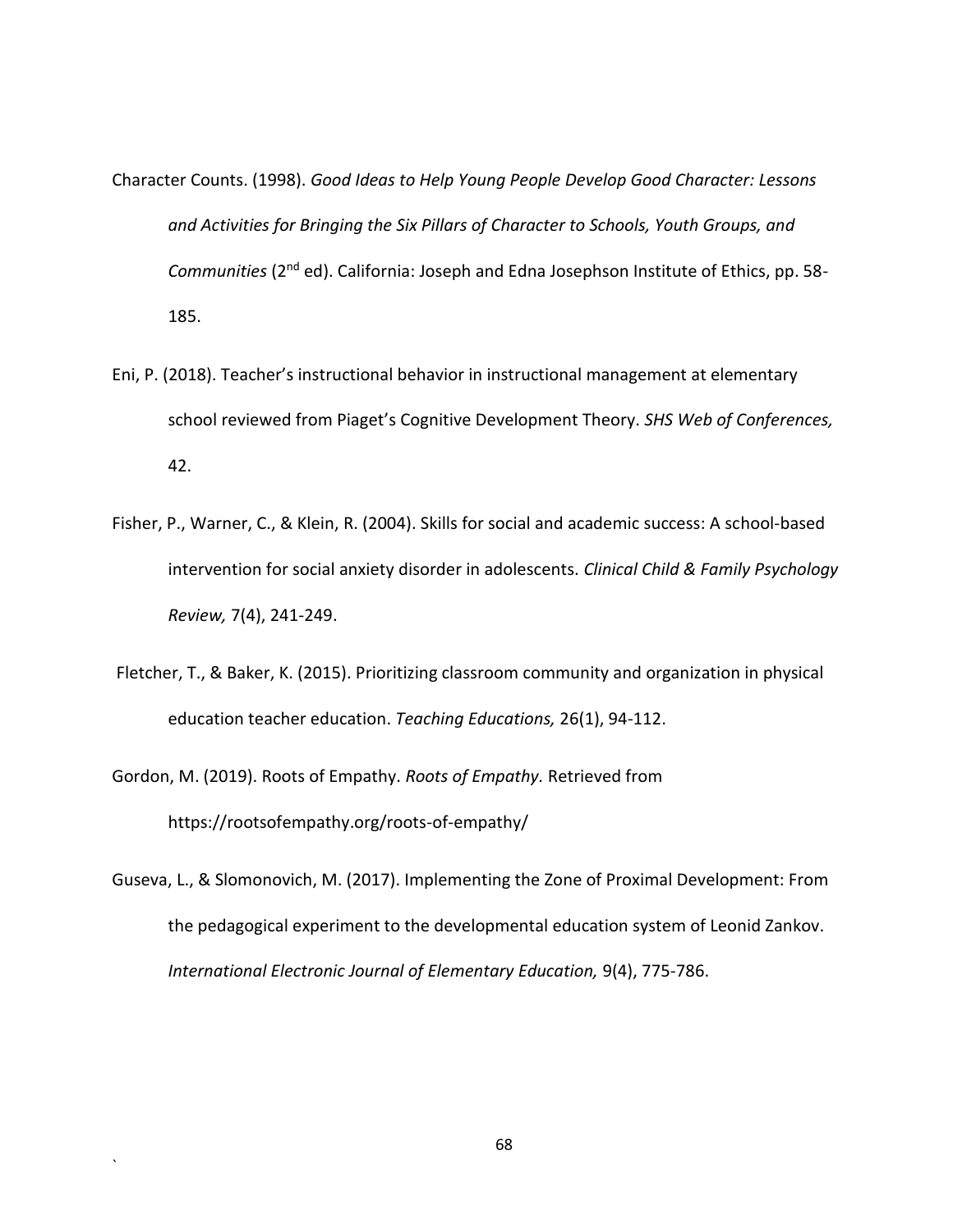- Knifsend, C., Thompson, D., Juvonen, J., & Graham, S. (2018). Friend in activities, school-related affect, and academic outcome in diverse middle schools. *Journal of Youth and Adolescence,* 47(6), 1208-1220.
- Kurdi, V., Archambault, I., Briere, F., & Turgeon, L. (2017). Need-supportive teaching practices and student-perceived need fulfillment in low socioeconomic status elementary schools: The moderating effect of anxiety and academic achievement. *Learning and Individual Differences,* 65, 218-229.
- Lucian, M. (2017). The effects of teacher-student relationships on academic achievement- a college survey. *Annals of Philosophy, Social and Human Disciplines,* 1, 39-51.
- Lynch, A., Lerner, R., & Leventhal, T. (2013). Adolescent academic achievement and school engagement: An examination of the role of school-wide peer culture. *Journal of Youth and Adolescence,* 42(1), 6-19.
- Miller, C., Kochel, K., Wheeler, L., Updegraff, K., Fabes, R., Martin, C., & Hanish, L. (2017). The efficacy of a relationship building intervention in 5th grade. *Journal of School Psychology,*  61, 75-88.
- Mundy, L., Canterford, L., Kosola, S., Degenhardt, L., Allen, N., & Patton, G. (2017). Peer victimization and academic performance in primary school children. *Academic Pediatrics,* (8), 830-846.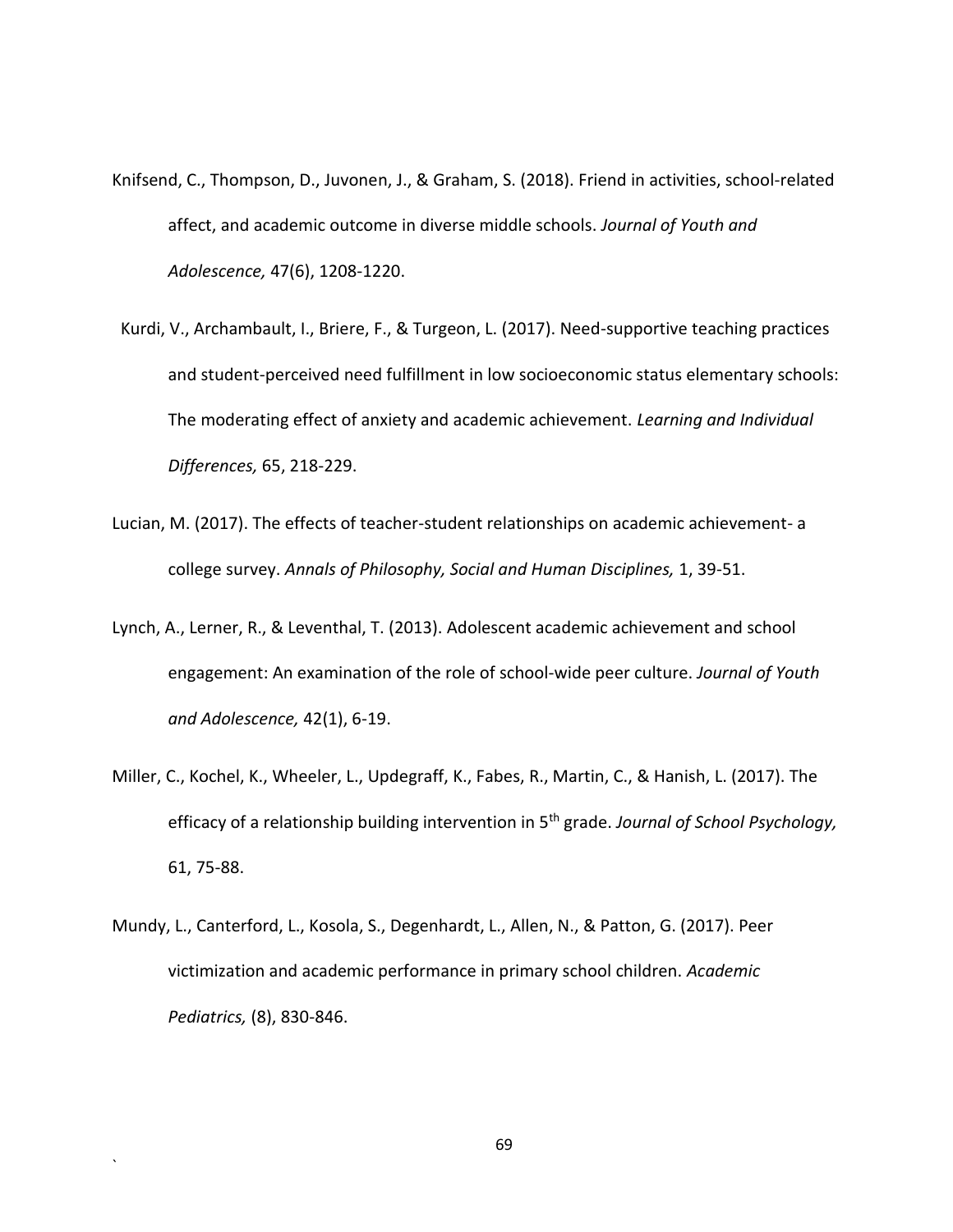- O'Flaherty, J., Liddy, M., & McCormack, O. (2018). The teachers put effort into teaching us about life, and what's right and what's wrong: Values and moral education in publiclymanaged schools in Ireland. *Journal of Beliefs & Values,* 39(1), 45-56.
- Overcoming Obstacle. (2019). *Overcoming Obstacles- Curriculum Portal.* Retrieved from https://www.overcomingobstacles.org/portal/curriculum/elementary-2-5
- Camfel Productions. (2019). Elementary School Assemblies. *Camfel Productions.* Retrieved from https://camfel.com/pages.elementary
- Rombot, O., Doringin, F., & Ariesta, F. (2018). The collaboration of flipped classroom and jigsaw model to improve the student's character in elementary school in Jakarta. *International Symposium on Educational Technology (ISET),* 63.
- Rucinski, C., Brown, J., & Downer, J. (2018). Teacher-child relationships, classroom climate, and children's social-emotional and academic development. *Journal of Educational Psychology,* 7, 992-1008.
- Smith, P., Maurer, P., Shepherd, B. & Windsor, L. (2001). *Character education through story: lessons to build character through multi-cultural literature.* Character Development Publishing, 160-435.
- Thompson, S. (1995). *The Community as Classroom.* Assessment and Curriculum Development: Educational Leadership, 52, 17-20. Retrieved from